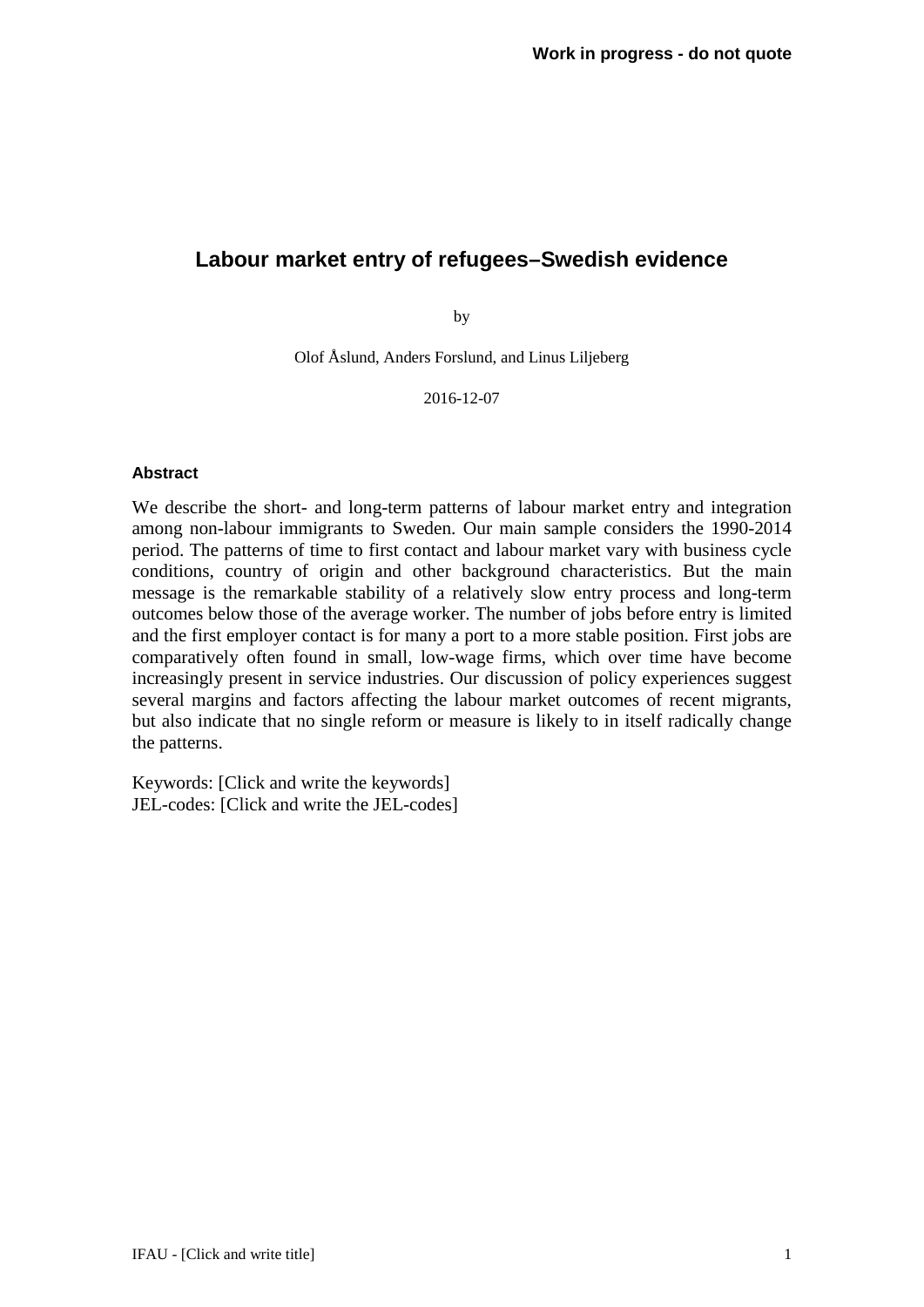# **Table of contents**

| 1                                                 |                                                                                 |  |
|---------------------------------------------------|---------------------------------------------------------------------------------|--|
| $\overline{2}$                                    |                                                                                 |  |
| 3                                                 |                                                                                 |  |
| $\overline{4}$<br>4.1<br>4.2<br>4.3<br>4.4<br>4.5 | Multivariate relationships between individual characteristics and labour market |  |
| 5<br>5.1<br>5.2                                   |                                                                                 |  |
| 6<br>6.1<br>6.2                                   |                                                                                 |  |
| $\overline{7}$<br>7.1<br>7.2                      |                                                                                 |  |
| 8                                                 |                                                                                 |  |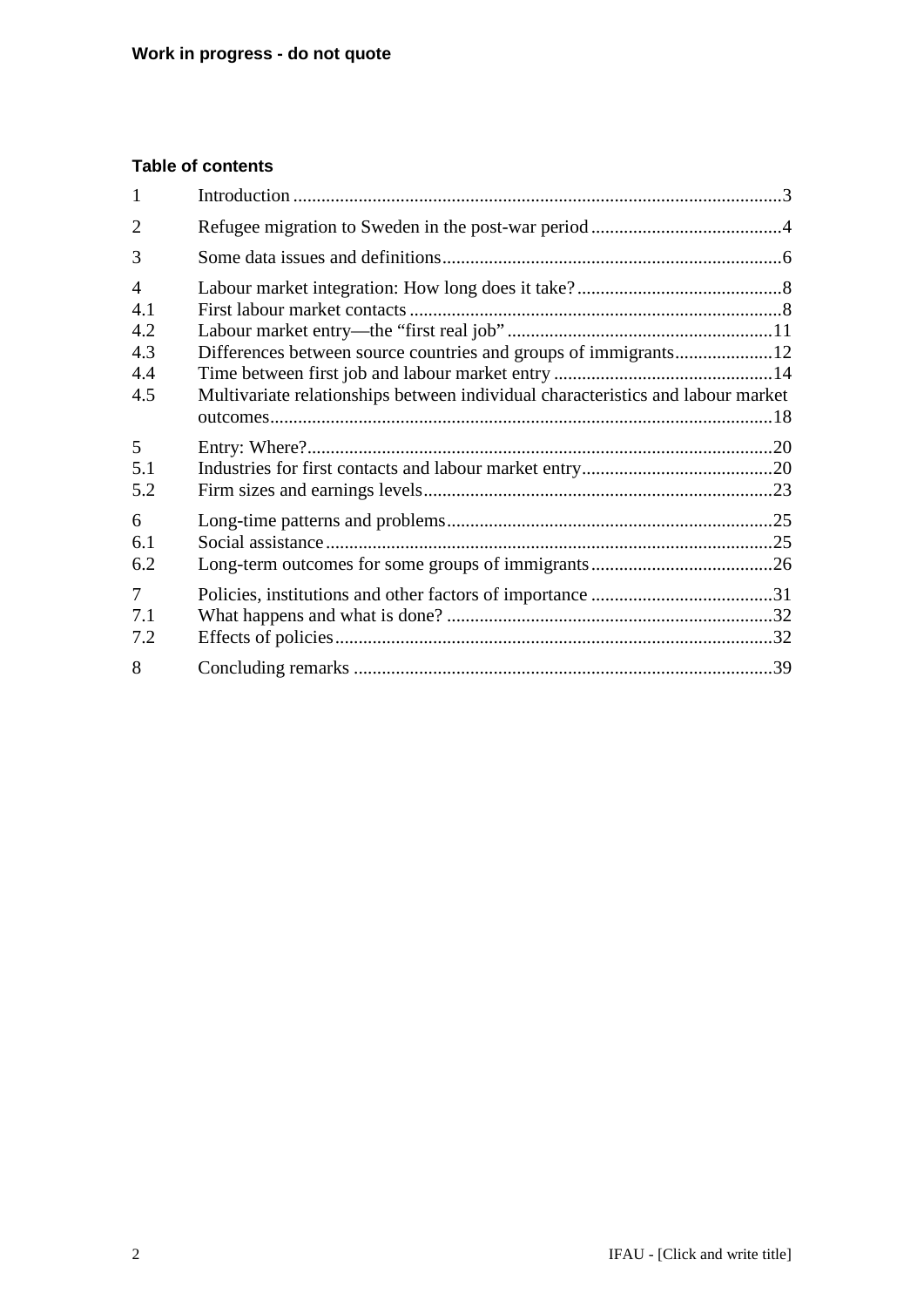### <span id="page-2-0"></span>**1 Introduction**

Refugee immigration to Sweden has been sizeable for a long time and reached an all times high in 2015 in terms of the number of asylum seekers. The numbers of granted residence permits for refugees have also been high in later years and can be expected to increase the next few years due to the surge in asylum seekers (see Figure 1). It can furthermore be noted that the number of asylum seeking children was around 70 000 (of which roughly half arrived without their parents) in 2015.

All in all, the numbers of asylum seekers and refugee immigrants are large enough to imply that successful integration will be important not only for the immigrants but also for native Swedes and previous migrants. The recent numbers are also significant in the sense that they imply challenges to a large number of Swedish institutions in the short run. This is obviously true for refugee reception institutions, but also for schools and for the housing market. However, if the integration process should prove to be successful, this would alleviate future labour market problems associated with an aging population and contribute to better long-run public finances. And an unsuccessful integration would instead make such long-run challenges tougher. Hence, there is no doubt that integration will be a key issue in Sweden in the years to come.

In this paper we present integration patterns for earlier cohorts of immigrants to shed light on what we should expect given earlier experiences. It goes without saying that earlier experiences will be more informative if institutions do not change too much and that responses are similar to inflows of immigrants of different sizes and composition (e.g., with respect to age, education, and birth country); we know that the size and composition of immigrant inflows vary substantially over time. But looking at previous experience is arguably the best foundation for discussing future prospects.

We study the first contacts with the labour market and the process of reaching a more stable employment and earnings position. We also describe in which industries and firms entry occurs, describe the number of jobs and employers met from the first contact until becoming established. We also analyse earnings development and long-term indicators on economic marginalisation. The population under study is immigrants arriving in the 1990–2014 period, from refugee sending countries. The paper also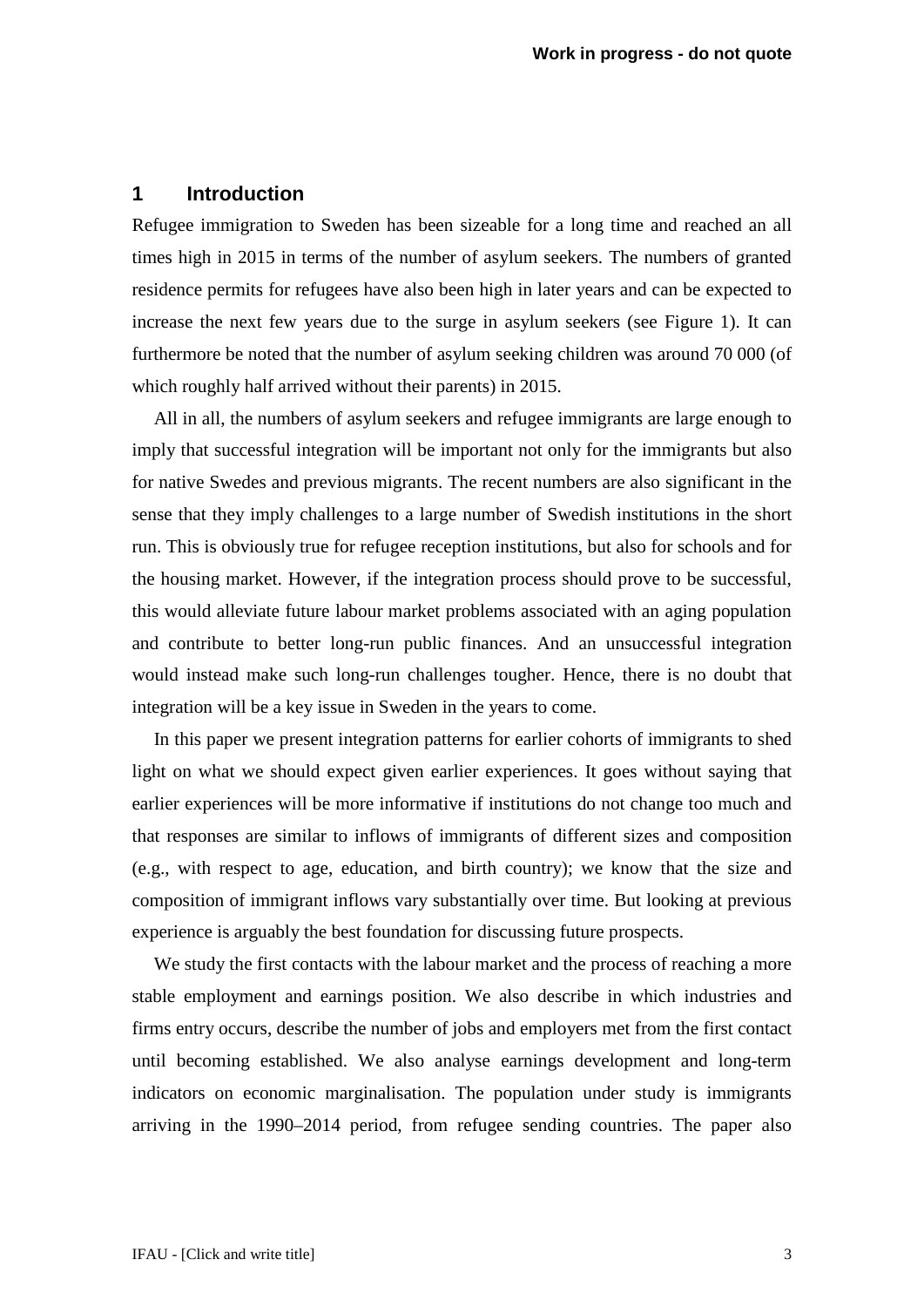contains a description and discussion of policies, reforms and institutions relevant for the labour market prospects of newly arrived migrants.

# <span id="page-3-0"></span>**2 Refugee migration to Sweden in the post-war period[1](#page-3-1)**

Sweden's history as a significant net immigration receiver begins after World War II. In the 1930 census, only 1 percent of the population was foreign-born, climbing to 7 percent in 1970 and further to 17 percent at the end of 2015.

During and after the war, a substantial number of refugees from neighbouring countries sought shelter in Sweden (which lifted some restrictions against refugee migration during the war). Some arrived from Norway, Denmark and the Baltic countries, whereas others came from concentration camps in continental Europe. These individuals to a large degree returned to their countries of origin or moved to a third country in the late 1940s, but significant proportions also remained in Sweden.

In the 1950s and 1960s labour migration dominated the inflows. Most migrants came from the Nordic countries, especially Finland, where the number of individuals living in Sweden increased by close to 200,000 from 1951–1970. But the period also saw some immigration following political turmoil, e.g. in Hungary (1956), Greece (1967) and Czechoslovakia (1968). The regulations for non-Nordic labour migration became stricter from 1967 and even more so in the early 1970s. A gradual shift then occurred toward refugee and family-related immigration. The 1970s and early 1980s saw politically motivated immigration from e.g. Chile, Turkey, Lebanon, Vietnam, and Poland.

During the 1980s, the number of asylum applicants and residence permits granted on humanitarian grounds increased (see Figure 1). Iran, Ethiopia and Chile were significant source countries. In 1989, close to 25,000 individuals immigrated, partly as a result of a new praxis shortening waiting times and preferential treatment of those whose applications had been pending for a long time. As a result, the number of asylum applications rose, which in turn contributed to a tightening of the regulations later the same year. For a couple of years, refugee immigration was somewhat lower, before the Balkan wars caused an unprecedented number of people to go to Sweden for

<span id="page-3-1"></span> $1$  We use the term refugees also for asylees and humanitarian residence permit categories. The presentation largely builds on Nilsson (2004) and on official figures from the Statistics Sweden and the Swedish Migration Board. See also http://www.motallaodds.org/factualweb/se/2.3/articles/1930\_talet.html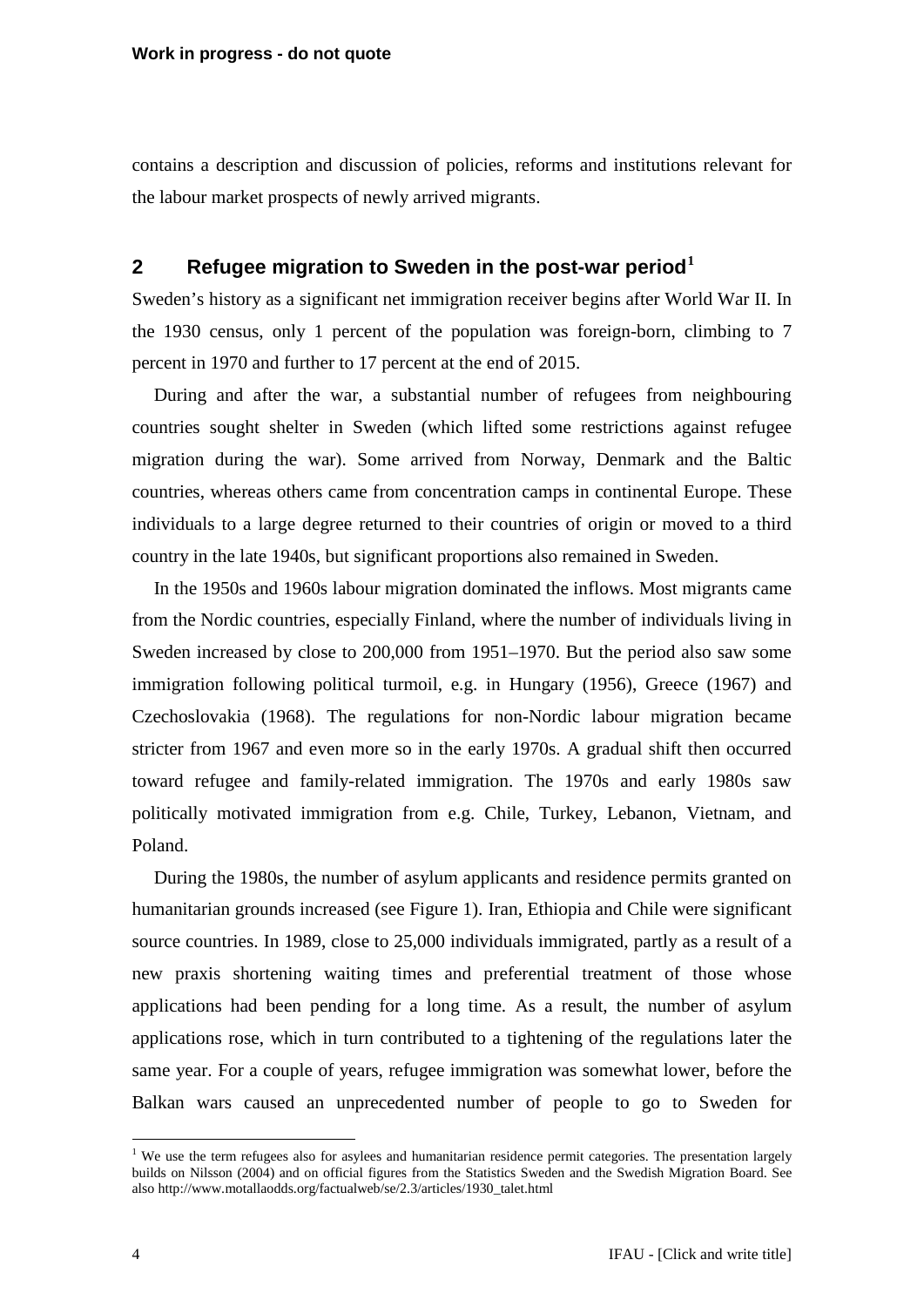humanitarian reasons. In the summer of 1993, visa requirements for citizens from Bosnia-Herzegovina and (F.Y.R) Macedonia were enacted to reduce the number of asylum seekers. In 1993–1994 over 80,000 refugees were granted residence in Sweden, whereof 66,000 from former Yugoslavia. Another 20,000 came in these two years as family reunification migrants to previous refugees. As can be seen in Figure 1, this was also a time when falling and negative GDP growth was accompanied/followed by sharply rising unemployment. Another message from the figure is that there is a lot of variation in economic conditions also in later years, meaning that the cohorts we study have faced varying prospects at arrival.

Throughout the 1990s, there was also a substantial and persistent inflow of people from Iraq, and (particularly in the early part of the decade) Somali refugees also became a significant refugee group. Iraqis continued to come in the 2000s, with peaks in the 2006–2007 period. Somali refugee migration increased at the same time, but with a somewhat later peak. Even though the presentation here mentions only a few countries, it is important to note that there is a wide distribution of citizenships among asylum seekers to Sweden. While it may dominate the inflow in one or two consecutive years, no single group has done so seen over a longer time period.

With some variation, the trend has been toward steadily growing overall immigration since the mid 1980s, reaching more than 100,000 residence permits per year from 2012. Refugees and their families have constituted on average 25–30 percent of this figure since the year 2000, but growing in recent years. Since 2000, women have made up 30– 40 percent of the asylum seekers annually. Children constituted about one quarter of the applicants before the number of unaccompanied minors grew from about 2 to 8 percent from 2008.

Much due to the war in Syria and other conflicts in the region, the total number of asylum seekers increased annually from 2011 to 2014. In 2015, projections in the first part of the year signalled that the number of application would fall below that of 2014. But in the late summer things changed and the inflows increased rapidly, reaching 8,000-10,000 applications weekly in October and November. The Swedish government took dramatic steps, which combined with changes outside Sweden sharply decreased the number of people seeking asylum in Sweden. Many decisions are still pending, so the total impact of the 2014–2015 asylum applications on refugee immigration is still to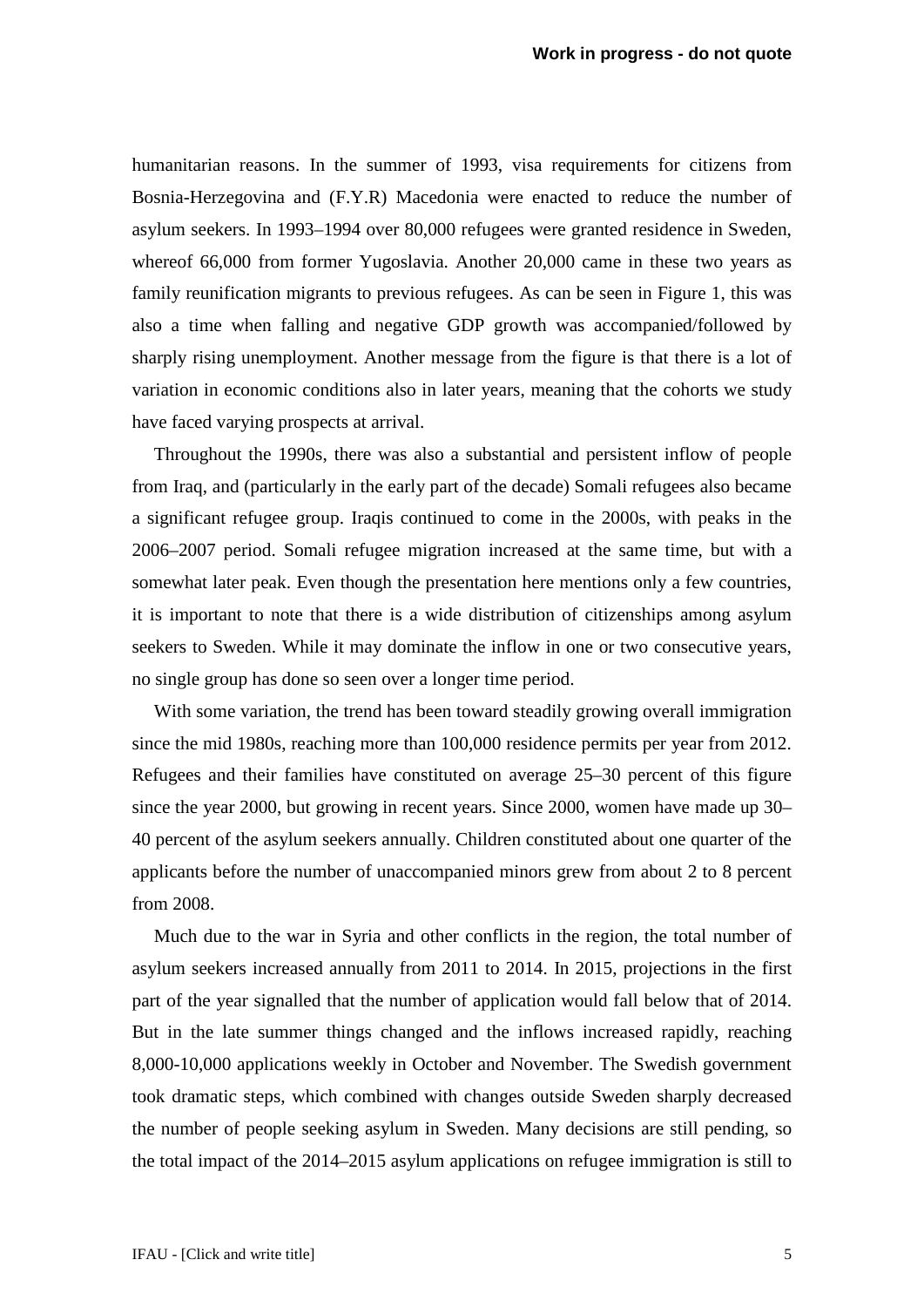#### **Work in progress - do not quote**

be seen. From January through September 2016, a total of 37,980 individuals were granted asylum.

This short description again illustrates that refugee migration is much driven by external dramatic events, but occurs also in interplay with legal frameworks, where developments proceed and follow interchangeably. While the legal distinction between e.g. refugees and labour migrants is typically clear-cut, an individual migrant's decision may well be affected by several factors of different types (e.g. social and economic hardship in combination with political oppression). The legal frameworks affecting migration is also likely to play an important role, and one can expect people to follow the route that is more open and feasible.



<span id="page-5-1"></span>

## <span id="page-5-0"></span>**3 Some data issues and definitions**

In this study, we are interested in immigration to Sweden that is not driven by persons from other countries finding jobs who subsequently decide to move to Sweden (immigration for labour market reasons). While integration issues certainly may be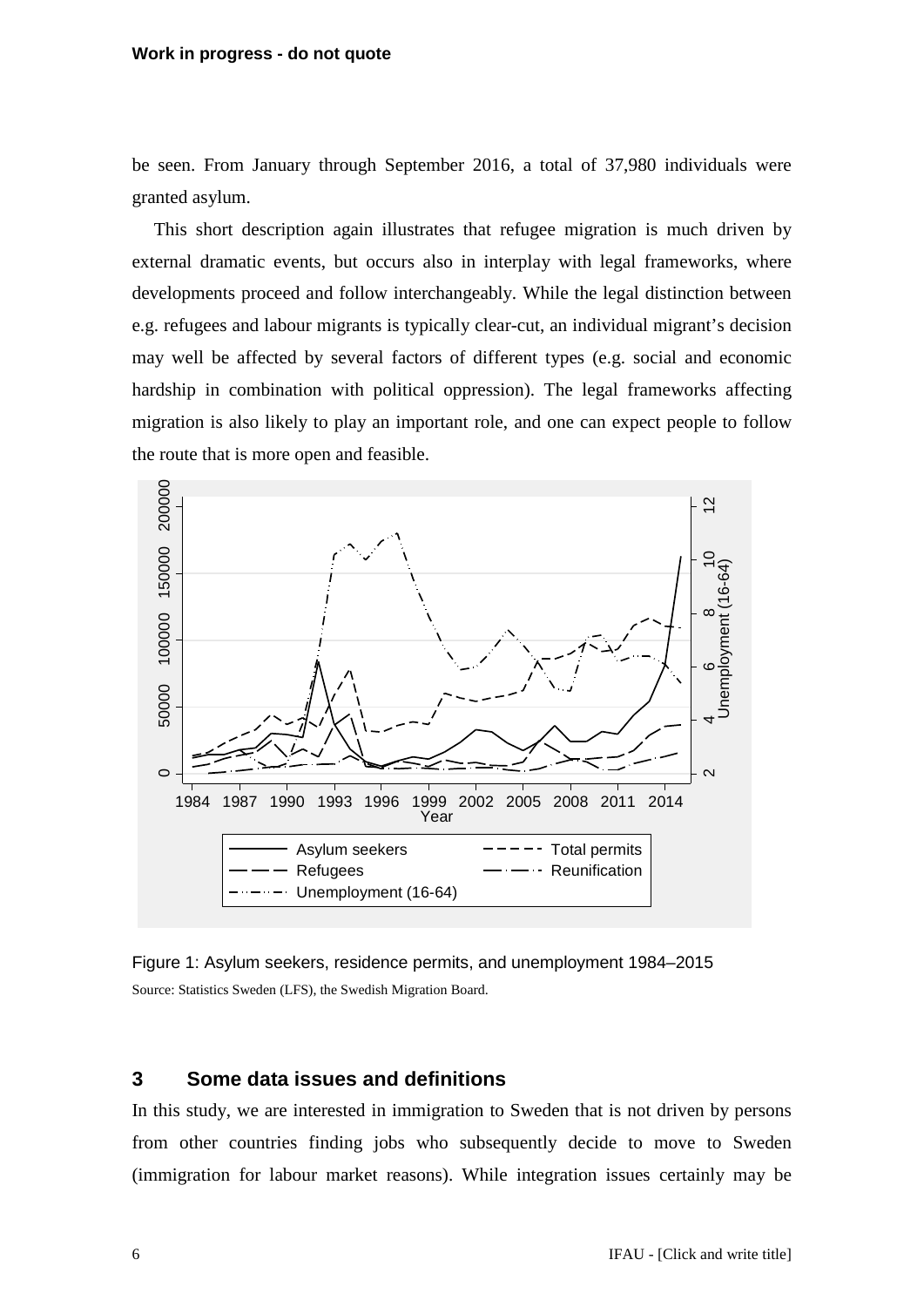important in relation to labour market driven immigration, it may be argued that the most interesting issues regarding labour migrants relate to their impact on natives through an increased labour supply in certain segments of the labour market. We do not deal with such issues in this study. Instead, we focus on the labour market integration of immigrants who arrive either as refugees or as relatives of refugees. For these immigrants, labour market integration is a key issue on which we will concentrate. Hence, we look at different measures of labour market integration of non-labour immigrants and how these measures evolve over time.

A first thing to notice is that we do not have any direct information in our data on the immigrants' reasons to immigrate to Sweden. We do, however, have information on birth country (or birth region) and time for receipt of residence permit (which formally, and in our data, corresponds to the time of immigration). We use this information to approximate the type of immigration (mainly: refugees are from non-European countries outside the OECD except for the period of wars in former Yugoslavia; see Appendix x for exact definition used in the study). In addition, we do not observe immigrants in our data when they apply for asylum (arrive in Sweden), we only observe the subsample of asylum seekers who actually get a residence permit when they get their permits. As the process of getting a residence permit tends to be lengthy, we systematically underestimate the durations of immigrants' actual stay in Sweden. However, our definition of immigration corresponds to the formal one, which also defines much of the support available to the newly arrived.

Our data will contain a significant share of family reunification migrants (and also some migrants who arrive for studies or work, although much fewer). We believe that the economic integration of this broader immigrant group is relevant for our purposes, and given that the regulations and conditions for family migration has varied over time, we arguably avoid some sample composition issues by using a broader group. Having said this, we will also present results for countries/cohorts where we know refugees strongly dominated the inflow.

Second, we must decide how to measure labour market integration. Our approach in this respect is to view integration as a process potentially involving many steps. Hence, to describe this process, we walk through it step by step to see how they are taken by different groups of immigrants and whether the outcomes change over time. In this, we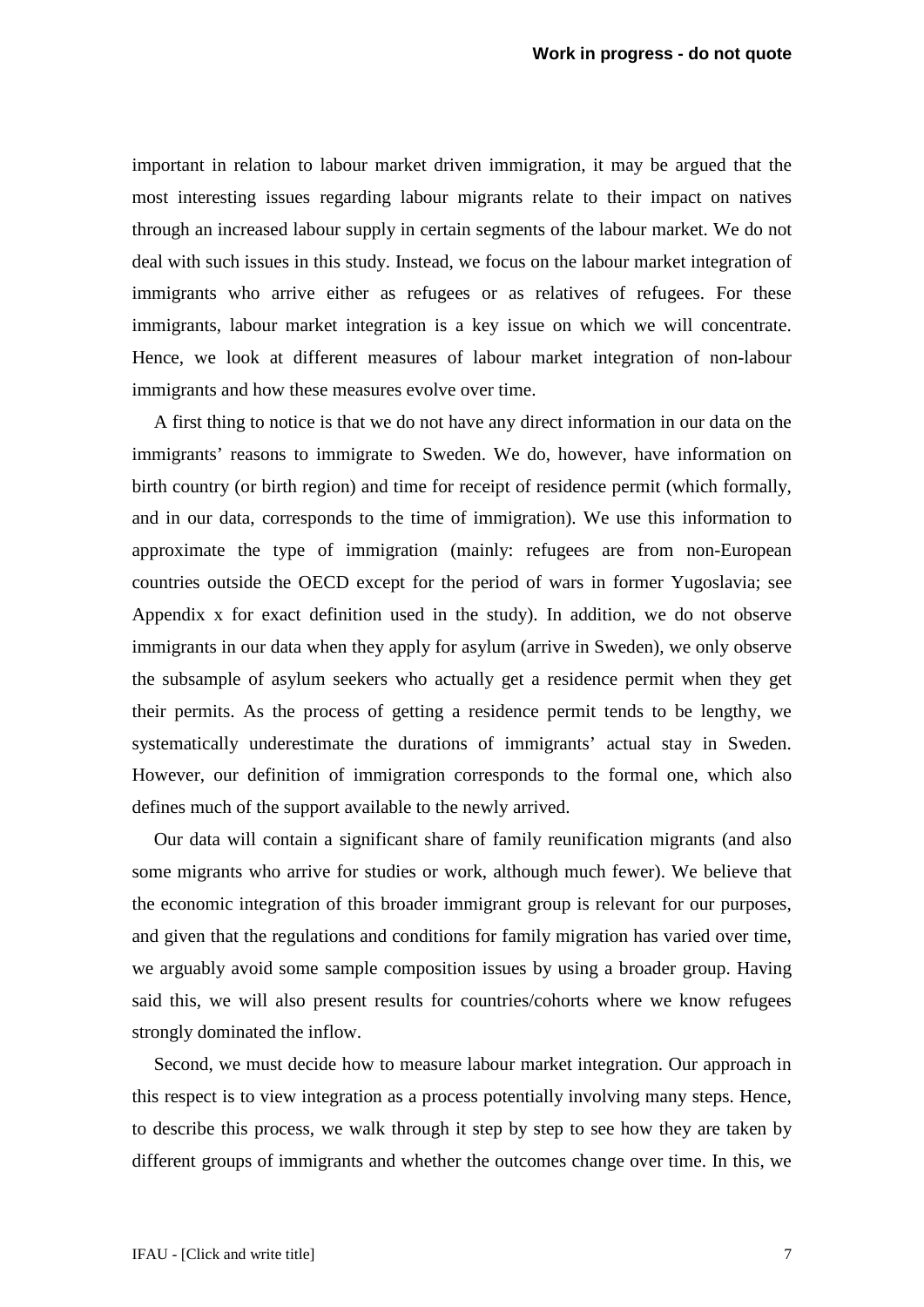start with the first contacts with the labour market: how long does it take before the first attempt to look for jobs by registering at the Public Employment Service (PES)? How long does it take to get the contact with an employer? The first contact/job is defined to be the job in which an immigrant receives the first earnings, no matter how small these earnings are.

We also look at how long it takes to labour market entry, "the first real job". It is not obvious how to define labour market entry. We have chosen to define labour market entry year as the first year that a person has annual earnings in excess of half the median annual earnings of a 45 year-old.<sup>[2](#page-7-2)</sup> Hence, we sum up the labour earnings during a given year. This means that an individual may have more than one job the year (s)he gets established. As we look at the way into the labour market, this is natural. The threshold is chosen high enough to rule out short temporary jobs, but low enough to allow for low-paid full-time jobs during a substantial part of the year.

Furthermore, we characterise both the first jobs and the entry jobs in terms of industries, firm sizes, and whether firms are high-paying or low-paying ones. We also look at integration in terms of the development of the position in percentile ranked income distributions over time since immigration.

Finally, we use register data to look at some complementary outcomes which primarily reflect integration problems: social assistance take-up and measures of longterm unemployment/non-employment.

## <span id="page-7-0"></span>**4 Labour market integration: How long does it take?**

In this section, we present evidence on how long time the different steps taken during the labour market entry process take.

### <span id="page-7-1"></span>**4.1 First labour market contacts**

This section uses two measures of the time until the first contact with the Swedish labour market: being registered at the PES and having any level of earnings. The first measure is intended to capture individuals looking for a job, or at least in the process of approaching the labour market. But people may of course look for (and find) work

<span id="page-7-2"></span> $2$  This is the definition used by Erikson et al. (2007). The earnings threshold roughly corresponds to six monthly wages for a full-time janitor in the local public sector.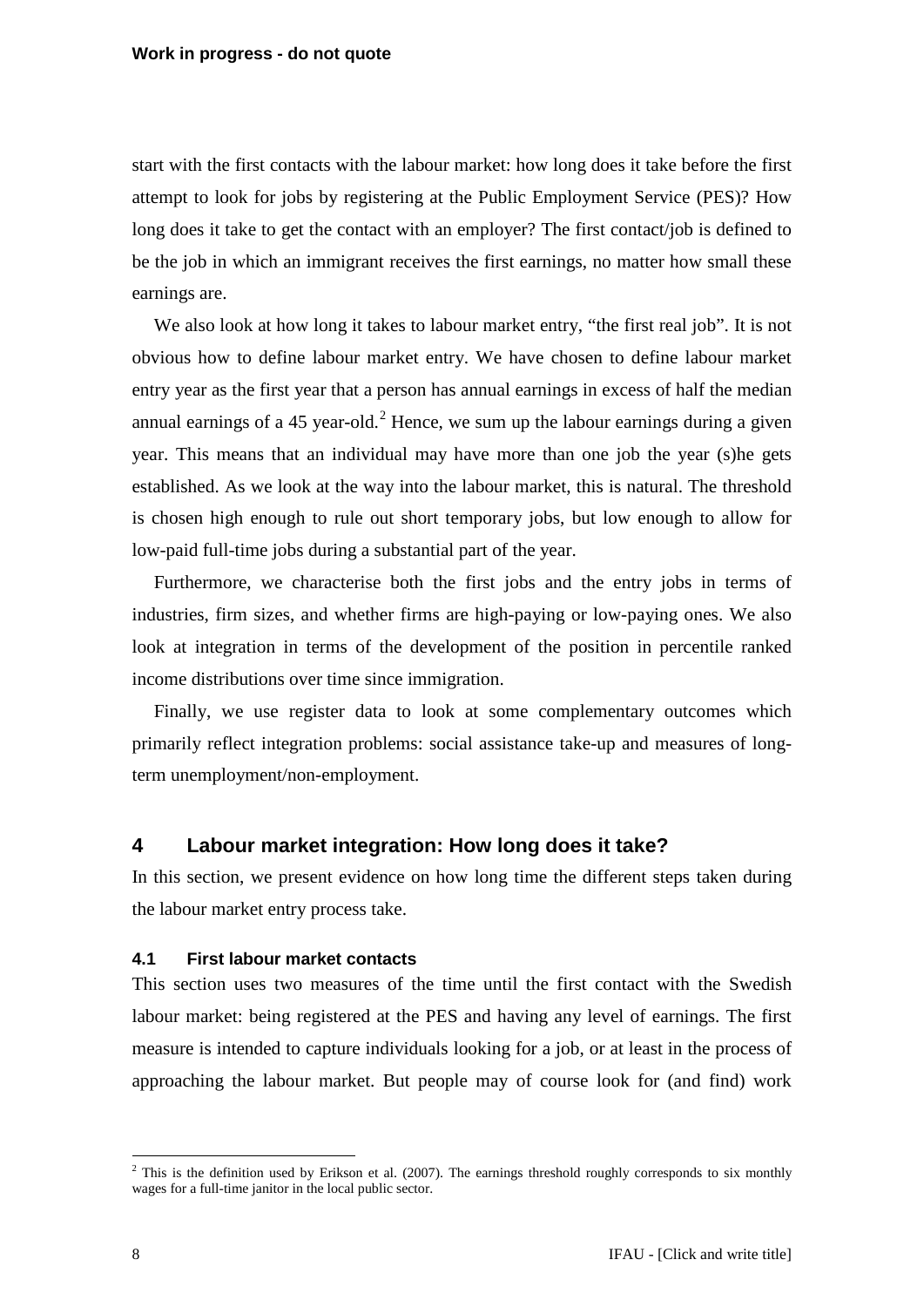without going to the PES. Then we are, however, limited to those who to some extent succeed, which is what our second measure aims to capture.

#### **4.1.1 First contact with the Public Employment Service**

A common first step into the Swedish labour market is to register as a job seeker at the Public Employment Service (PES). [Figure 2](#page-8-0) displays the fractions of different immigrant cohorts (1992–2014) having had the first contacts with the PES after 1, 3, 5, 10 and 15 years after immigration. For a given cohort, the different lines present the cumulated experience (since they display the fraction registered on at least one point, they can never cross). In the late 1990s and early 2000s, the patterns were stable showing a substantial fraction (but still a minority) registering within one year after immigration. Then, another 30 percent became registered up to and including the 5. From 2011 (Dec 2010), when the responsibility for refugee reception and integration was transferred from the municipalities to the PES, we see increasing fractions of immigrants with early contacts with the PES.

**Percent**



<span id="page-8-0"></span>Figure 2: Fraction that has been registered at least once (at least one day) at the PES for different cohorts at different number of years since immigration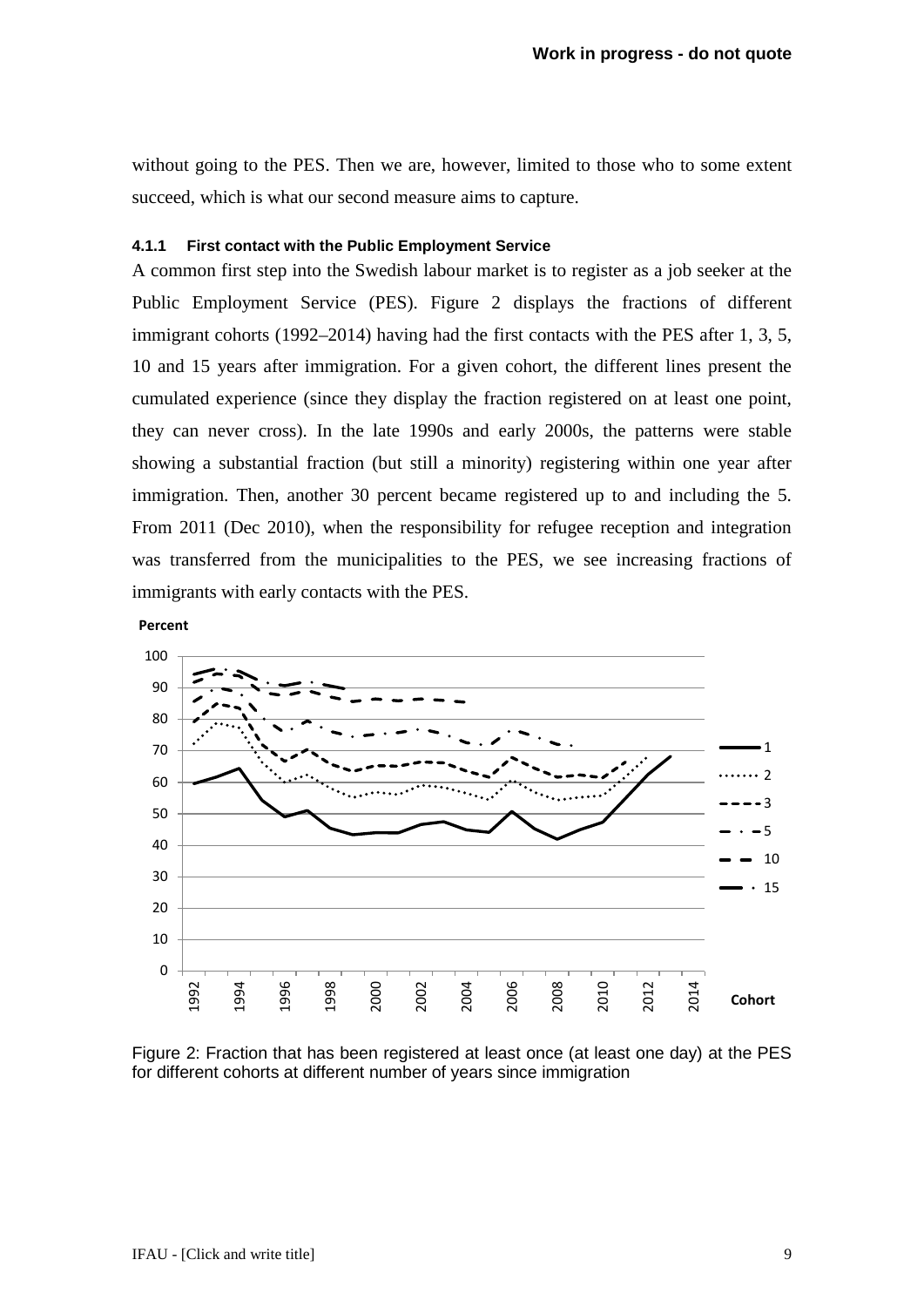#### **4.1.2 First employer contact–first earnings**

We now turn to our other measure of first labour market contacts. [Figure 3](#page-9-0) is constructed similarly to Figure 2, but shows the fraction of immigrants who have had positive earnings at some point within 1, 2, 3, 5, 10 and 15 years after immigration for different immigration cohorts between 1990 and 2013. A number of features are worth mentioning. First, the importance of business cycle conditions is clearly visible in the low shares having a first job 1, 2 and 3 years after immigration for cohorts arriving in the early 1990s. A similar indication is the drop for immigrants entering around the financial crisis of 2009. Second, the share rises continuously with the duration of the stay in Sweden and reaches around 90 per cent after 10 to 15 years. Third, there is no clear trend over the immigration cohorts in the timing of the first jobs, especially looking at shares for those who have had their residence permits for at least five years. This suggests that the timing of the first jobs is not very sensitive to, e.g., the number of residence permits granted (see Figure 1) or "normal" changes in business cycle conditions.





<span id="page-9-0"></span>Figure 3: Fraction of immigrants with positive earnings at least once for different cohorts at different numbers of years after immigration. Age 20–50 at immigration year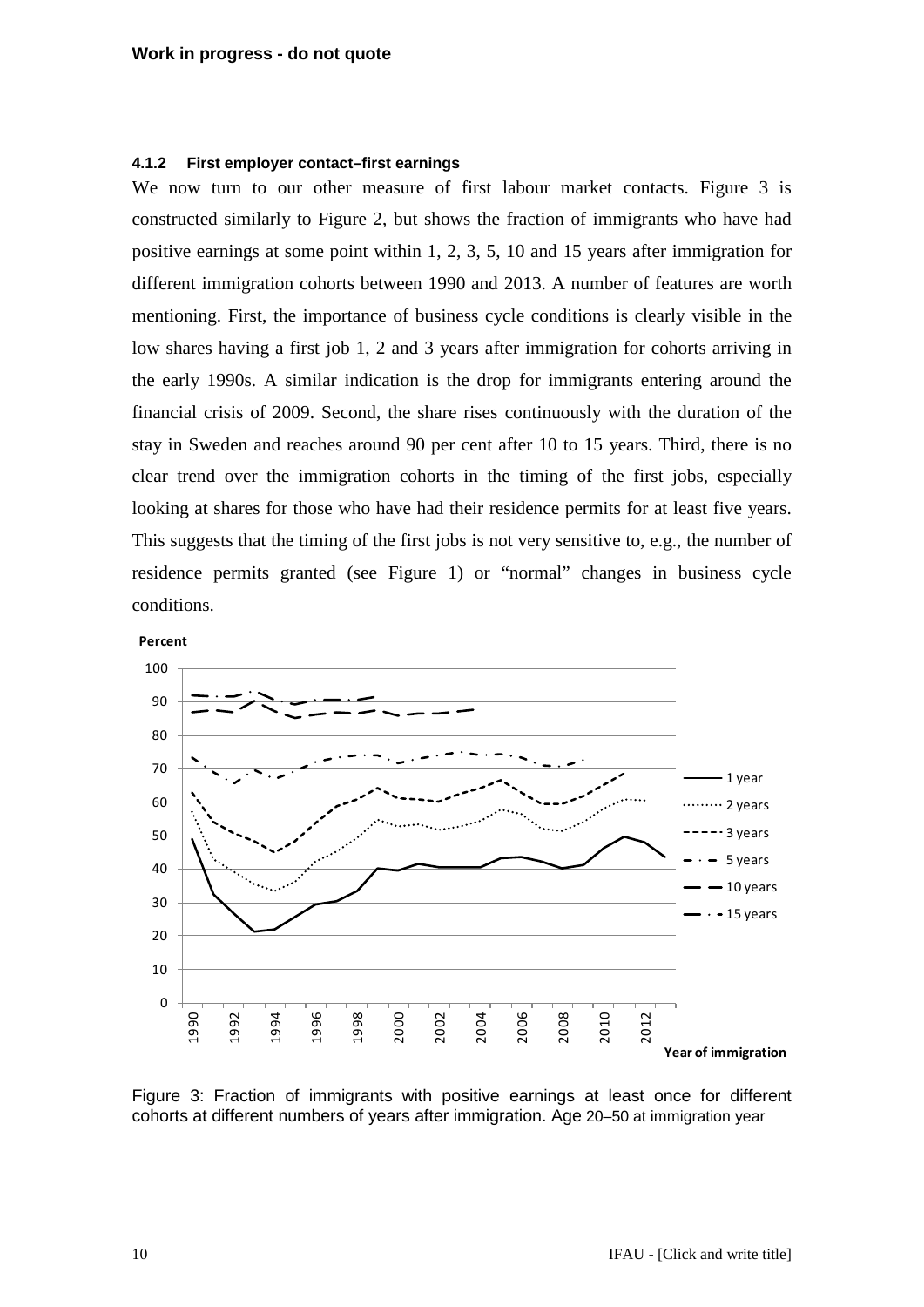### <span id="page-10-0"></span>**4.2 Labour market entry—the "first real job"**

[Figure 4](#page-11-1) shows the same type of information as [Figure 3,](#page-9-0) but with the difference being that [Figure 4](#page-11-1) shows the fraction that have held a job generating earnings of at least half the medium earnings of a 45-year-old. It is evident from the figure that labour market entry is a time-consuming process – it takes more than five years for half a cohort of immigrants to enter the labour market. However, after 15 years around 80 per cent in the cohorts have completed the labour market entry. As for the first contacts, business cycle conditions matter. If anything, they seem to matter more for entry than for the first contact.<sup>[3](#page-10-1)</sup> There is no indication that the process has deteriorated over time, actually the opposite seems to be the case. Once again, combining the information in [Figure 4](#page-11-1) with the information in [Figure 1,](#page-5-1) it is hard to see a systematic relationship between the number of immigrants in a cohort and labour market success, as measured by time to labour market entry.

A relevant question is of course whether what we label "entry" is temporary or permanent. An indication is given by a comparison of long-term patterns conditional on previous entry. Looking at those who met the earnings criterion in at least one year within the first three, about two-thirds meet the criterion in any given later year. In other words, entry is clearly linked to future prospects, but there is also a substantial fraction that go back to lower earnings. Another related relevant issue concerns job stability. If involuntary job loss is more common among immigrants than among natives, this may imply different kinds of job mobility among immigrants than among natives, probably implying less upward wage mobility among immigrants (see Barth et al., 2012, for an empirical analysis of the Norwegian labour market along such lines). Such an empirical analysis of job stability is, however, beyond the scope of this paper.

<span id="page-10-1"></span><sup>&</sup>lt;sup>3</sup> This suggests that scarring might be more significant for searching, getting and keeping "real" jobs than for more occasional labour earnings.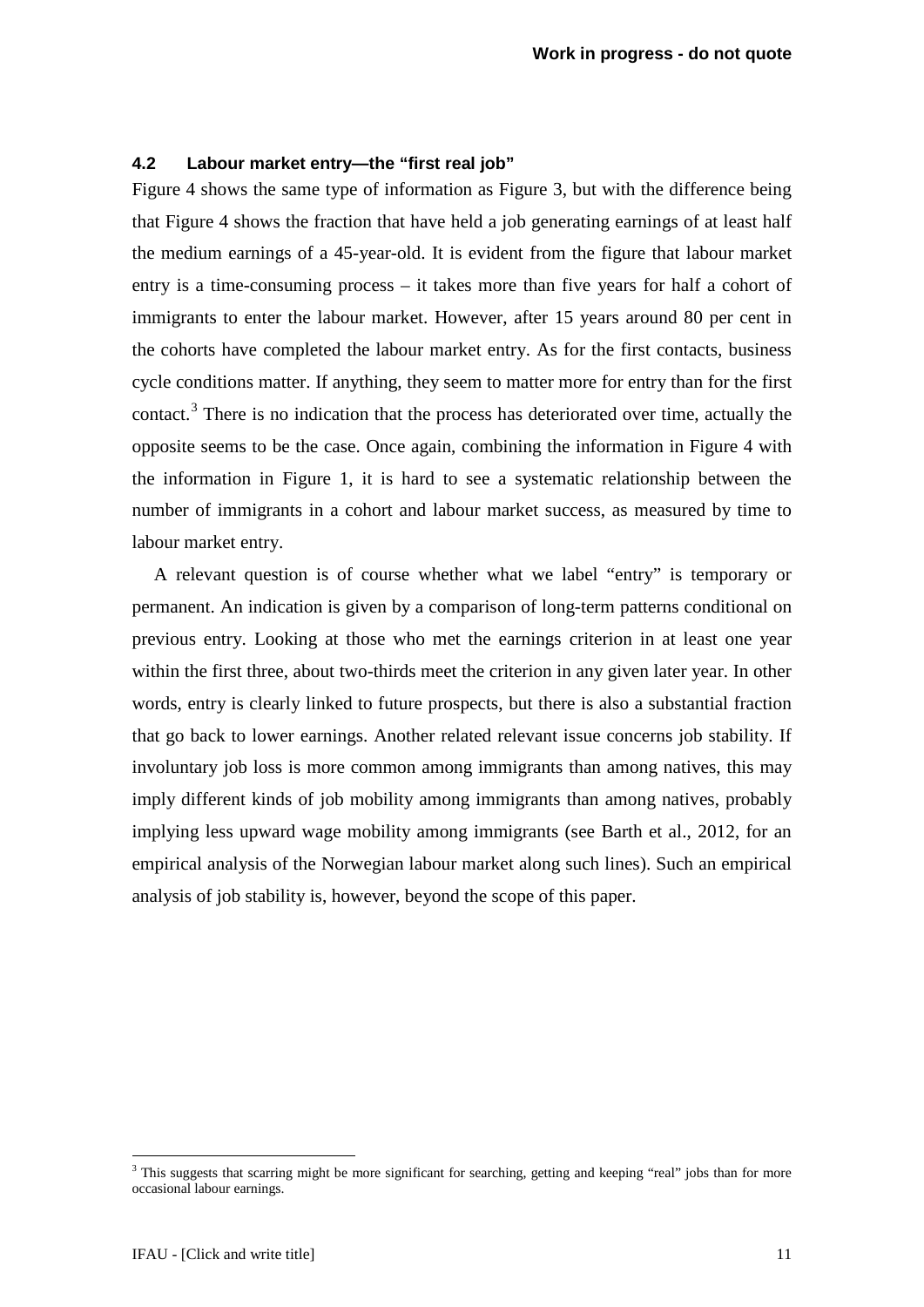

<span id="page-11-1"></span>Figure 4: Fraction of immigrants who have entered the labour market for different cohorts at different numbers of years after immigration. Age 20–50 at immigration year

## <span id="page-11-0"></span>**4.3 Differences between source countries and groups of immigrants**

The averages presented in sections 4.1 and 4.2 hide some differences between different source countries and groups of immigrants. First, country of origin seems to be potentially important both for the time to the first job and to labour market entry. We illustrate this in [Figure 5,](#page-12-0) where we compare immigrants from former Yugoslavia with immigrants from Iraq. The differences are striking, both regarding the first contact and, especially, labour market entry with integration running much smoother for immigrants from former Yugoslavia than from Iraq. The choice of these two groups are for illustrative purposes; there are similar differences between other groups and it is a common finding that country of origin in a statistical sense explains much of the differences seen in the labour market among recent migrants (see also the regressions presented below). This suggests that country of origin may be important in the integration process.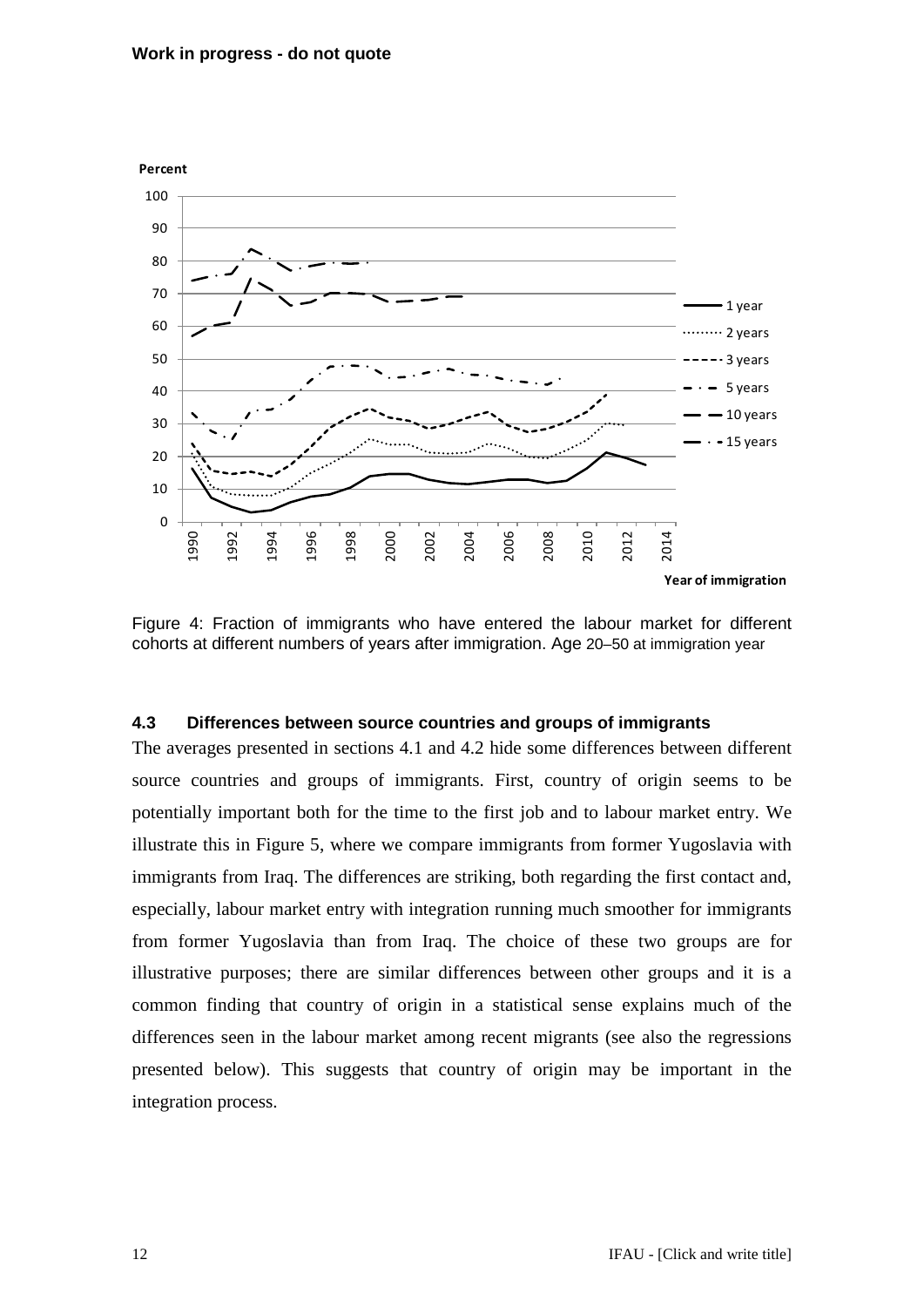

<span id="page-12-0"></span>Figure 5: First contacts and entry, different cohorts of immigrants from Iraq and Former Yugoslavia by years since immigration, age 20–50 at immigration

We have also computed labour market entry patterns for other subgroups of the studied immigrant cohorts. We summarise the results of these computations here. Looking at age at the time of immigration, it seems that young persons (age 20–29) enter the labour market somewhat faster than the average (age 20–50), but the differences are relatively modest, both regarding first contacts an entry. Gender differences follow an expected pattern: men on average have a shorter time to their first contact with an employer, and also have substantially shorter times to entry. And for most cohorts and time spans since immigration, the share of men who have entered the labour market exceeds the female share by 10-20 percentage points [\(Figure 6\)](#page-13-1). Finally, labour market entry is faster the higher the level of educational attainment. This is especially true when comparing immigrants with at most compulsory education with those having completed upper secondary education. All in all, this suggests that acrossgroup differences typically seen in the overall workforce are also found for recent migrants.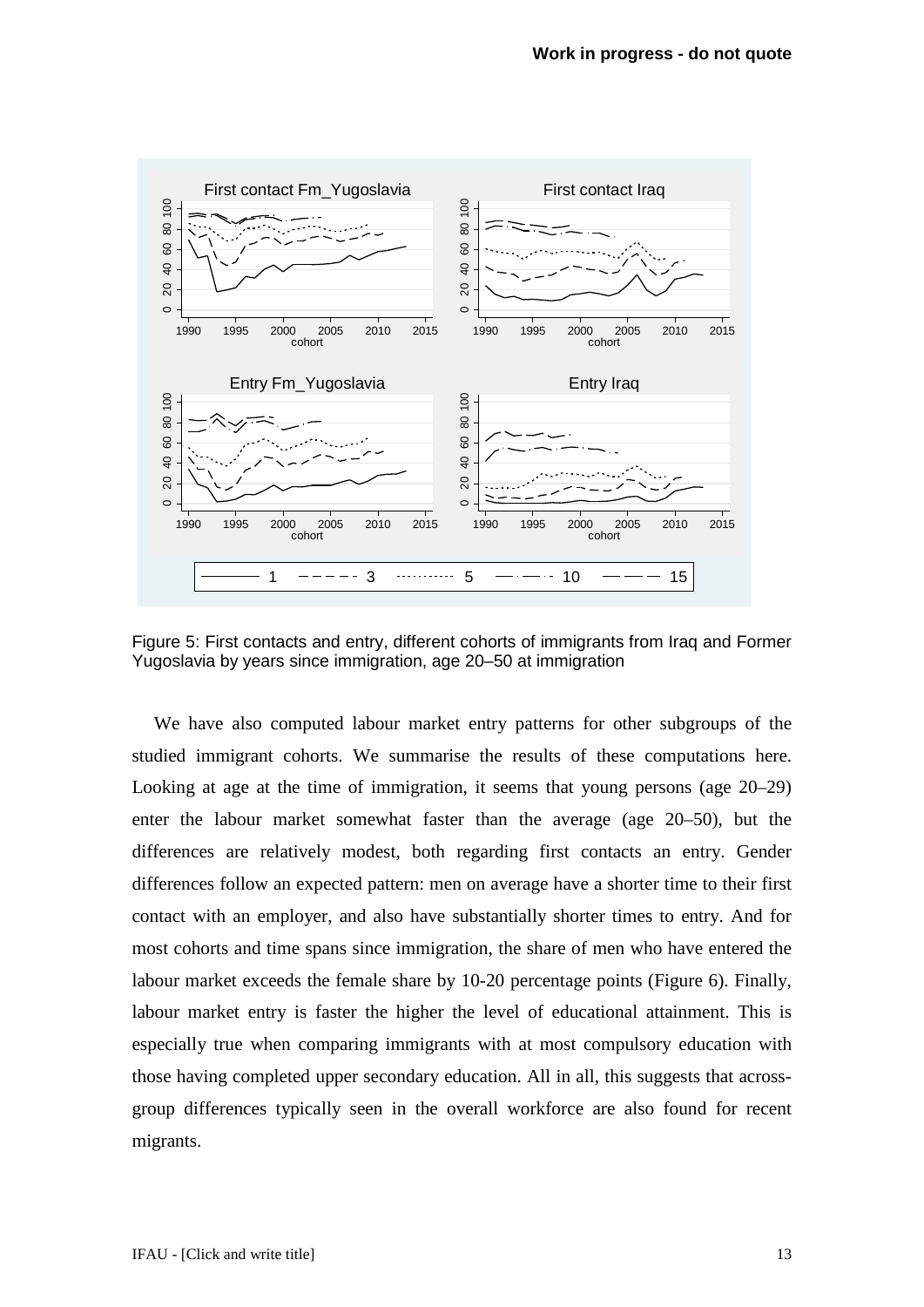

<span id="page-13-1"></span>Figure 6: Fraction of immigrants who have entered the labour market for different cohorts at different numbers of years after immigration. Age 20–50 at immigration year. Men and women.

### <span id="page-13-0"></span>**4.4 Time between first job and labour market entry**

In [Table 1](#page-14-0) we show average times to first jobs, labour market entries and durations between first jobs and entry for all cohorts  $1990-2014$  $1990-2014$ .<sup>4</sup> With the exception of the two first cohorts (1990 and 1991, when time to entry is much longer), the time elapsed between residence permit and the first contact roughly equals the time elapsed between first job and entry. The average measures give large weights to long durations. The median is less sensitive to extremes. Looking at medians (not reported in [Table 1\)](#page-14-0), median durations are much shorter and generally longer for the time to the first job than the time interval between the first job and entry.<sup>[5](#page-13-3)</sup> In [Table 1](#page-14-0) we also report the fraction of cases where the first contact occurs in the same firm as labour market entry. This

<span id="page-13-2"></span><sup>&</sup>lt;sup>4</sup> [Table 1](#page-14-0) is somewhat tricky to interpret, because the average time to (especially) labour market entry is truncated, and more so the closer to the end of our observation window we get. Hence, the average time to labour market entry of 2010 immigrants is "more truncated" than the average time of 1990 immigrants. For this reason, the table is not perfectly informative of the development over time of the durations to first jobs and (especially) labour market entry.<br><sup>5</sup> Typical values for the medians imply that 50 per cent of the immigrants have had some contact with

<span id="page-13-3"></span>that 50 per cent spend at most a year between the first job and labour market entry.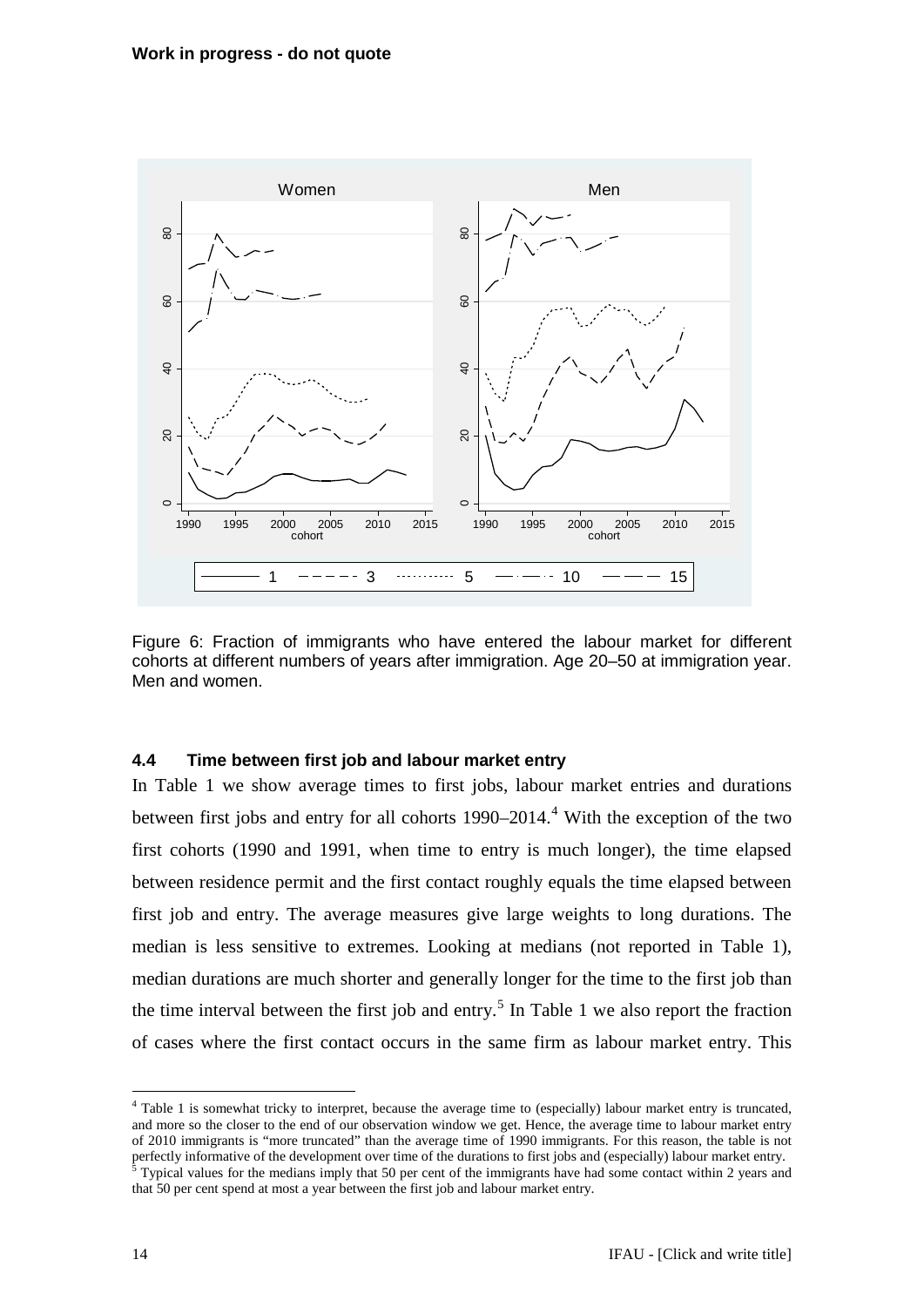fraction is normally above 50 percent. In this sense, the first contact often seems to be a direct step to labour market integration, a factor that appears to have become more important with time. Notice, however, that the numbers for the last years of our observation window may be less informative – they only reflect conditions for those who enter the labour market rapidly.

| Immigration year | Number of<br>individuals | Time (years)<br>between<br>immigration and<br>first contact | Time (years)<br>between<br>immigration and<br>entry | Time (years)<br>between first<br>contact and entry | First contact and<br>entry in same firm |
|------------------|--------------------------|-------------------------------------------------------------|-----------------------------------------------------|----------------------------------------------------|-----------------------------------------|
| 1990             | 13 207                   | $2,\!7$                                                     | 7,0                                                 | 4,5                                                | 53                                      |
| 1991             | 13 694                   | 3,5                                                         | 7,6                                                 | 4,3                                                | 49                                      |
| 1992             | 12 4 8 5                 | 3,8                                                         | 7,6                                                 | 4,1                                                | 49                                      |
| 1993             | 21 118                   | 3,7                                                         | 6,5                                                 | 2,9                                                | 56                                      |
| 1994             | 27 359                   | 3,8                                                         | 6,5                                                 | 2,8                                                | 56                                      |
| 1995             | 9415                     | 3,5                                                         | 6,2                                                 | 2,9                                                | 57                                      |
| 1996             | 7 1 5 3                  | 3,1                                                         | 5,7                                                 | 2,8                                                | 58                                      |
| 1997             | 10 609                   | 3,1                                                         | 5,4                                                 | 2,6                                                | 62                                      |
| 1998             | 11 128                   | 2,9                                                         | 5,1                                                 | 2,5                                                | 62                                      |
| 1999             | 10 066                   | 2,6                                                         | 4,8                                                 | 2,5                                                | 63                                      |
| 2000             | 12 233                   | 2,7                                                         | 4,8                                                 | 2,5                                                | 64                                      |
| 2001             | 12 371                   | 2,6                                                         | 4,7                                                 | 2,4                                                | 64                                      |
| 2002             | 13 700                   | 2,5                                                         | 4,6                                                 | 2,4                                                | 64                                      |
| 2003             | 14 624                   | 2,4                                                         | 4,3                                                 | 2,3                                                | 64                                      |
| 2004             | 13 646                   | 2,2                                                         | 4,1                                                 | 2,2                                                | 64                                      |
| 2005             | 15 575                   | 2,0                                                         | 3,7                                                 | 2,0                                                | 64                                      |
| 2006             | 25 751                   | 2,0                                                         | 3,6                                                 | 2,0                                                | 66                                      |
| 2007             | 24 3 69                  | 1,8                                                         | 3,3                                                 | 1,8                                                | 67                                      |
| 2008             | 22 211                   | 1,6                                                         | 2,9                                                 | 1,6                                                | 70                                      |
| 2009             | 23 961                   | 1,5                                                         | 2,5                                                 | 1,3                                                | 72                                      |
| 2010             | 24 26 3                  | 1,2                                                         | 2,0                                                 | 1,1                                                | 76                                      |
| 2011             | 21 115                   | 0,9                                                         | 1,4                                                 | 0,9                                                | 83                                      |
| 2012             | 20 25 1                  | 0,7                                                         | 1,1                                                 | 0,7                                                | 86                                      |
| 2013             | 16 4 8 6                 | 0,4                                                         | 0,6                                                 | 0,5                                                | 93                                      |
| 2014             | 10 9 36                  | 0,0                                                         | 0,0                                                 | 0,0                                                | 100                                     |

<span id="page-14-0"></span>Table 1: Average times between immigration, first labour market contact, and labour market entry; fraction where workplace of first contact and of entry coincide

#### **4.4.1 Number of jobs before labour market entry**

We have seen that a fairly large fraction of those entering the labour market do so in the firm where they had their first job. However, at the same time a significant fraction of those entering do so in other firms than the first. In [Table 2](#page-15-0) we show the average and median number of jobs held between the first job and entry both for all who have entered and for those who have entered within 8 years. The latter restriction does not seem to be of great importance. For most cohorts, the average number of jobs held between the first job and labour market entry is between four and five, while the median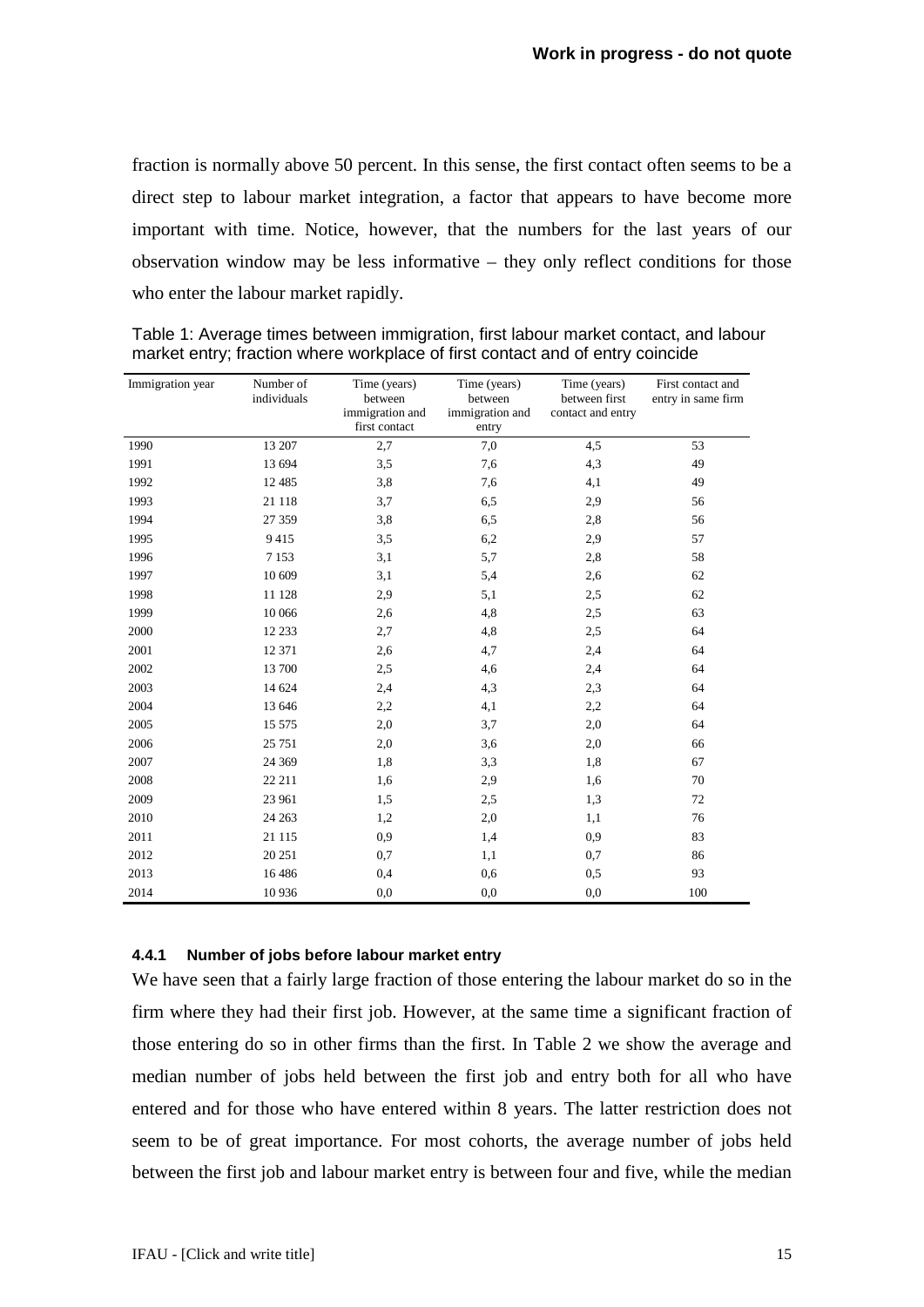is around three. Hence, large numbers of jobs does not seem to be the typical way for immigrants to enter the Swedish labour market. As a comparison, we can notice that Engdahl & Forslund (2016) showed that youth between 20 and 30 years of age on average had roughly 1,5 jobs per year.

| Year of<br>immigration | Number of<br>individuals | Average # jobs from<br>first job to entry | Median # jobs<br>from first job to<br>entry | N, censored<br>at 8 years | Average,<br>censored at<br>8 years | Median,<br>censored at<br>8 years |
|------------------------|--------------------------|-------------------------------------------|---------------------------------------------|---------------------------|------------------------------------|-----------------------------------|
| 1990                   | 9 1 9 6                  | 5,3                                       | 4                                           | 7 0 0 5                   | 3,9                                | 3                                 |
| 1991                   | 10 670                   | 5,3                                       | 4                                           | 8513                      | 4,2                                | 3                                 |
| 1992                   | 9437                     | 5,2                                       | 4                                           | 7806                      | 4,3                                | 3                                 |
| 1993                   | 18 031                   | 4,2                                       | 3                                           | 16 537                    | 3,7                                | 3                                 |
| 1994                   | 22 172                   | 4,2                                       | 3                                           | 20 352                    | 3,7                                | 3                                 |
| 1995                   | 7026                     | 4,6                                       | 3                                           | 6 3 6 4                   | 4,0                                | 3                                 |
| 1996                   | 5 4 2 4                  | 4,7                                       | 4                                           | 4 9 0 8                   | 4,1                                | 3                                 |
| 1997                   | 8 3 8 3                  | 4,4                                       | 3                                           | 7699                      | 3,8                                | 3                                 |
| 1998                   | 8977                     | 4,3                                       | 3                                           | 8 2 6 4                   | 3,7                                | 3                                 |
| 1999                   | 7807                     | 4,3                                       | 3                                           | 7 1 7 1                   | 3,8                                | 3                                 |
| 2000                   | 9466                     | 4,4                                       | 3                                           | 8738                      | 3,8                                | 3                                 |
| 2001                   | 9 3 4 4                  | 4,3                                       | 3                                           | 8699                      | 3,8                                | 3                                 |
| 2002                   | 10 083                   | 4,3                                       | 3                                           | 9496                      | 4,0                                | 3                                 |
| 2003                   | 10 4 88                  | 4,4                                       | 3                                           | 9965                      | 4,0                                | 3                                 |
| 2004                   | 9538                     | 4,4                                       | 3                                           | 9 2 0 2                   | 4,2                                | 3                                 |
| 2005                   | 10 577                   | 4,3                                       | 3                                           | 10 360                    | 4,2                                | 3                                 |
| 2006                   | 17 263                   | 4,2                                       | 3                                           | 17 133                    | 4,1                                | 3                                 |
| 2007                   | 15 391                   | 4,0                                       | 3                                           | 15 391                    | 4,0                                | 3                                 |

<span id="page-15-0"></span>Table 2: Number of jobs between first job and labour market entry

Note: The number of jobs is counted for each immigration cohort without taking the year of the first job into account. For comparability between years, we censor the table at 2007.

#### **4.4.2 Immigrants in the earnings distribution**

A common way to measure economic integration of a group is to compare their wages or earnings to other groups (typically natives or the whole population). To avoid problems of comparing incomes and dealing with possible changes in income inequality in the total distribution of income over time, we instead look at the position of different cohorts of immigrants in the percentile ranked income distributions from 1990 until 2014. We present evidence in [Figure 7](#page-17-1) on the income distribution conditional on having income as well as on incomes including zeros, i.e., including incomes of jobless persons. The former is more informative for positions in the wage distribution, while the latter is more informative of income (in)equality between immigrants and natives. Both measures are, of course, related to economic integration.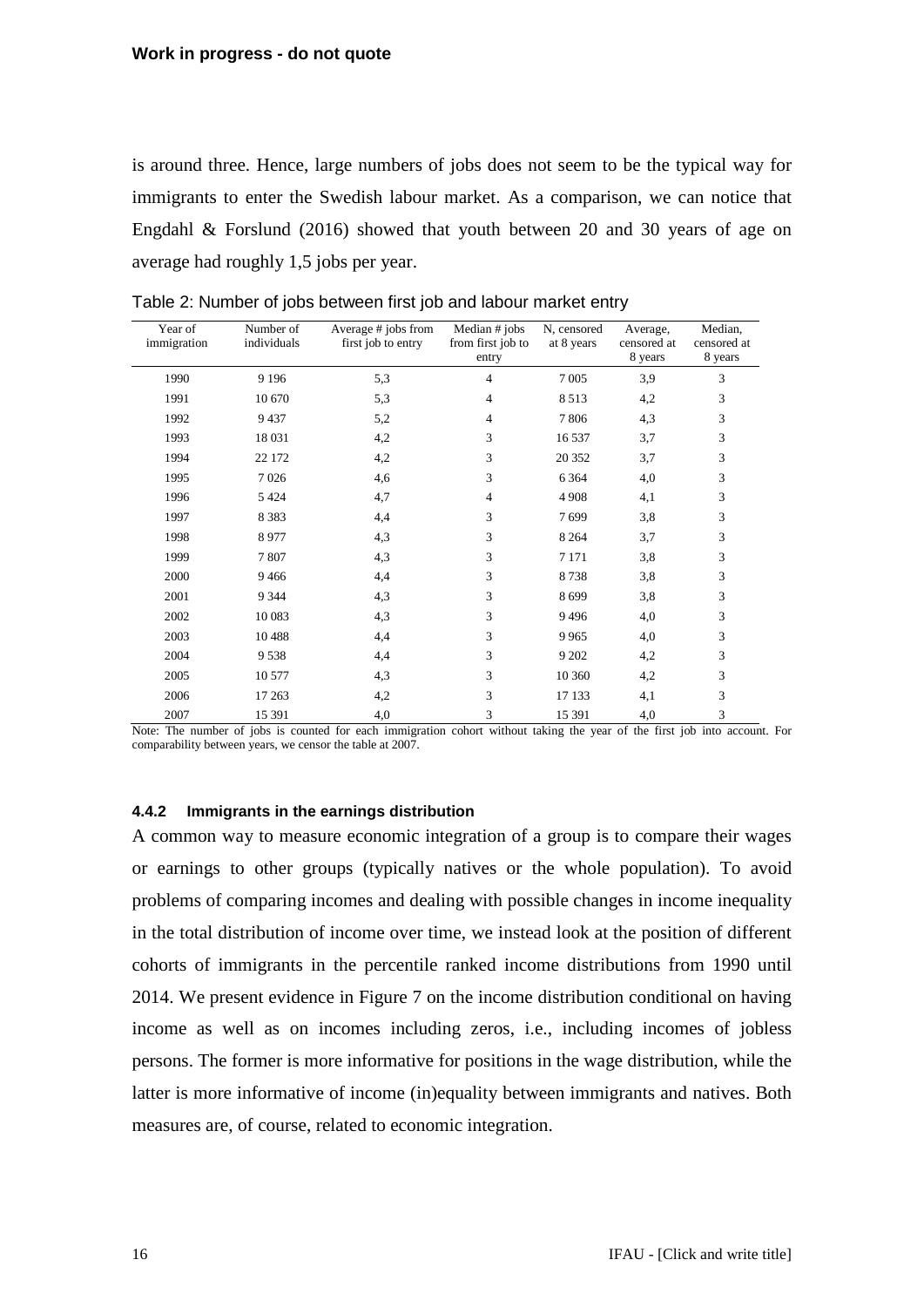The left hand-side graph of [Figure 7](#page-17-1) plots the development of the percentile ranked labour income of the average immigrant with positive income for the immigration cohorts arriving 1990, 1995, 2000, and 2010. There is no clear trend over time, although the 1990 cohort is consistently doing worse than the other cohorts. In this sense integration has been fairly similar since the mid 1990s.

The right hand-side graph of Figure 7 shows the development of the percentile ranked labour income of the average immigrant, including persons with zero incomes, for the cohorts arriving 1990, 1995, 2000, and 2010. Once again, there is no clear trend over time, and once again the 1990 cohort is consistently doing worse than the other cohorts. In fact, the distance to the other cohorts is even larger when we include also the non-employed (with zero income). One possible interpretation of the fate of the 1990 cohort is that the severe crisis in the Swedish labour market in the 1990s hurt the immigrants both in the short and in the longer run (see Åslund and Rooth 2007).

We also see that after a rather long period (almost 20 years), the percentile ranked average immigrant labour income only reaches the  $45<sup>th</sup>$  percentile in the income distribution. Immigrants thus end to end up in low-paying jobs. We also see that immigrants end up in even lower income percentiles when we include the nonemployed. Hence, not only do immigrants end up in low paying jobs, they also find jobs to a lesser extent than native Swedes. In other words, the earnings prospects of previous immigrant cohorts do not reach parity with the overall workforce. This is especially clear considering the fact that we have not adjusted for age profiles in this description. Even for those 20–29 at arrival, who would be expected to have a positive age-earnings profile for most of the follow-up period, the patterns are only marginally more positive than for the overall sample. $<sup>6</sup>$  $<sup>6</sup>$  $<sup>6</sup>$ </sup>

<span id="page-16-1"></span><span id="page-16-0"></span> $6$  Notice that the slope of the percentile ranked income curves for the immigrants will reflect possible impacts both of age (experience) and years since migration. Most likely this results in a steeper profile than if an age correction was done. However, such a correction relies on potentially restrictive assumptions.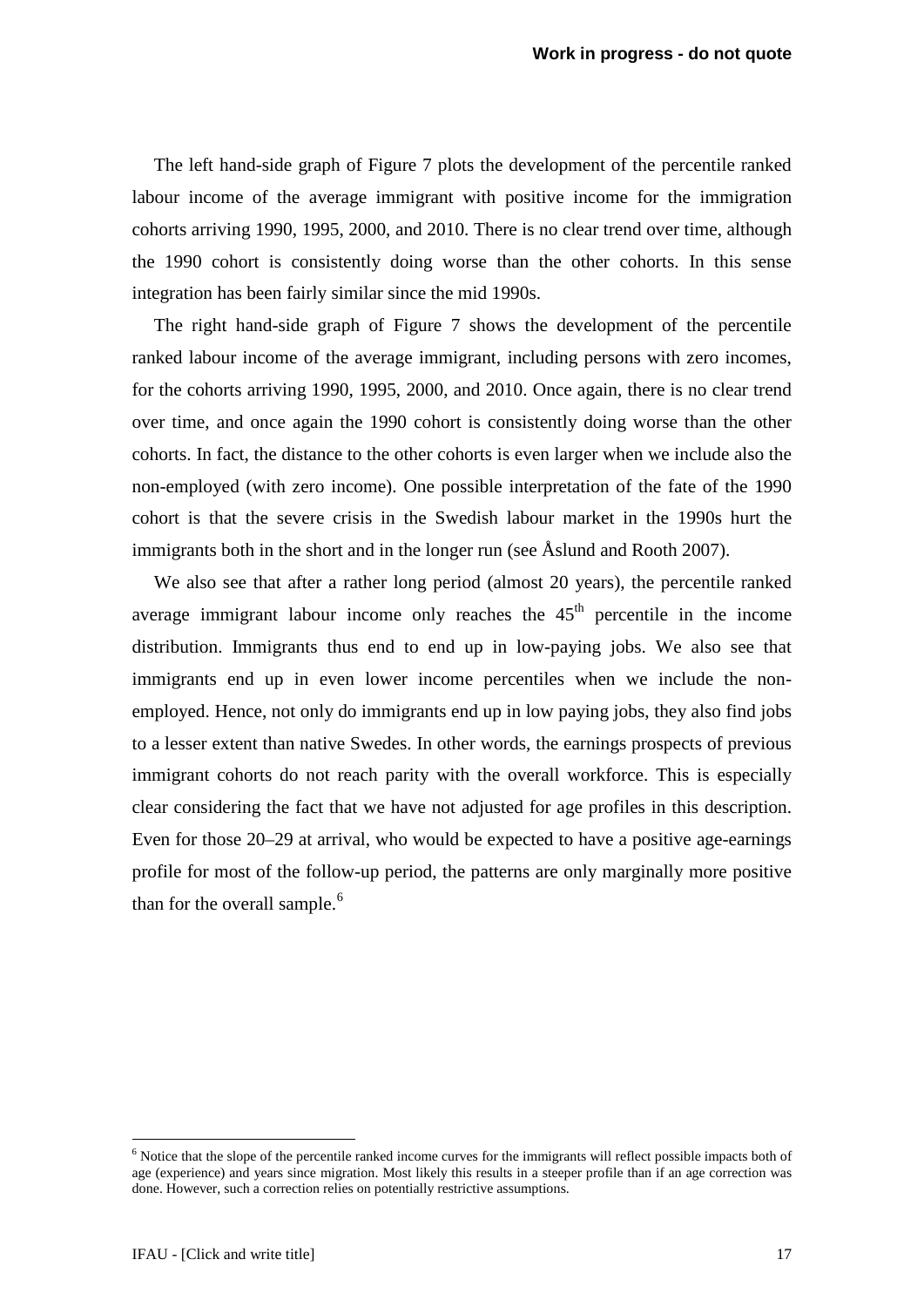

<span id="page-17-1"></span>Figure 7: Average percentile ranked income (excluding and including those with zero income) by year of immigration and time spent in Sweden.

## <span id="page-17-0"></span>**4.5 Multivariate relationships between individual characteristics and labour market outcomes**

In the figures hitherto presented we have typically shown bivariate relationships between different outcomes and different background variables. However, the relationship between two variables (say gender and time to labour market entry) may reflect other factors than only gender, say education. In [Table 3,](#page-18-0) we report the results of multivariate OLS regressions where we regress a number of labour market related outcomes on a number of background characteristics of immigrants. Note that these estimates are for a cross-section in 2014, conditional on year of immigration (and thus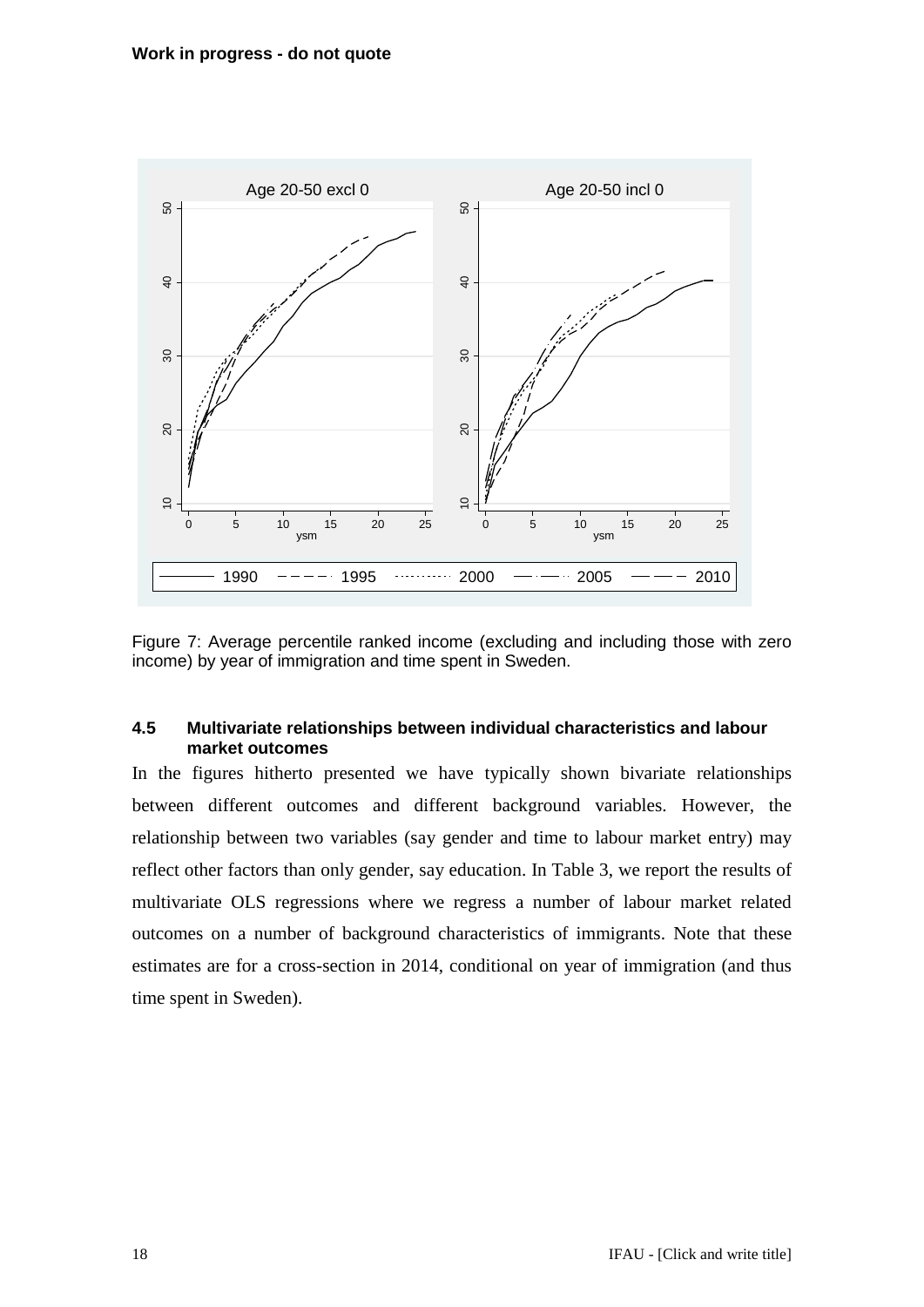|                                | Income<br>2014, SEK | Income > 1<br>price basic<br>amount<br>2014 | Social<br>assistance<br>take-up<br>2014 | Social<br>assistance<br>2014, SEK | Employed<br>Nov. 2014 | Days<br>registered<br>at the PES<br>2014 | In PES<br>register at<br>least 10<br>days 2014 |
|--------------------------------|---------------------|---------------------------------------------|-----------------------------------------|-----------------------------------|-----------------------|------------------------------------------|------------------------------------------------|
| Age at immigration             | 369                 | 0,00                                        | 0,00                                    | 2,88                              | 0,00                  | 1,14                                     | 0,00                                           |
| Women                          | $-45820$            | $-0,10$                                     | 0,03                                    | 2,80                              | $-0,09$               | $-6,23$                                  | 0,00                                           |
| South America                  | 8587                | 0,04                                        | $-0,09$                                 | $-30,05$                          | 0,04                  | $-17,30$                                 | $-0,04$                                        |
| Horn of Africa                 | -44252              | $-0,13$                                     | 0,24                                    | 73,57                             | $-0,14$               | 59,53                                    | 0,18                                           |
| Arabic peninsula, North Africa | $-32706$            | $-0,08$                                     | 0,06                                    | 12,11                             | $-0,08$               | 49,47                                    | 0,14                                           |
| South and central Africa       | $-2782$             | 0,02                                        | (0,00)                                  | $-4,71$                           | 0,01                  | 10,30                                    | 0,05                                           |
| Iran                           | (865)               | $-0.01**$                                   | $-0,01$                                 | $(-0, 17)$                        | $-0,01$               | 9,33                                     | 0,03                                           |
| Iraq                           | $-48172$            | $-0,14$                                     | 0,16                                    | 57,68                             | $-0,14$               | 35,38                                    | 0,11                                           |
| Turkey                         | $-8449$             | 0,03                                        | $-0,07$                                 | $-23,16$                          | 0,03                  | $(-0, 18)$                               | $0,01***$                                      |
| South east Asia                | $-14321$            | 0,03                                        | $-0,11$                                 | $-35,79$                          | 0,03                  | $-9,57$                                  | $-0,02$                                        |
| Compulsory education           | $-20329$            | (0,00)                                      | 0,02                                    | $-34,41$                          | $-0,02$               | 232,51                                   | 0,70                                           |
| Upper secondary education      | -4796               | 0,12                                        | $-0.06$                                 | $-41,17$                          | 0,09                  | 219,58                                   | 0,72                                           |
| Tertiary education             | 8497                | 0,10                                        | $-0,10$                                 | $-48,52$                          | 0,07                  | 191,70                                   | 0,63                                           |
| Mean dep. Variable             | 159601              | 0,47                                        | 0,39                                    | 181,25                            | 0,47                  | 134,10                                   | 0,45                                           |

#### <span id="page-18-0"></span>Table 3: Multivariate relationships between individual characteristics and labour market outcomes, OLS regressions

Note: Reference categories are men, Former Yugoslavia (some cateegories excluded from the table), and no information on educational attainment at time for immigration. All estimates are significant at the 1 %- level, except entries within parenthesis (p>10 %),  $*$ , 10 %-level, and  $**$ , 5 %-level. Dummies for year of immigration also included in estimated models; estimates are not shown here. All covariates are measured at time of immigration.

Higher age at immigration is associated with "positive" work-related outcomes but "negative" outcomes for social assistance take-up and days registered at the PES.<sup>[7](#page-18-1)</sup> Women have worse outcomes than men for all outcomes other than days registered at the PES. Educational attainment at arrival to Sweden is not well measured, and it is not entirely clear what the reference category "missing information" contains. Hence, comparisons between the reference category and the other levels of educational attainment are hard to interpret. However, we can compare the estimated relationships between the outcomes and the measured levels of educational attainment. Most of these comparisons produce results in line with our expectations, meaning that for all outcomes but the number of days in unemployment, having gone through only compulsory school is associated with worse outcomes than are higher levels of educational attainment. Finally, there are large differences in outcomes between immigrants from different regions as witnessed by fairly large differences in the estimated associations between region dummies and the different outcomes.

<span id="page-18-1"></span> $<sup>7</sup>$  The PES estimates for education seem odd; we have not yet found an explanation to this pattern.</sup>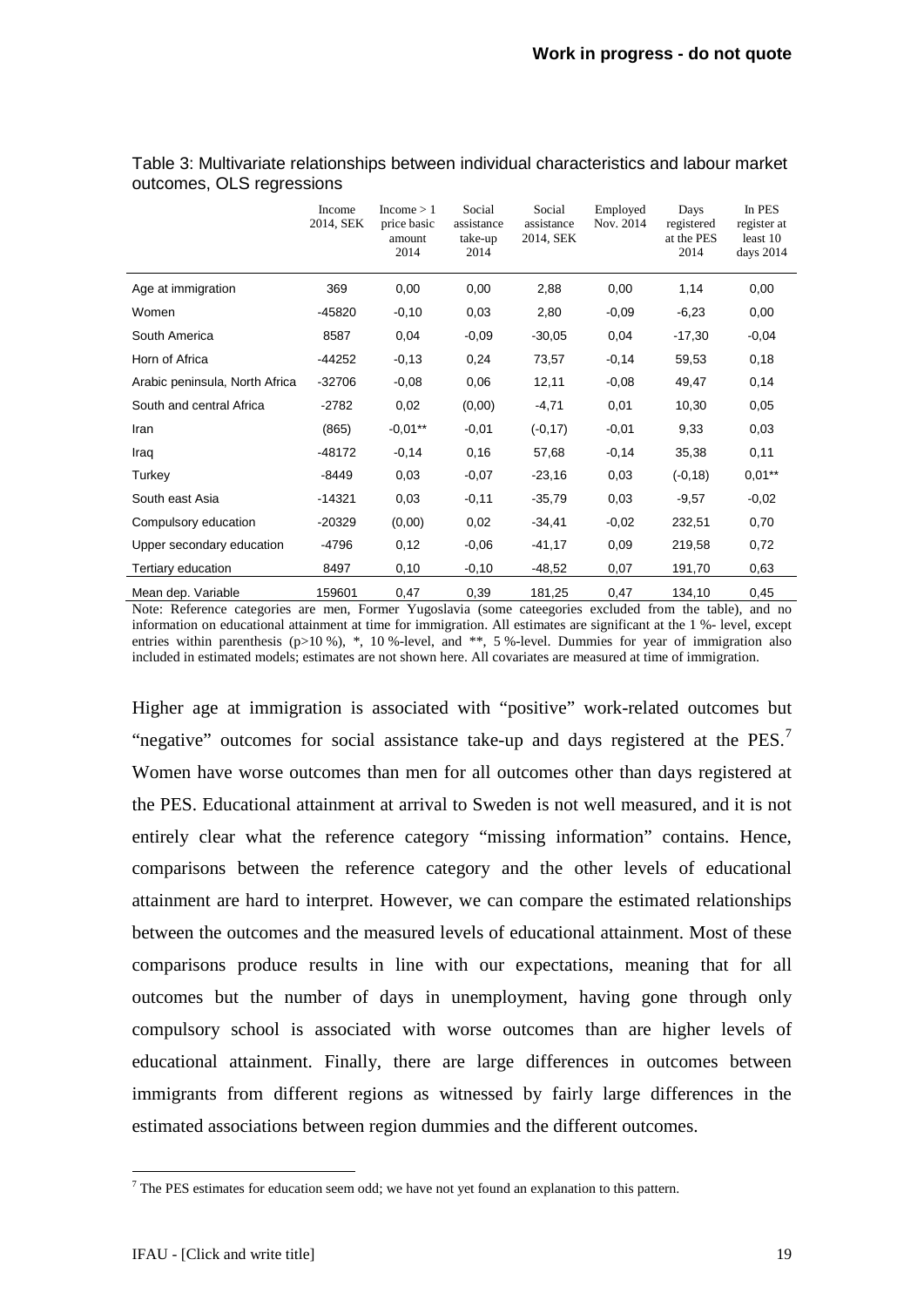## <span id="page-19-0"></span>**5 Entry: Where?**

### <span id="page-19-1"></span>**5.1 Industries for first contacts and labour market entry**

Persons who have decided to move to Sweden constitute a heterogeneous group and the composition in terms of observed characteristics changes over time. Hence, we should expect that the mix of sectors and jobs where immigrants enter into the Swedish labour market may have changed for reasons related to changes over time in the supply of different skills of immigrants. In addition, there may have been structural changes in the composition of jobs generating changes in skills demanded over time. All in all, it is not clear what we should expect regarding the sectoral composition of immigrant employment and its changes over time.

[Figure 8](#page-20-0) shows the distributions of industries for first contacts and entry jobs of different cohorts of immigrants. Industries are in the respective graphs ordered on their total share for the different cohorts. Business services, health care, hotels and restaurants are the three largest suppliers of first contacts as well as entry jobs for immigrants, all with average shares above 15 per cent. Looking at the bars within each category, we see some rather significant changes over time, where health care and manufacturing have become substantially less important and hotels and restaurants instead have grown in importance. The apparent growth in the sector "Law, economics, science, technology" mainly reflects reclassifications (and one could suspect that the drop for business services to the latest observation is partly due to the same factor).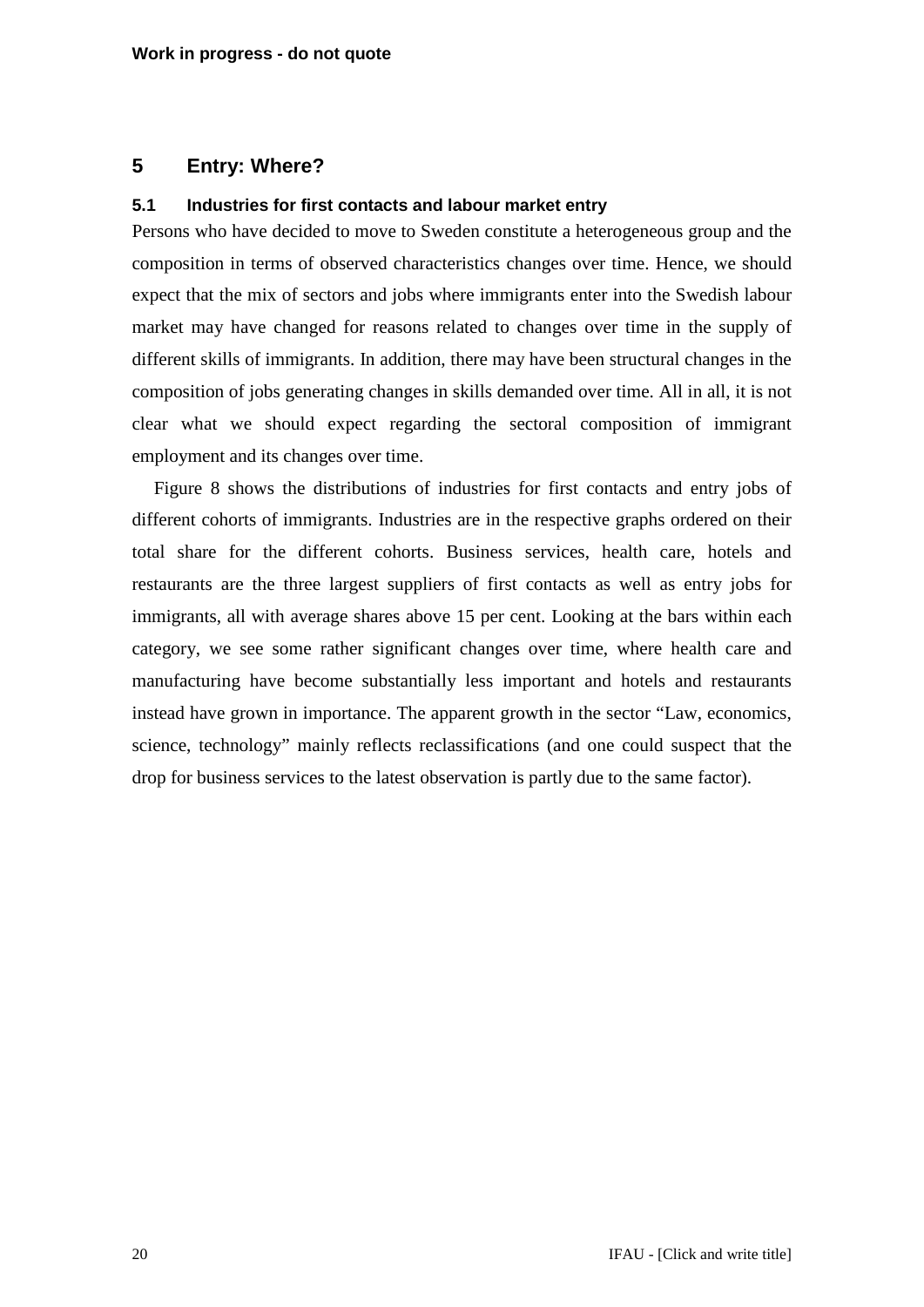

<span id="page-20-0"></span>Figure 8 Distributions (per cent) of industries for first contacts and entry jobs for different cohorts of immigrants 20–50 years old at immigration year.

In [Table 4](#page-21-0) we highlight the difference between men and women in terms of sectors for the first jobs. We see that women are overrepresented in research and education and, especially, in health care. Men instead more often find their first jobs in hotels and restaurants, manufacturing, and transport, warehousing and communication compared to women.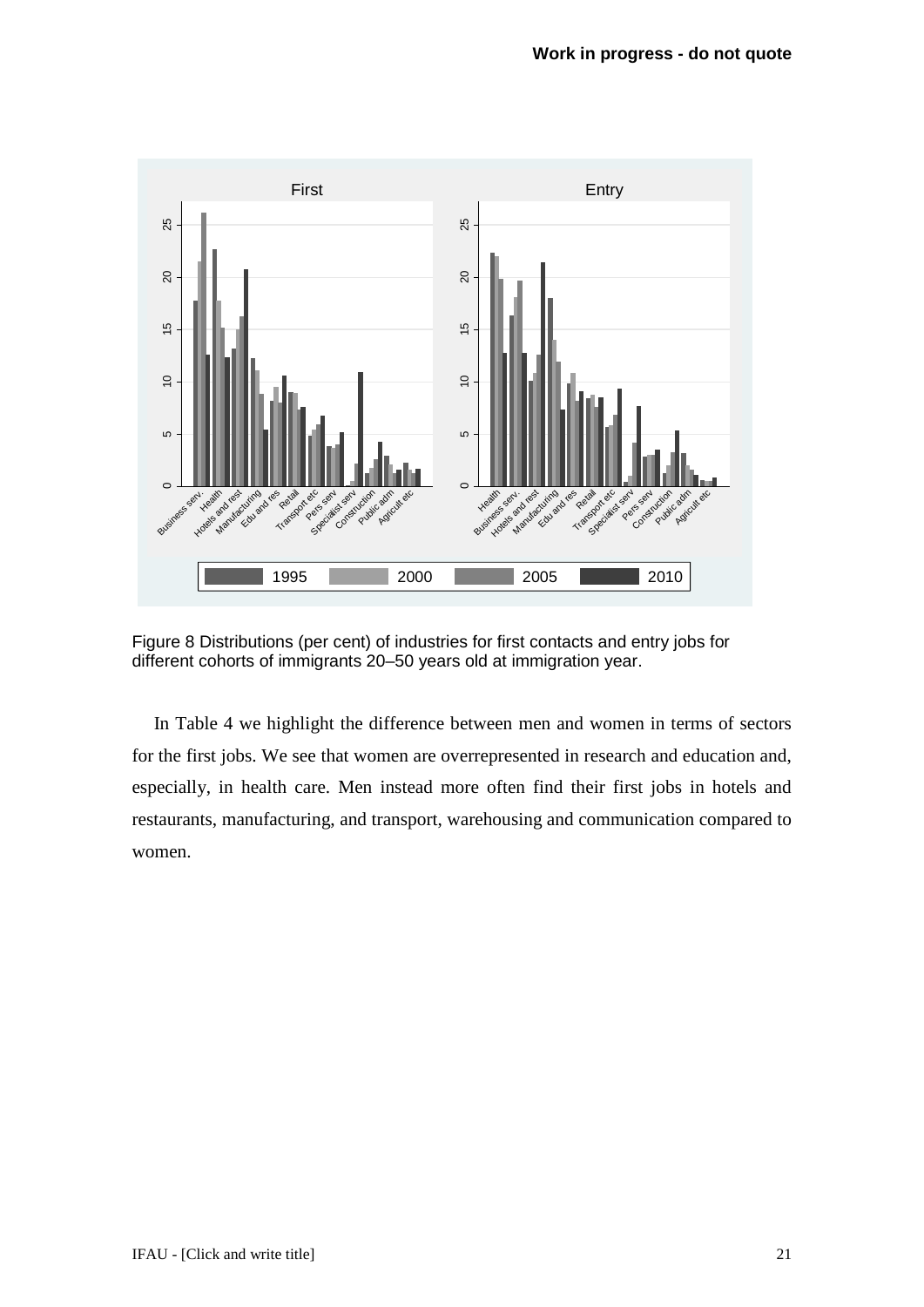| Industry                                  | Women                               | Men  | Difference |
|-------------------------------------------|-------------------------------------|------|------------|
|                                           | average 1990-2014 average 1990-2014 |      |            |
| Health care                               | 25,5                                | 11,1 | 14,5       |
| Financial services, business services     | 18,8                                | 17,0 | 1,9        |
| Hotels and restaurants                    | 13,1                                | 19,3 | $-6,2$     |
| Research and education                    | 11,9                                | 5,8  | 6,1        |
| Manufacturing                             | 6,8                                 | 12,4 | $-5,6$     |
| Retail and wholesale trade                | 6,6                                 | 9,7  | $-3,0$     |
| Personal and cultural services            | 4,8                                 | 3,6  | 1,2        |
| Transport, warehousing and communications | 2,9                                 | 8,1  | $-5,1$     |
|                                           |                                     |      |            |
| Law, economics, science technics          | 2,9                                 | 3,8  | $-0,9$     |
| Public administration                     | 2,2                                 | 1,9  | 0,3        |
| Agriculture, forestry, fishing            | 1,8                                 | 2,3  | $-0,5$     |

<span id="page-21-0"></span>Table 4: Distribution (per cent) of industries for first jobs for different cohorts of immigrants 20–50 years old at immigration year, women and men

Given the way our sample is constructed, the time to entry will on average be longer in later years compared to earlier ones (we observe entry for those immigrating 1990– 2010). [Table 5](#page-22-1) therefore presents similar statistics limited to those who have entered the labour market within three years arrival. We do this to increase comparability over time – those who immigrated late in the period and have entered the labour market may be a selected group with other entry sectors than those who have not yet entered among the late arrivers. The four most common jobs for entrants, both rapid entrants and the whole group of entrants, are health care, manufacturing, business services, and hotels and restaurants. Jobs becoming less common as entry jobs are primarily located in health care and manufacturing, which both diminish significantly in importance between 1990 and  $2010^{8}$  $2010^{8}$  $2010^{8}$ 

Comparing those entering rapidly with all entrants, those entering rapidly are more often found in manufacturing and financial services, business services; they are more seldom found in health care and research and education. Those differences are of a nontrivial size. If we instead compare first jobs and entry jobs, manufacturing jobs are more common as entry jobs than as first jobs, both for rapid entrants and the whole group of entrants. Hotels and restaurants are, on the other hand, more common as first contacts

<span id="page-21-1"></span><sup>&</sup>lt;sup>8</sup> Note, though, that the 1990 observation implicitly conditions on being employed in the first year in Sweden.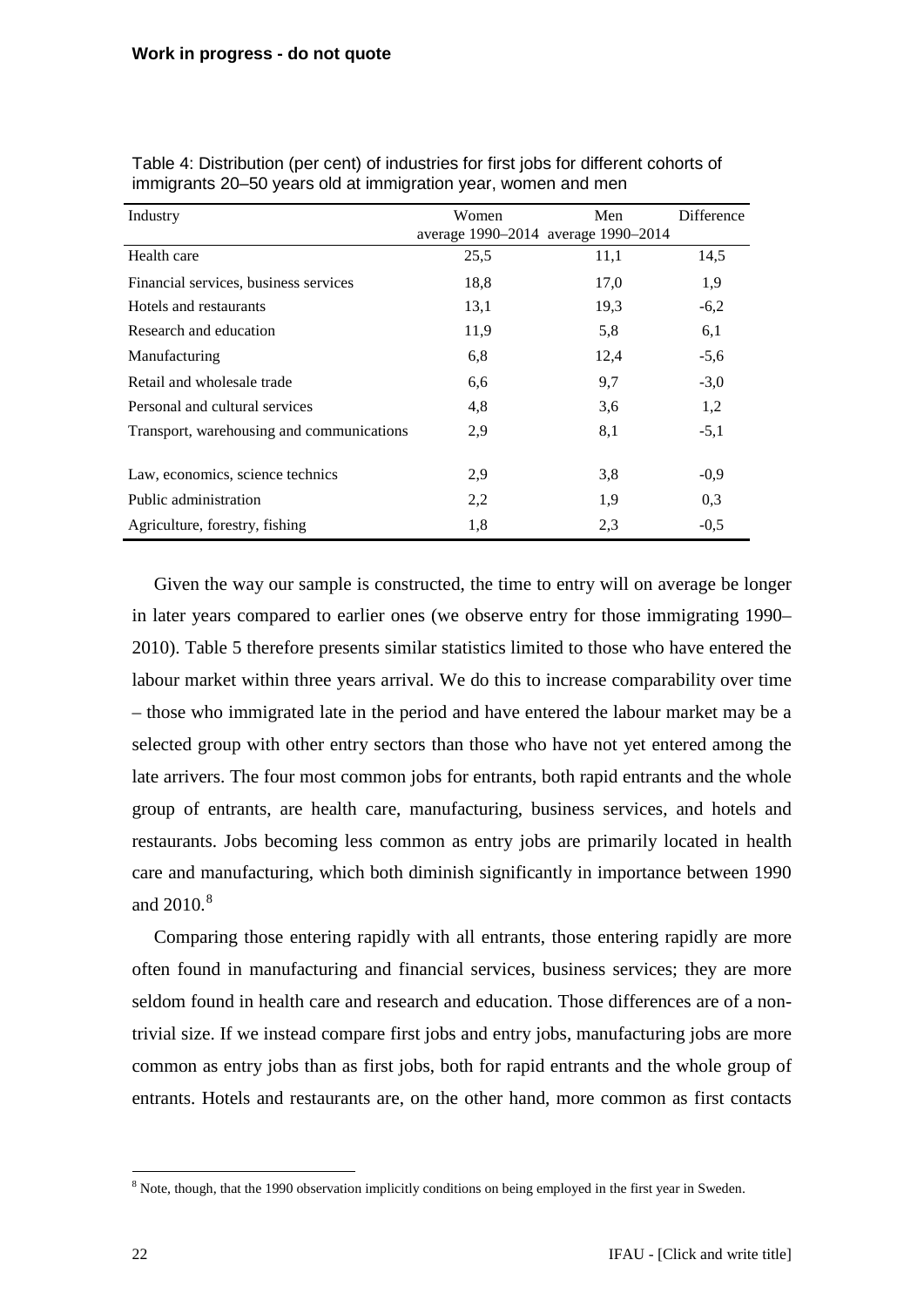than as entry jobs for both groups of entrants. For other jobs differences are either small or depend on whether you consider rapid entrants or the whole group of entrants.

|                                       |      |                     |           |      | Average 1990- | Change 1995- |
|---------------------------------------|------|---------------------|-----------|------|---------------|--------------|
| Industry                              |      | 1995 2000 2005 2010 |           |      | 2014          | 2010         |
| Manufacturing                         |      | 24,3 19,9 16,8      |           | 7.7  | 18,3          | $-16,6$      |
| Health care                           | 12,6 | 16,0                | 12.3      | 10.9 | 13,9          | $-1,7$       |
| Financial services, business services |      | 22,6 25,0           | 26,5 13,3 |      | 19,1          | $-9,3$       |
| Hotels and restaurants                | 12,9 | 11,3                | 12,8      | 22,9 | 14,6          | 10           |
| Research and education                | 6,4  | 6,5                 | 5.5       | 8,2  | 6,1           | 1,8          |
| Retail and wholesale trade            | 8,3  | 8,2                 | 7,9       | 8,7  | 8,4           | 0,4          |
| Personal and cultural services        | 2,6  | 2,7                 | 2,3       | 3,4  | 3,0           | 0,8          |
| Transport, warehousing and            |      |                     |           |      |               |              |
| communications                        | 4,8  | 4,8                 | 6,1       | 8,9  | 6,6           | 4,1          |
| Building and construction             | 1,1  | 2,4                 | 4,3       | 5,9  | 3.8           | 4,8          |
| Public administration                 | 1,7  | 1,0                 | 0.9       | 0.9  | 1,1           | $-0.8$       |
| Agriculture, forestry, fishing        | 1,1  | 0,5                 | 0,5       | 0,9  | 0,9           | $-0,2$       |
| Law, economics, science, technology   |      |                     | 3,2       | 7,9  | 7,3           | 7,9          |

<span id="page-22-1"></span>Table 5: Distribution (per cent) of industries for first labour market entry, given entry within three years after immigration, for different cohorts of immigrants 20–50 years old at immigration year

## <span id="page-22-0"></span>**5.2 Firm sizes and earnings levels**

We now turn to briefly characterize the firms where immigrants find their first jobs. Figure 9 below shows the size distributions for the overall (i.e. all workers), first contacts, and entry jobs firms, in the years 2000 and 2014 respectively. Apart from single-person firms, immigrant first contact/entry jobs are disproportionately often found in smaller firms, with less than 20 employees. This pattern has become more accentuated over time, which is in line with e.g. hotels and restaurants becoming a more common port of entry to the Swedish labour market.<sup>[9](#page-22-2)</sup>

<span id="page-22-2"></span><sup>&</sup>lt;sup>9</sup> A 3000+ category has been omitted for visibility reasons. The category encompasses about 25 percent of the employed and includes a lot of local/regional public sector employment. It decreases its share somewhat over time.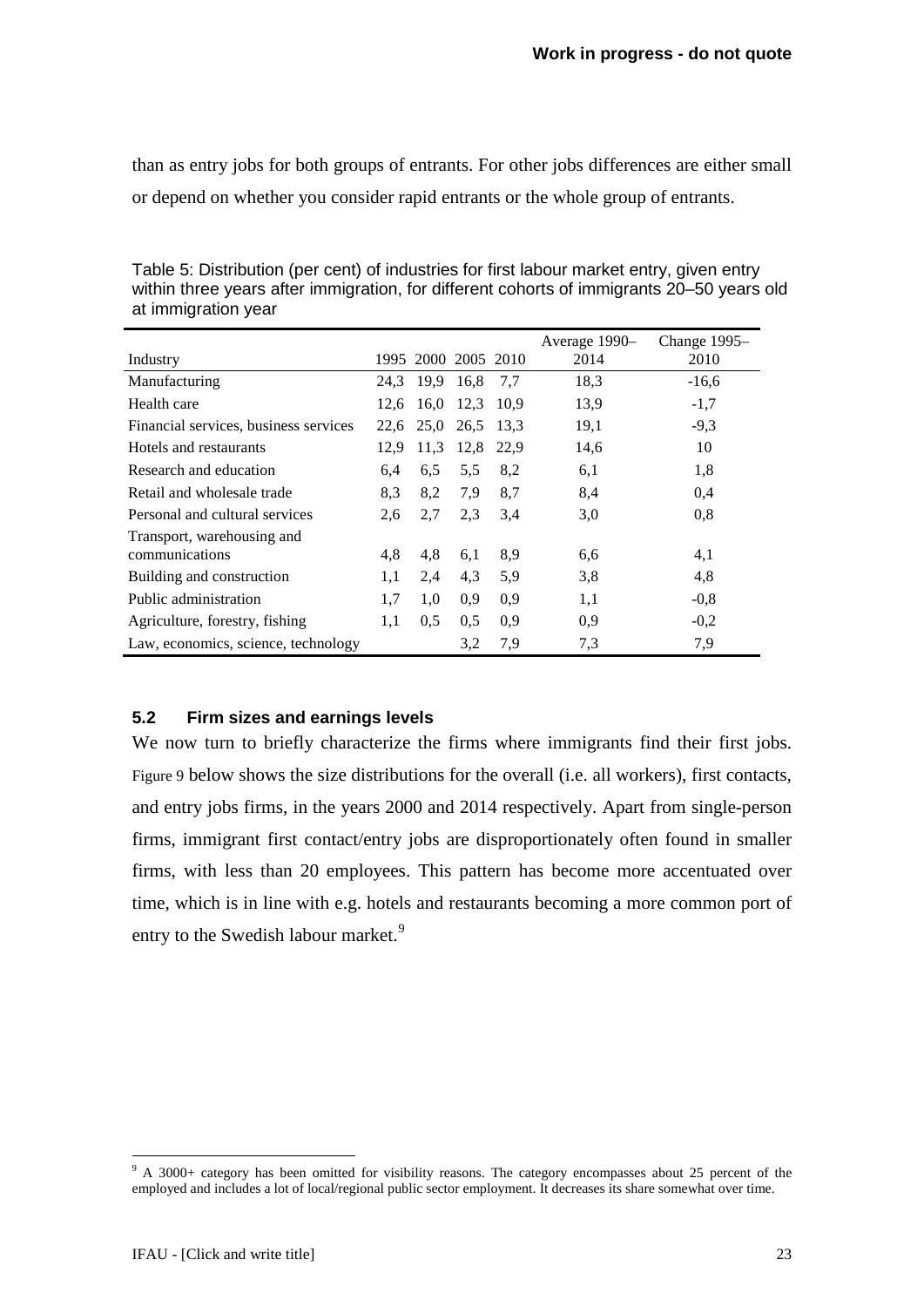

Figure 9: Employment distribution over firm sizes 2000 and 2014, total and for immigrants' first jobs.

[Figure 10](#page-24-2) displays cumulative distributions of the worker-weighted firm average wage distribution for first contacts made in different years. For example, the graph shows that about of the contacts made in 2005 and 2010, more than 50 percent were in firms below the  $30<sup>th</sup>$  percentile of average firm wages encountered by the overall workforce. In other words, these first jobs are often found in low-wage firms. This pattern has also been accentuated in later years; the later cohorts are above earlier ones at the lower part of the distribution.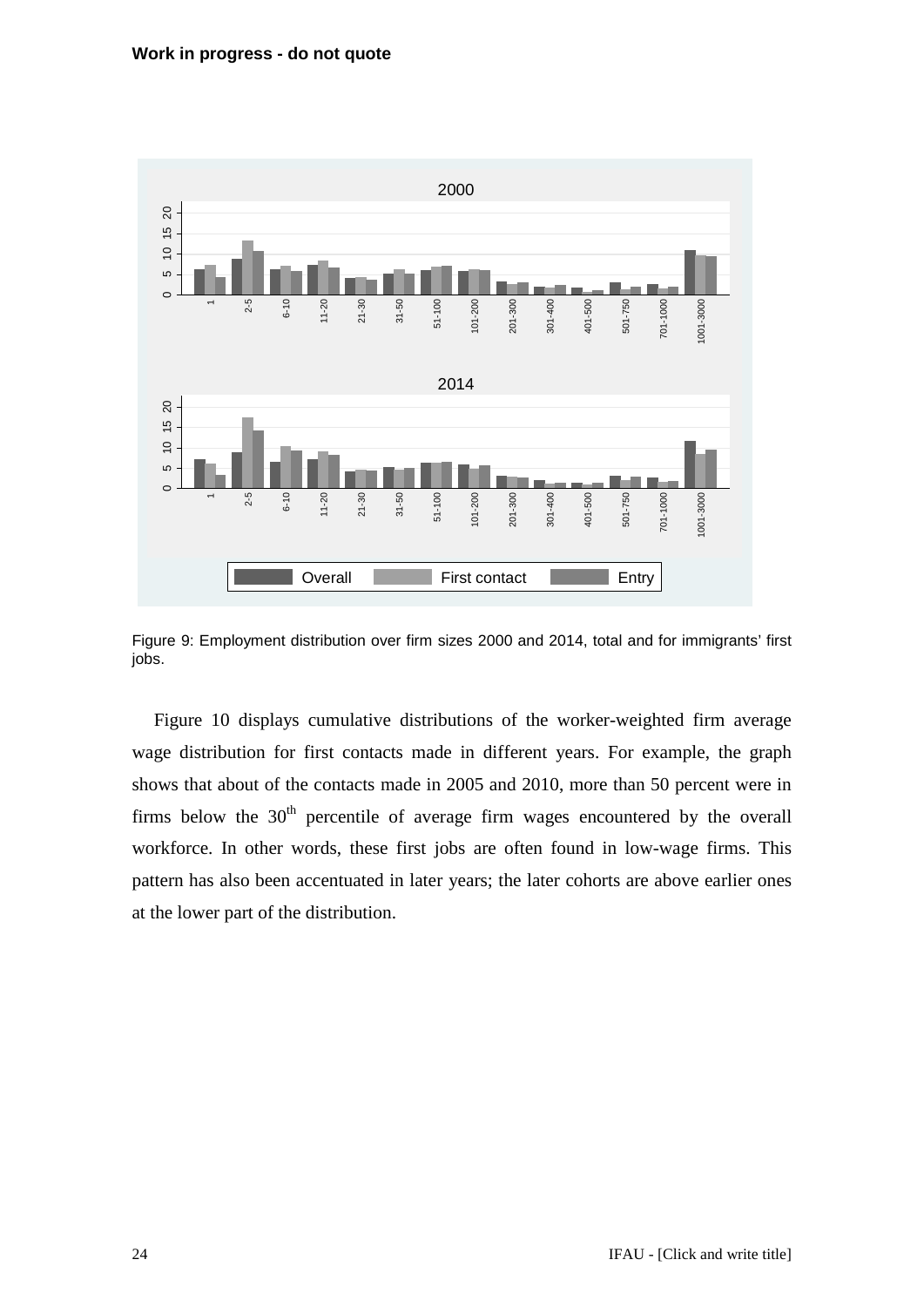

<span id="page-24-2"></span>

## <span id="page-24-0"></span>**6 Long-time patterns and problems**

## <span id="page-24-1"></span>**6.1 Social assistance**

We have seen that labour market entry takes time for immigrants. One consequence of this in combination with eligibility conditions in the unemployment insurance system involving work requirements is that many immigrants in early stages of the integration process rely on social assistance. This is clear from [Figure 11,](#page-25-1) which plots the fraction of immigrants on social assistance for different immigration cohorts and at different numbers of years since immigration.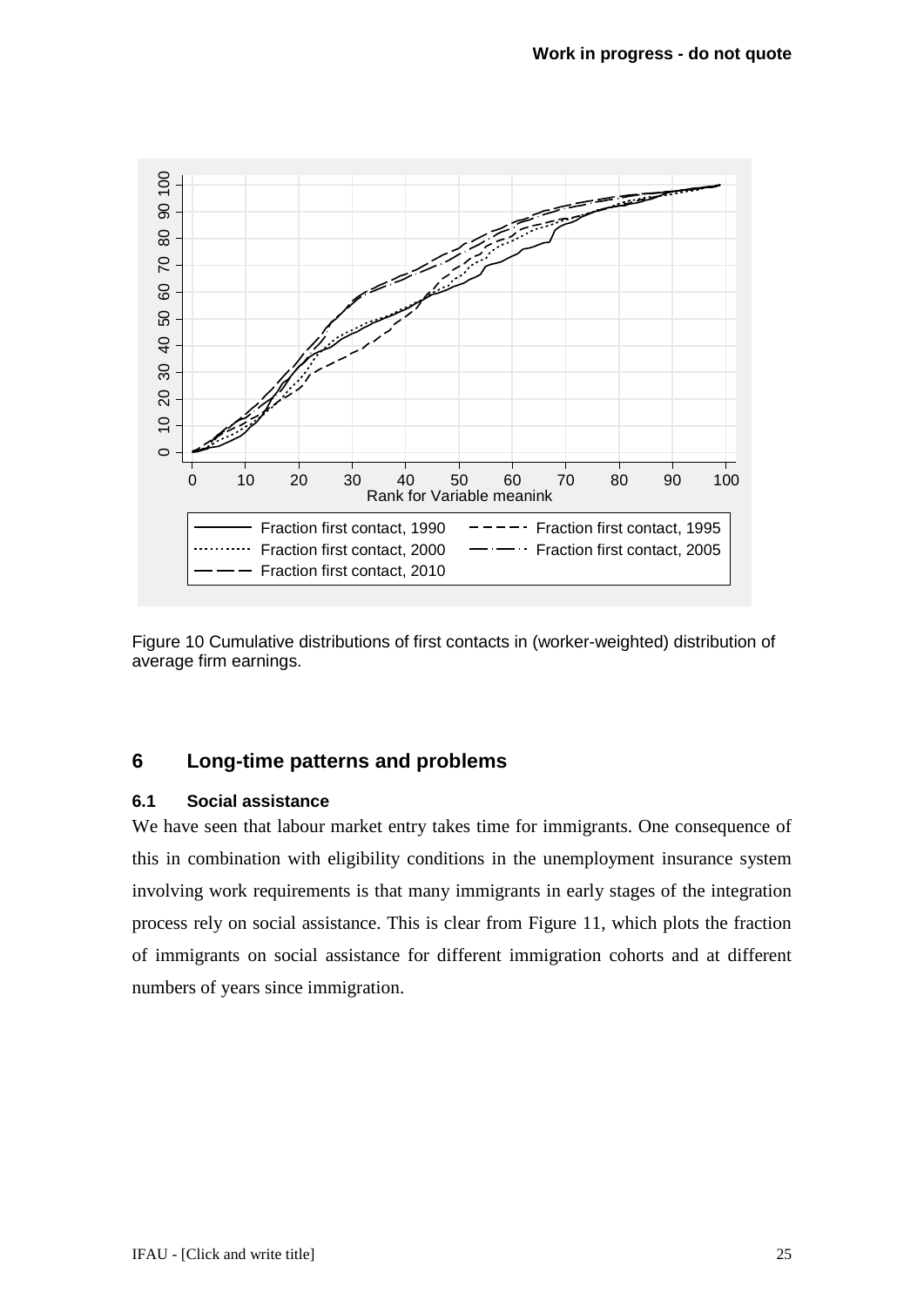#### **Work in progress - do not quote**



<span id="page-25-1"></span>Figure 11: Fraction (per cent) with social assistance for different immigration cohorts 1990–2010, by number of years since immigration, age 20–50 years at immigration

The shares of immigrants on social assistance are very high during the first years after immigration. The share of youth relying on social assistance is for instance significantly lower–the share of 16–24-year olds on social assistance roughly varies between 7 and 15 per cent in the period 1990–2010.

Social assistance take-up among immigrants falls over time for each of the cohorts and seems to gravitate to around 10 per cent assistance dependence. The process has, however, not been very rapid for the cohorts we follow. A clear pattern in the figure is is that the initial assistance dependence is significantly lower for recent cohorts than for cohorts from the 1990s. This may partly be a technicality due to municipalities moving to paying support through an "introduction benefits" rather than through social assistance, but can also at least to some extent reflect a tougher implementation of the regulations.

#### <span id="page-25-0"></span>**6.2 Long-term outcomes for some groups of immigrants**

Our data enables us to use very long follow-up horizons for some groups of immigrants coming to Sweden before the mid 1990s. We have chosen to follow immigrants from a number of source regions where we know that refugee immigration was triggered by unrest of different kinds in the source regions, and where the numbers of individuals coming to Sweden were sufficiently large. This selection procedure has led us to follow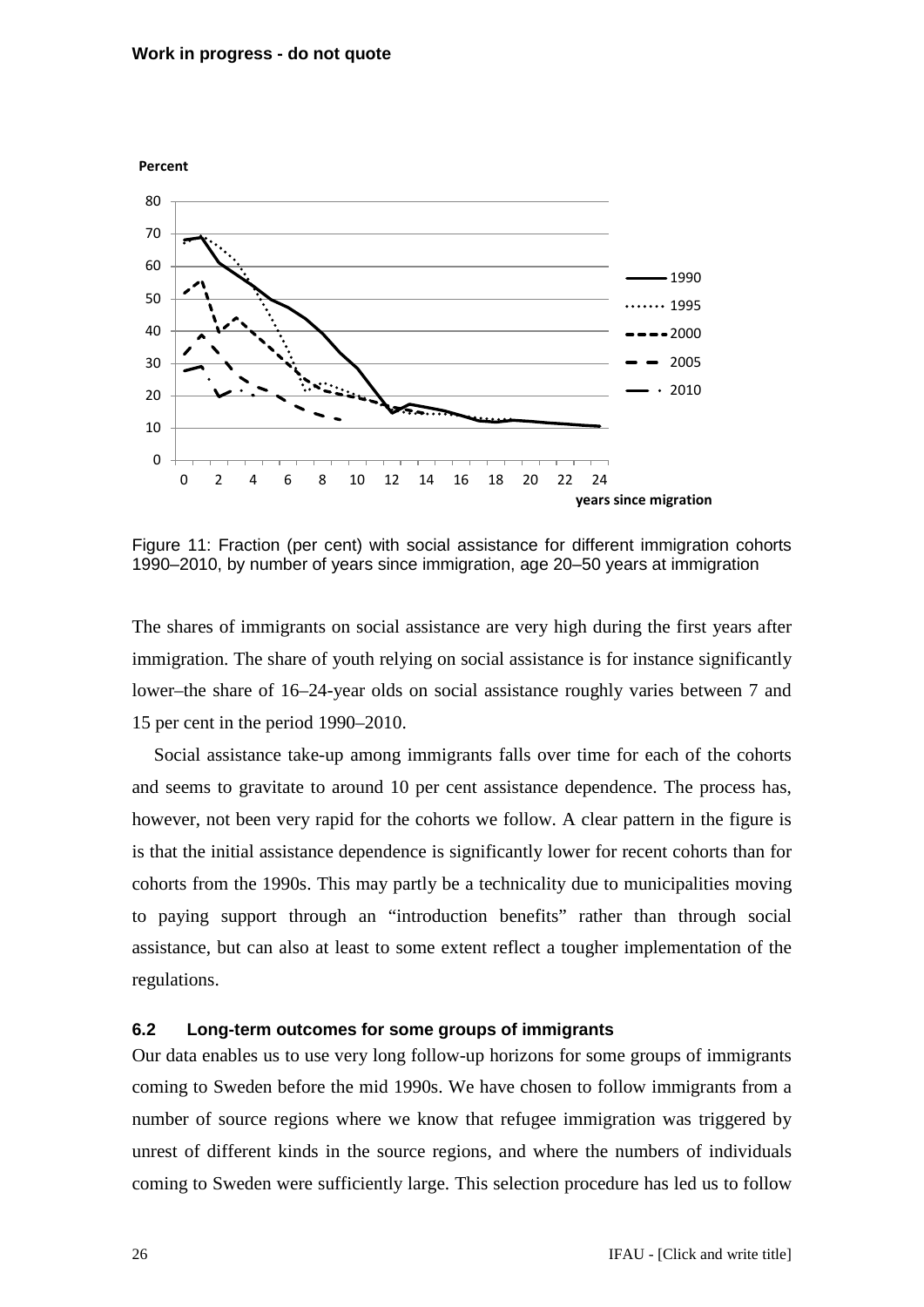immigrant cohorts from Chile (1973–79), Vietnam (1979–81), Poland (1982–83), Iran (1984–89), the Horn of Africa (1987–94), and Bosnia and Herzegovina (1993–94).

[Figure 12](#page-26-0) shows the number of immigrants from the regions we study living in Sweden between 1990 and 2014. The two largest groups measured in this way are immigrants from Bosnia and Herzegovina (slightly above 20 000), Iran (slightly below 15 000) and the Horn of Africa is sizeable (around 15 000). The three other immigrant groups are much smaller (each around  $3\,000$  or smaller).<sup>[10](#page-26-1)</sup>



<span id="page-26-0"></span>

Note: We censor at age 65.

A first outcome we consider is the employment rate. In [Figure 13](#page-27-0) we display the employment rates by number of years since immigration for the respective refugee groups. What we see as the most striking feature of the figure is that immigrants from all regions mostly end up with employment rates between 60 and 70 per cent after some 20 years in Sweden. The employment rate for immigrants from the Horn of Africa even

<span id="page-26-1"></span> $10$  The fact that some groups increase slightly after our "window" is closed is due to updates in immigration variables and people leaving and returning to Sweden.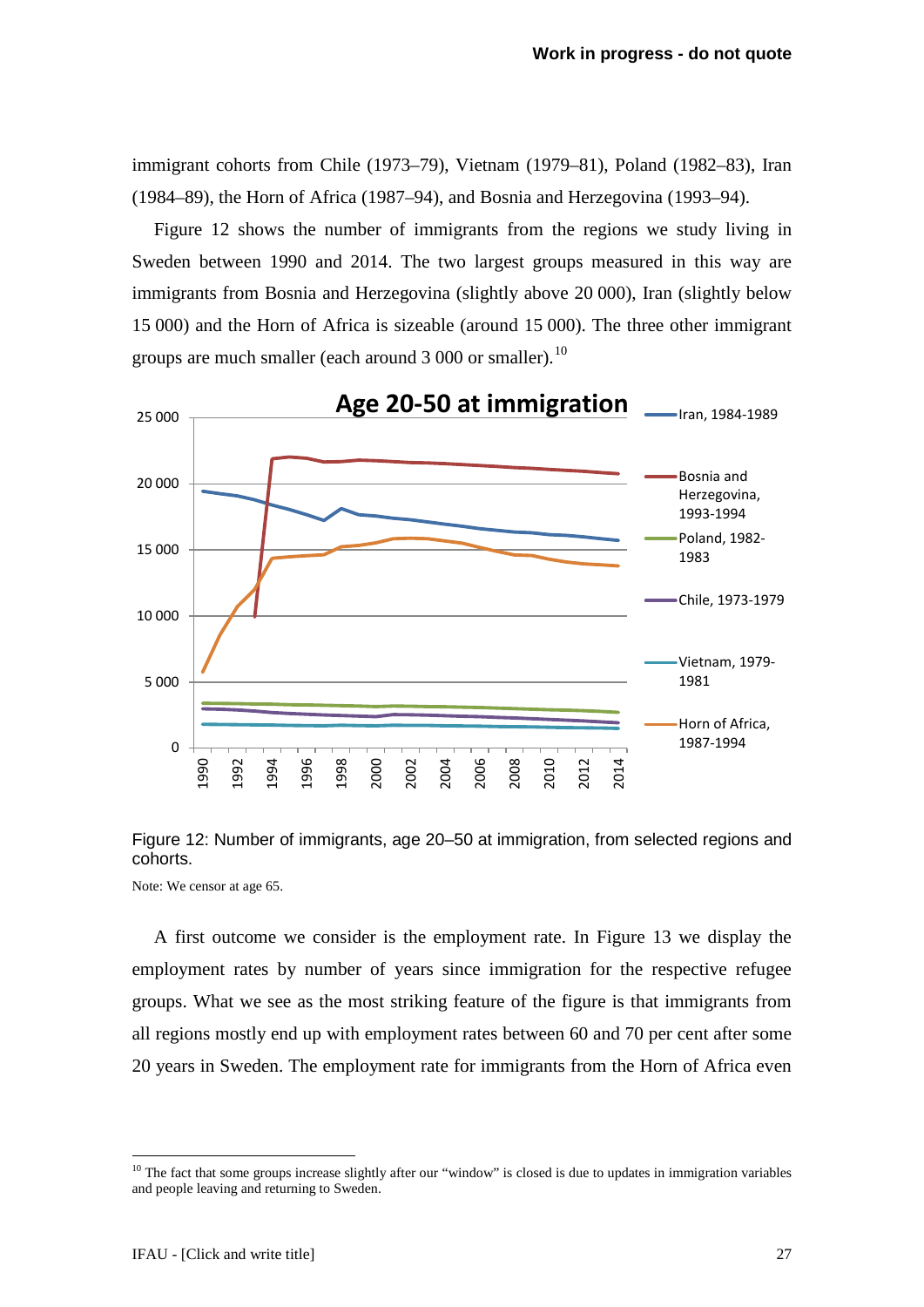exceeds 70 per cent after around 25 years since immigration.<sup>[11](#page-27-1)</sup> This may come as a surprise given that people from this part of the world have a poor average position in the labour market, and where recent migrants often have low education. The cohorts we study here contain many highly educated.



<span id="page-27-0"></span>Figure 13: Employment rates for immigrants, age 20–50 at immigration, from selected source regions and cohorts by years since immigration

Note: We censor at age 65.

Migrants from Bosnia and Herzegovina are especially rapid climbers in the employment rate league, reaching 70 per cent employment rate in about 5 years after immigration. For migrants from Chile, Vietnam and Poland we see a steady negative trend from a high level of employment. This may partly reflect that migrants have been seen to leave the labour force at comparatively young ages, but could also be due to composition issues.

Those who do not find a job must receive income support of some kind. Most often, households that cannot rely on friends or relatives get income support in the form of social assistance from the municipalities. We saw that employment rates rise over time since immigration. Hence, we expect social assistance dependence to decline over time

28 **IFAU** - [Click and write title]

<span id="page-27-1"></span> $11$  All these numbers may be associated with different selection problems. For example, it is not unlikely the return migration to the source country is more likely to occur among those who have bad labour market outcomes in Sweden.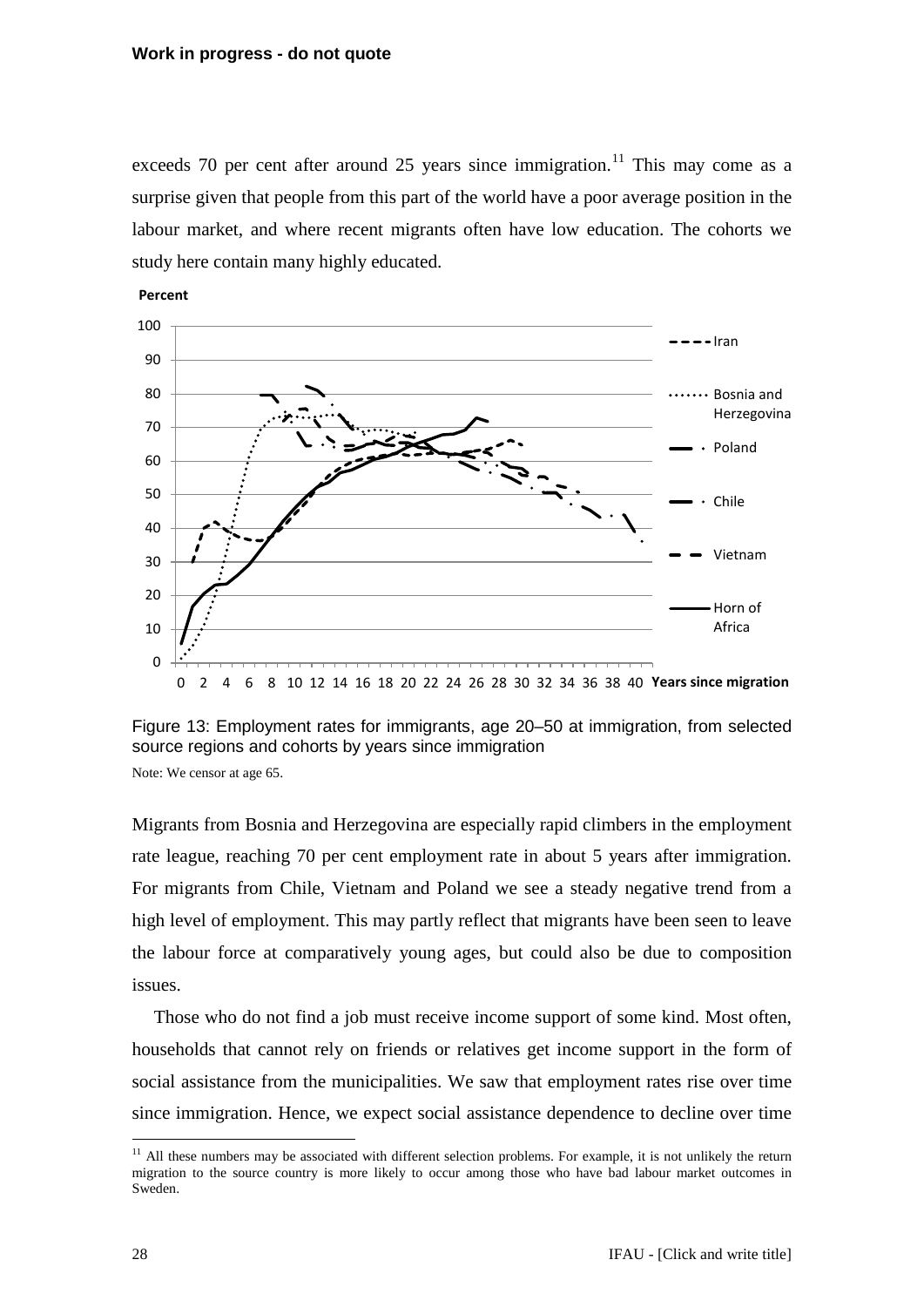since immigration. This is exactly what we see in [Figure 14,](#page-28-0) which plots social assistance take-up by years since immigration for immigrants from the regions we study. Immigrant households from Iran, the Horn of Africa and from Bosnia and Herzegovina all start their periods in Sweden with social assistance take-ups around 90 per cent. However, relatively rapidly the numbers start falling. Immigrants from the Horn of Africa is something of a negative outlier in this dimension, but about some 25 years after immigration, take-up of this group also goes down below 10 per cent as for all other groups.





<span id="page-28-0"></span>

We have seen that long-run employment rates are reasonably high among immigrants from the regions that we study. Are those jobs also well paid, or do immigrants get access only to part-time, low-paid jobs even in the long run? One way to throw some light on this issue is to investigate where in the overall income distribution immigrants end up. Such computations are shown in [Figure 15,](#page-29-0) where we plot the average income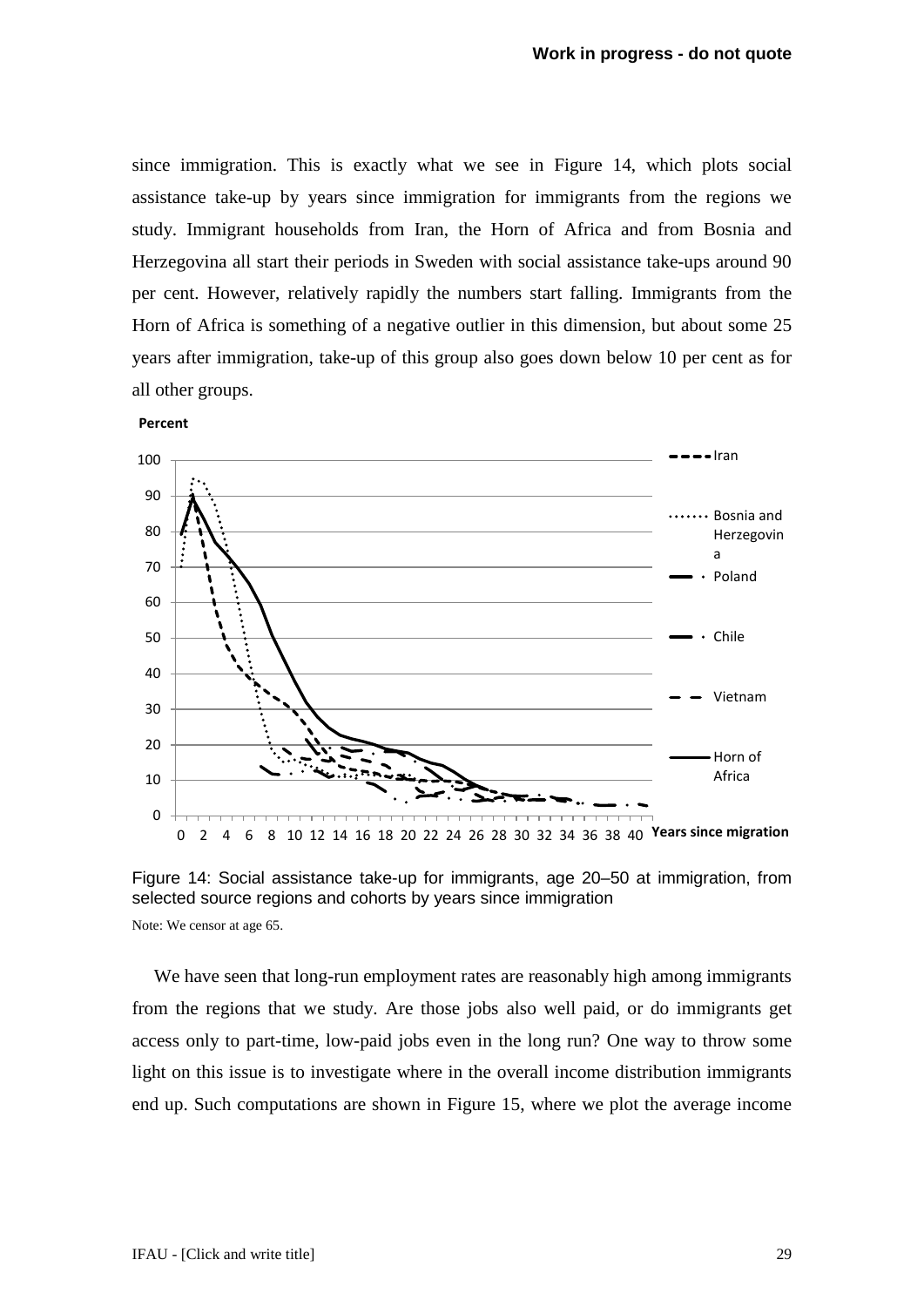percentile for the groups of immigrants that we study by years since immigration.<sup>[12](#page-29-1)</sup> The story is not one of immediate success; it takes some 20 years after immigration to reach the median income in the overall distribution for immigrants from most countries. [13](#page-29-2) A number of other observations can be made. First, and somewhat surprisingly to the authors, immigrants from Vietnam end up worst off in terms of income percentiles – the distance to immigrants from the other countries seems to be around 10 percentiles in the long run. Second, immigrants from Bosnia and Herzegovina climb up the income percentiles more rapidly than immigrants from the other countries, although immigrants from Chile and Poland are close behind.



<span id="page-29-0"></span>Figure 15: Average percentile ranked income (given positive income) for immigrants from selected source regions and cohorts by years since immigration

Note: We censor at age 65.

The story told by [Figure 16,](#page-30-1) which gives the percentile ranked incomes from the same six regions including persons with zero incomes, is similar to what we see in [Figure 15,](#page-29-0) but all curves are lower, indicating that also immigrants from these six regions both

<span id="page-29-1"></span> $12$  We percentile rank all individuals all years and retrieve the ranks of all immigrants to form average ranks each number of years after immigration.

<span id="page-29-2"></span><sup>&</sup>lt;sup>13</sup> Notice that we, by construction, capture possible effects of both aging and an increased number of years since migration. See also footnote [6.](#page-16-1)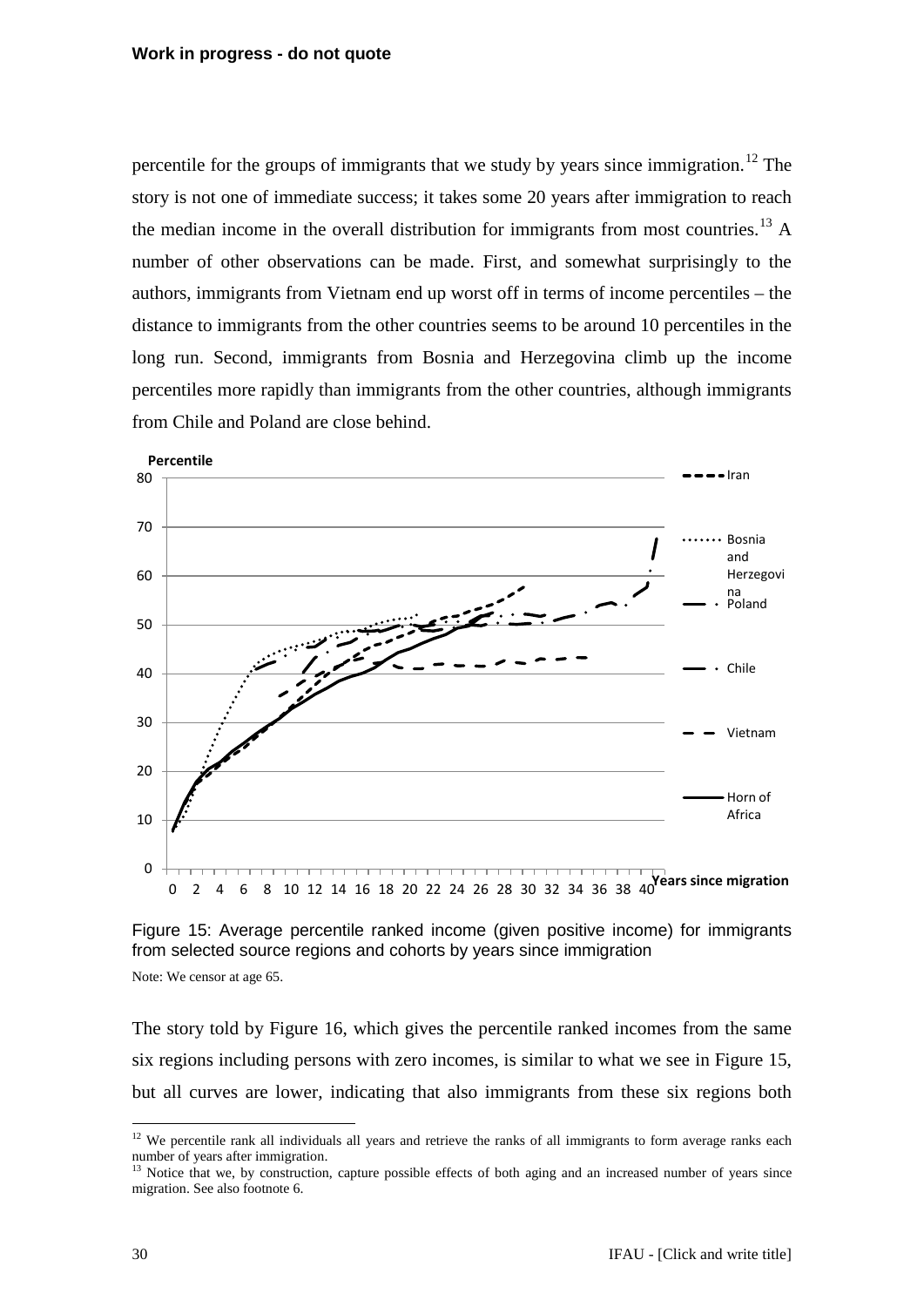have lower incomes given that they are working and lower employment rates than native Swedes. In fact, this "double penalty" means that immigrants from most regions and most of the time on average remain significantly below the median in the income distribution.



<span id="page-30-1"></span>Figure 16: Average percentile ranked income (including zero incomes) for immigrants from some source regions by years since immigration

Note: We censor at age 65.

## <span id="page-30-0"></span>**7 Policies, institutions and other factors of importance**

Sweden has for a long time had policies concerning the reception and labour market integration of refugees. Some measures are targeted only at this group, whereas others can be seen as parts of general policies for the unemployed.<sup>[14](#page-30-2)</sup> Despite these efforts, outcomes remain relatively poor as described and discussed above. But the specific knowledge on which factors and policies improve the chances of labour market integration remains limited also in an international perspective; see e.g. (Butschek & Walter 2013; Rinne 2012; Kogan 2016; European Parliament 2016; Martín et al 2016).

<span id="page-30-2"></span> $14$  See e.g. OECD (2016) for an overview.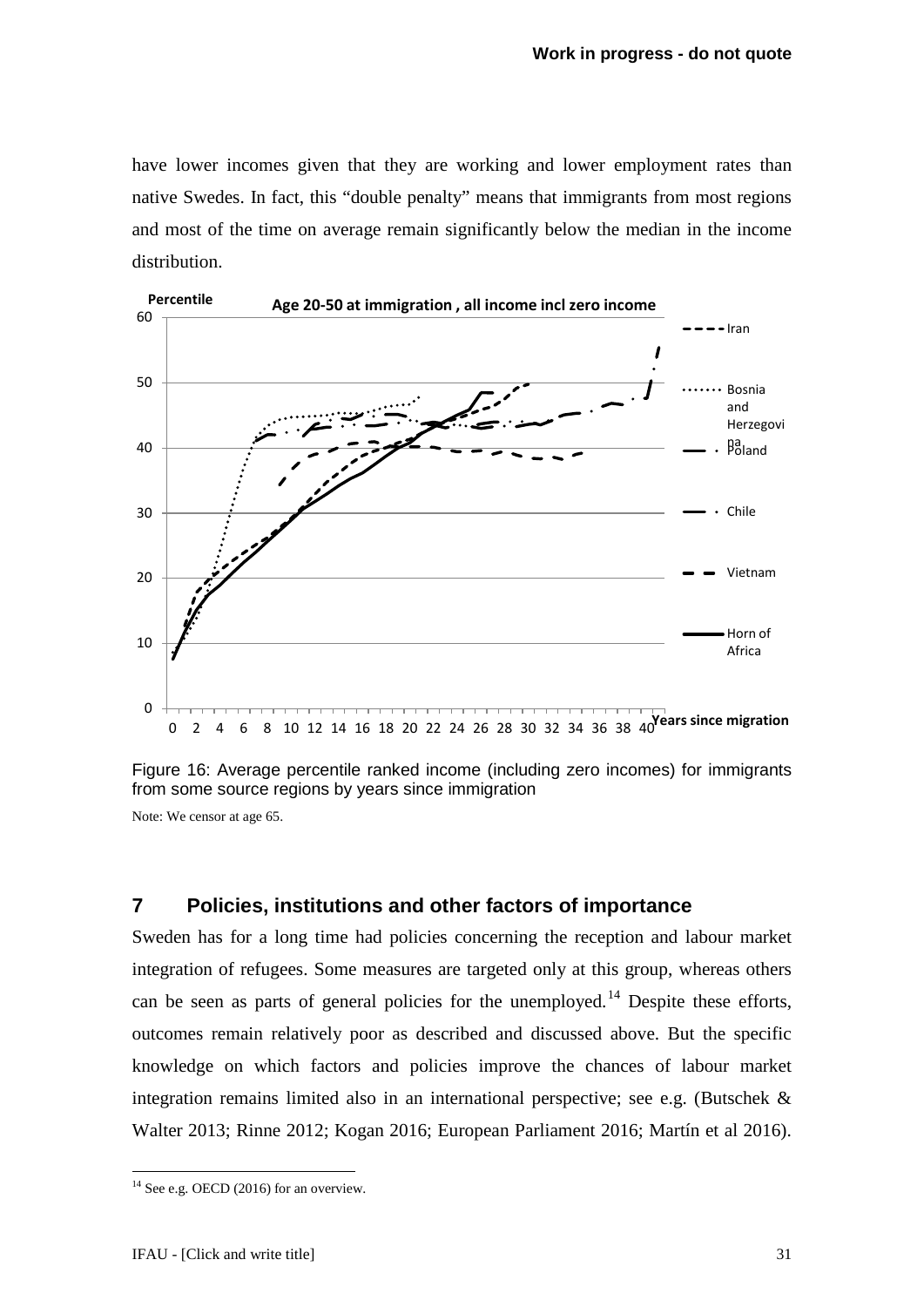Below we first mention central recent and ongoing policy efforts and then turn to discuss possible factors affecting the labour market prospects of recent migrants.

### <span id="page-31-0"></span>**7.1 What happens and what is done?**

Since December, 2010, when the responsibility of integration policies was moved from the municipalities to the PES, the hub of integration policies in Sweden is the two-year *introduction programme* at the PES for new recipients of residence permits. The introduction programme has been studied by Andersson Joona et al. (2016), but in our opinion it is too early to draw any firm conclusions regarding the labour market effects of this rather pervasive reform. Reports from e.g. the National Audit Office (Riksrevisionen, 2014) have documented problems in the implementation of certain aspects of the reform, and relatively slow outflows to work (which, however, has been the case for a long time, as seen above).

The large influx of asylum seekers has also triggered a number of new policies. One such policy is so called *fast tracks* to employment for newly arrived immigrants. These fast tracks aim at transferring refugees with relevant skills and experiences to occupations where employers face difficulties in finding the right competence. Information on the actual content of the different fast tracks<sup>[15](#page-31-2)</sup> is scarce, and as yet very few refugees have actually entered them. What seems to be clear is that one fundamental ingredient is validation, and it is also clearly stated that the exact procedures are supposed to be specific to each track and that the social partners should play an active role.

## <span id="page-31-1"></span>**7.2 Effects of policies[16](#page-31-3)**

Policies for the integration of immigrants potentially work on a number of margins. One way to classify these margins is to distinguish between policies affecting supply, demand and matching, respectively. It goes without saying that policies often work through more than one margin, and that any classification scheme is bound to be somewhat arbitrary.

<span id="page-31-2"></span><sup>&</sup>lt;sup>15</sup> Some of the existing fast tracks are for engineers with a number of different specialties, teachers, doctors, pharmacists and dentists.

<span id="page-31-3"></span><sup>&</sup>lt;sup>16</sup> Much of the material presented here draws on the survey in Forslund & Åslund (2016).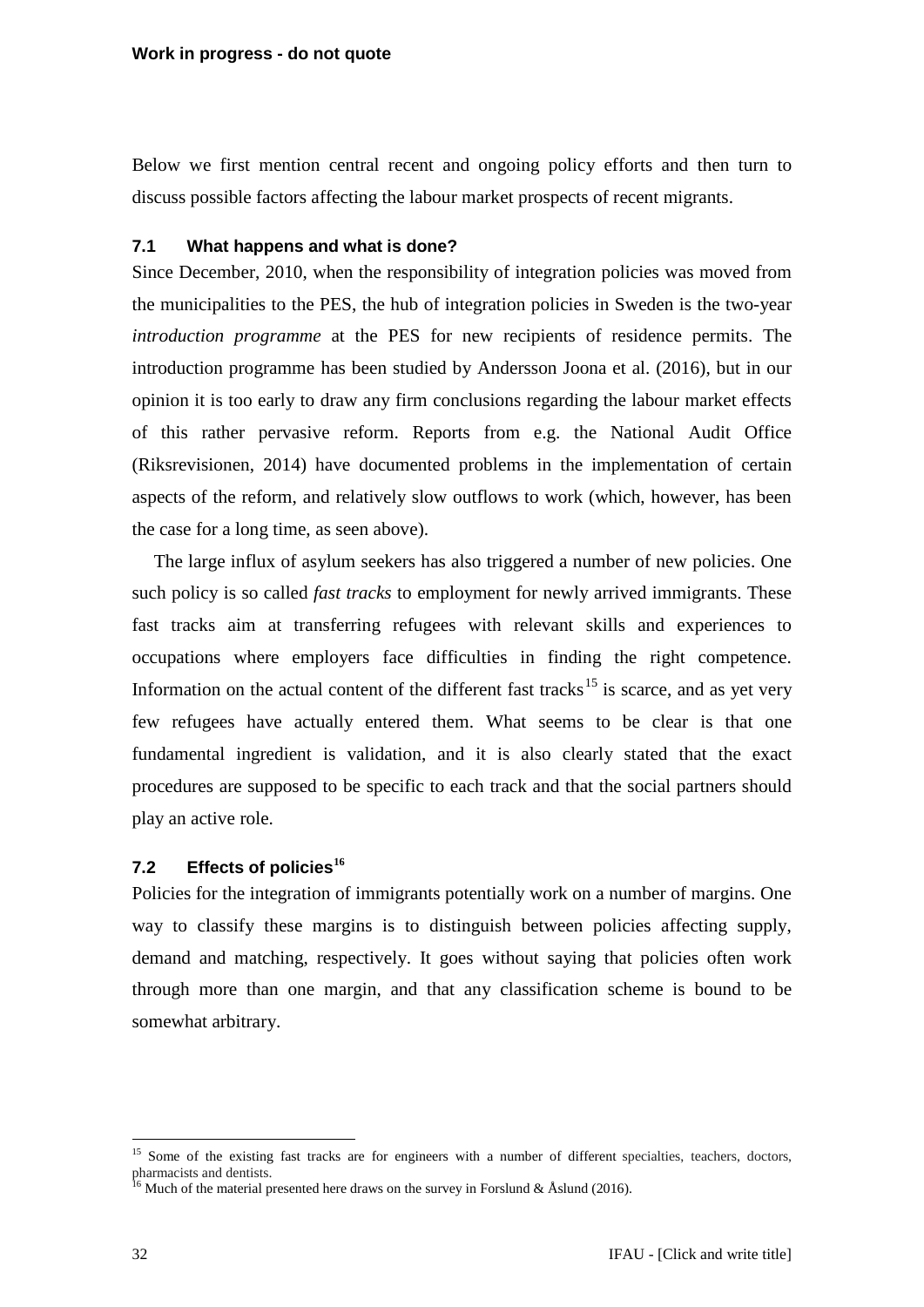#### **7.2.1 Labour supply**

There are many potential policy margins to affect labour supply. *Validation* is an important tool to identify skills and lack of skills. Unfortunately, there are no studies available on the effects of the validation efforts that have been undertaken in Sweden. Different ways of *competence upgrading* are important for labour supply. The types of upgrading vary by the age and background of immigrants.

It is well known that a completed upper secondary education is important for young persons' labour market entry (see, for example, Engdahl & Forslund, 2016). Hence, one important policy margin is measures to *promote schooling success* among young immigrants. Results in Engdahl  $\&$  Forslund (2016) suggest that this works reasonably well for youth entering Sweden at ages below the start of upper secondary education, whereas youth older than 16 years at arrival rarely finish upper secondary school (also counting adult education).

But education and training also concerns skill acquisition among older immigrants (probably preferably following validation). Appropriate skill acquisition varies between individuals. However, a common need for most is to learn the Swedish language.

*Swedish for immigrants (sfi)* has been a part of Swedish integration policies for a long time. There is ample evidence that mastering the host country's language contributes to a "better" job offer distribution. However, research on the effects of sfi is very limited. To be effective, sfi should be something immigrants participate in and which gives participants a good language skills. Historically, a large fraction of immigrants has not participated (Kennerberg & Sibbmark, 2005), and a significant fraction of the participants has not completed the programme (Statskontoret, 2009). Evaluations by the National Audit Office (Riksrevisionen, 2008) and Kennerberg & Åslund (2010) give no clear-cut conclusions, but possibly suggest that refugee immigrants have benefitted from the programme.

*Vocational labour market training programmes* organized by the PES (AMU) and *adult vocational training programmes* (Yrkesvux) as well as *adult education* organised by the municipalities (Komvux) are three possible ways to upgrade the skills of immigrants.

Komvux has primarily been evaluated in connection with the so called knowledge lift in the 1990s. The results are ambiguous, and effects have not been estimated for immigrants separately. Yrkesvux has never been evaluated but Statskontoret (2012b)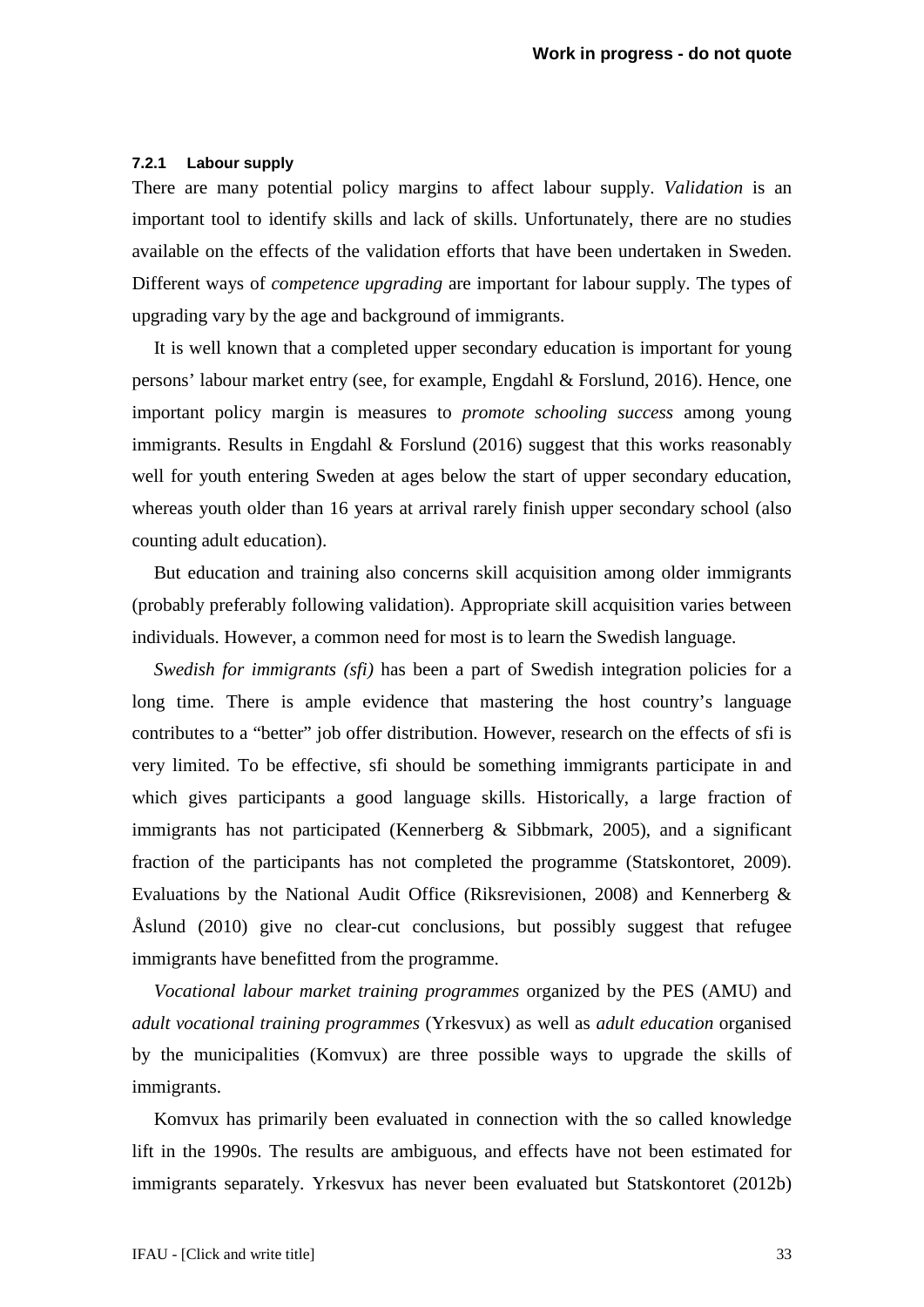showed the the Yrkesvux courses often are very similar to AMU courses. Evaluations of AMU may therefore be informative about the effects of Yrkesvux as well. de Luna et al. (2008) estimated the effects of AMU for a number of groups of participants, one of these groups being non-Nordic immigrants. The estimated effects for this group were positive and large; effects for non-Nordic immigrants were comparable with effects for persons with low education and larger than the estimated effects for any other group.

*Work practice* arranged by the PES could be another way to acquire skills or valuable networks to facilitate integration. The results in Forslund et al. (2013), however, indicate that the results for non-Nordic immigrants are about average and significantly inferior to vocational training programmes for the group.

There is only limited knowledge about the effects of *tertiary education*, including tertiary vocational education, on immigrants' labour market outcomes. Rooth  $\&$  Åslund (2006) found that immigrants have returns to education, both taken in the source country and (especially) taken in Sweden. Katz & Österberg (2013) estimated lower returns to higher education for immigrants arriving to Sweden as kids compared to the returns for native Swedes. Lind & Westerberg (2015) found that immigrants experienced more income gains after tertiary vocational education than other groups.

But adequate skills are not enough. There must be *proper incentives* for job search. There is a vast literature on incentive problems created by various social security systems, designed to replace income losses or alleviate poverty.<sup>[17](#page-33-0)</sup> This may especially important for immigrants: Andrén & Andrén (2013) found that state dependence (so that benefit reception creates future benefit reception) is higher among immigrants than among native Swedes.

A number of reforms designed to create incentives for labour supply have been undertaken in tax systems, unemployment insurance, sickness insurance and social assistance. However, the design of the reforms has made them difficult to evaluate and there is basically no well identified evidence on how these reforms have affected the labour supply of immigrants. Nevertheless, most reforms have been designed to increase the gains from working most for low-income earners, so we would expect a positive impact on the labour supply of recently arrived immigrants. We do not, however, have any good ground for an opinion about the size of any such effects.

<span id="page-33-0"></span><sup>&</sup>lt;sup>17</sup> More generally, all systems that affect the net gains from working compared to non-working can be expected to have an impact on labour supply. The design of income tax systems is an obvious example.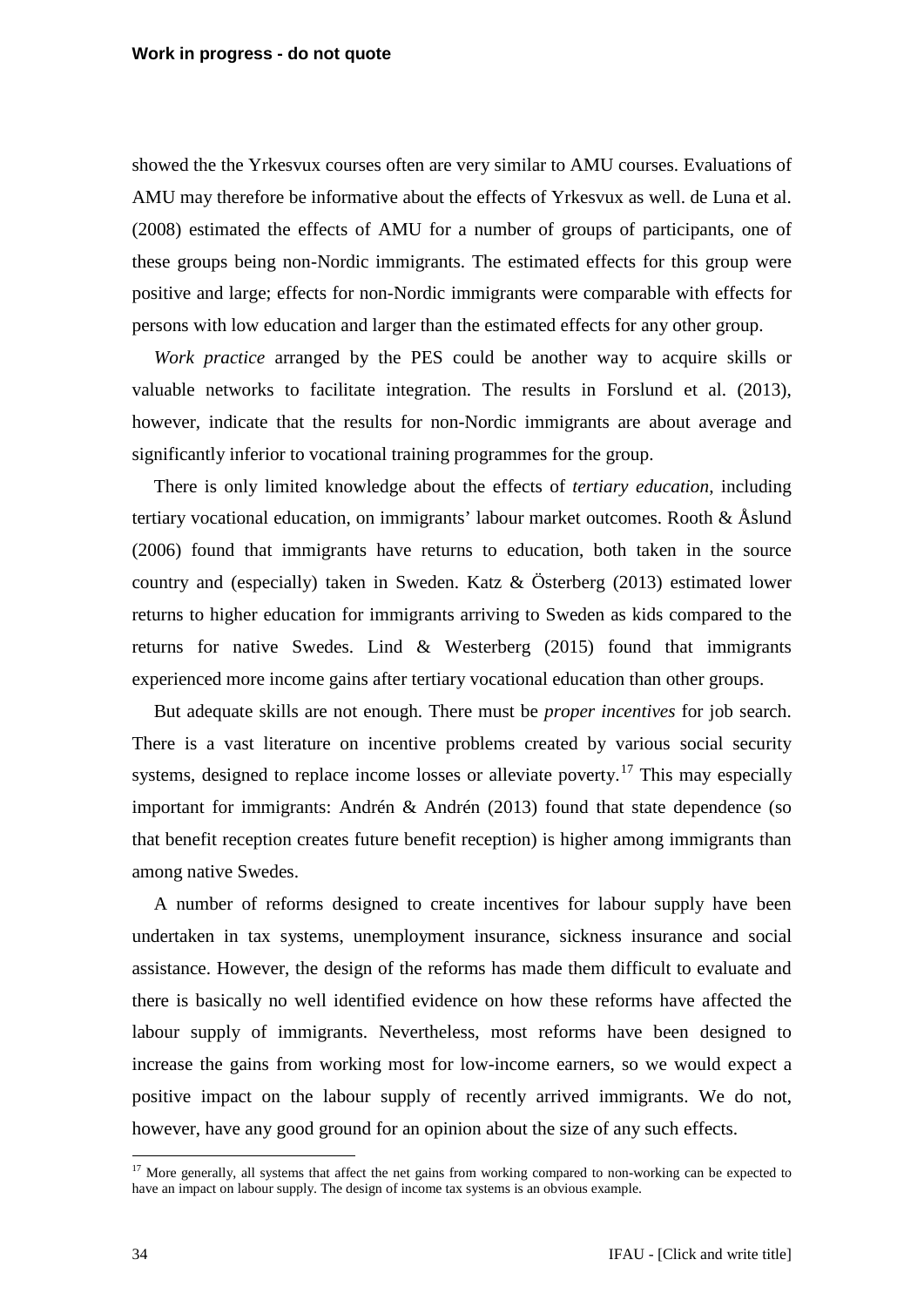As part of the introduction programme, *introduction guides* were introduced in December 2010. The system entailed that optional activities could be offered newly arrived immigrants in the introduction programme. The aim was that the guide should give the newly arrived immigrants support to facilitate integration. The system does not seem to have worked well (Riksrevisionen, 2014) and has been abandoned.

#### **7.2.2 The demand for immigrant labour**

A standard explanation to the gradual increase in earnings and employment probabilities seen among immigrants to many countries is that the initial lack of country-specific human capital is removed through experience and learning in the host country. Human capital in a broad sense can be accumulated and will typically increase with the duration of the stay. Investments can be formal (e.g. acquiring supplementary education or language training) or more informal capturing softer factors (social codes, style of speech etc). But since this process takes time, there is an argument for measures trying to increase effective demand through lower hiring costs for the first years if one believes that productivity for a sufficiently large fraction of the group is so low that it falls short of existing minimum wages.

One policy option to level the playing field is to use *wage subsidies*. Targeted wage subsidies are, according to available evaluations, normally effective (Calmfors et al., 2004; Card et al., 2010; Forslund & Vikström, 2011; Liljeberg et al., 2012b; Sjögren & Vikström, 2015). However, a very generous subsidy programme targeted at newly arrived immigrants has had a very low take-up, so using wage subsidies targeted at immigrants has not proved to be effective in this sense. It can be considered a riddle why employers have not been more interested in hiring people at, say, 20–40 percent of the regular wage. Explanations proposed in previous work include complicated systems and supplementary requirements, and an unwillingness to approach and depend on authorities (Riksrevisionen, 2015). But still, considering the cost reductions involved, there seems to be room also for other explanations, such as poor matching, lack of contacts and discrimination (see discussion below).

An alternative but closely related route is of course to (somehow) lower regular wages. In a system like the Swedish one with collectively bargained entry and minimum wages, this is not a direct policy tool. Nevertheless, substantial efforts have been made to find solutions targeting e.g. recent migrants. Even though the basic mechanisms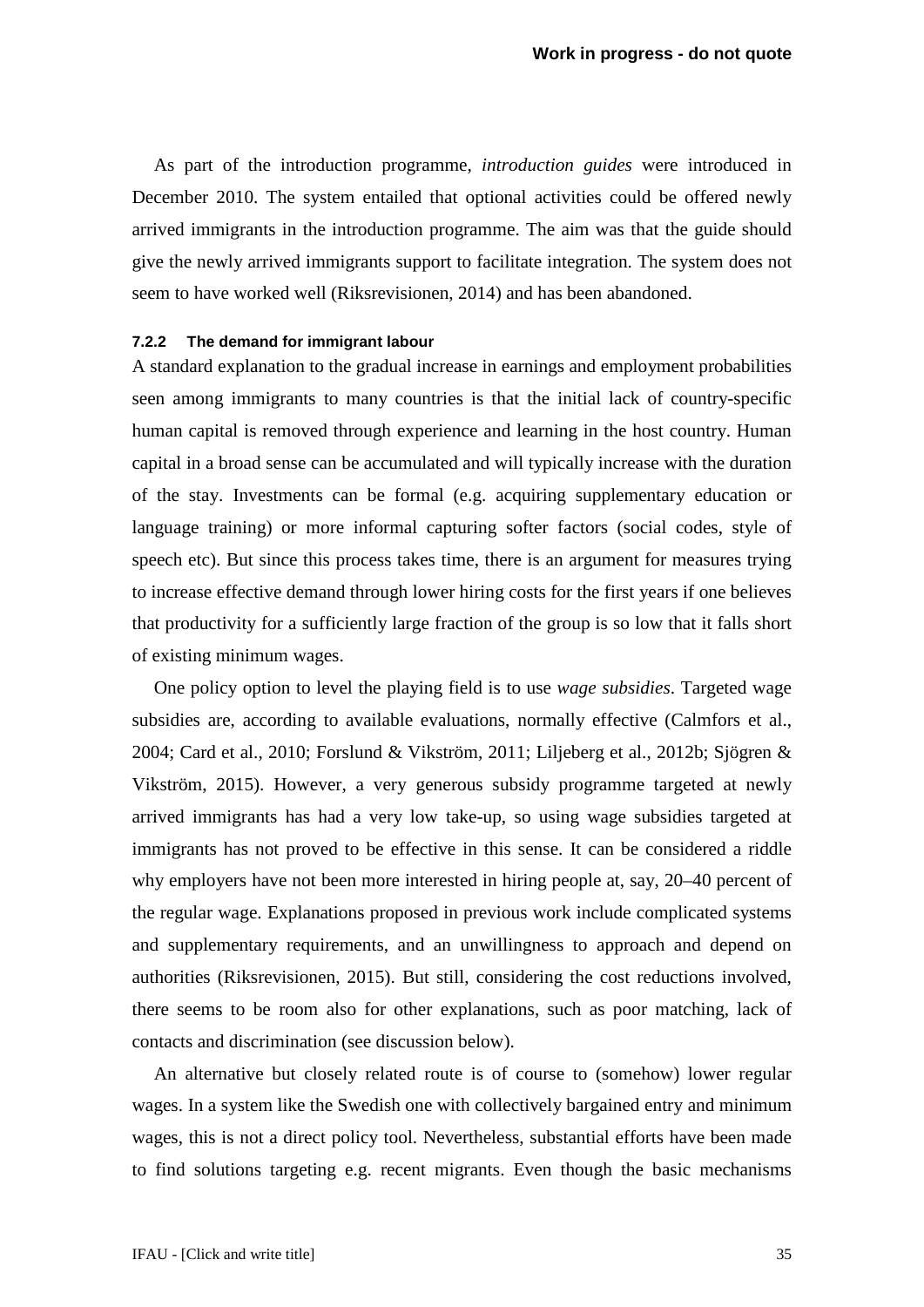should be similar as for wage subsidies, unions appear more concerned that lower wages for some groups would create a downward pressure on the overall wages structure. There is some evidence that effects are spread to workers not directly affected (see e.g. Forslund et al., 2014; David et al. 2016; Lopresti & Mumford 2016), but it is hard to tell how big the effects of e.g. lower wages for migrants with less than three years of residence would be.

Given that there are concerns regarding negative consequences, it is highly relevant to quantify the expected gains: how large an impact on transitions to employment should one expect? There is a large literature on the employment effects of minimum wages. A vast majority of these studies refer to systems where minimum wages are determined by law (many studies refer to the U.S.). It is not evident that results from these studies are directly applicable to the Swedish context, where minimum wages are determined by collective agreements. One important difference, with a possible bearing on the interpretation of the results, is that legally determined minimum wages stipulate one common minimum wage for the whole economy, whereas collective agreements are struck at the sectoral level. One implication of this is that the "bite" of the minimum wage can be expected to be harder in Sweden than in countries with legally determined minimum wages, because a single minimum wage cannot be chosen too high if lowproductivity jobs are to survive. If estimated effects depend on the bite of the minimum wage, which empirical evidence seems to suggest, then it is possible that many studies underestimate the effects of minimum wages in Sweden.

Our reading of the evidence is that lower minimum wages can be expected to be associated with higher employment, but that elasticities are moderate and, thus, that the effects also normally are moderate. The few studies there are of Swedish minimum wages (Forslund m.fl., 2014; Skedinger, 2006, 2011; Konjunkturinstitutet, 2010) often, but not unambiguously, suggest negative but moderate employment impacts of higher minimum wages. All in all, a possible interpretation of these results is that the wage cost cuts necessary to by themselves give rise to any substantial employment impact for groups with a low productivity would be so large that they are unlikely to occur. However, this does not mean that lowering the wage costs for newly arrived immigrants would produce no impact at all. It should also be noted that certain possible effects of minimum-wage cuts are extremely hard to capture in empirical studies, namely effects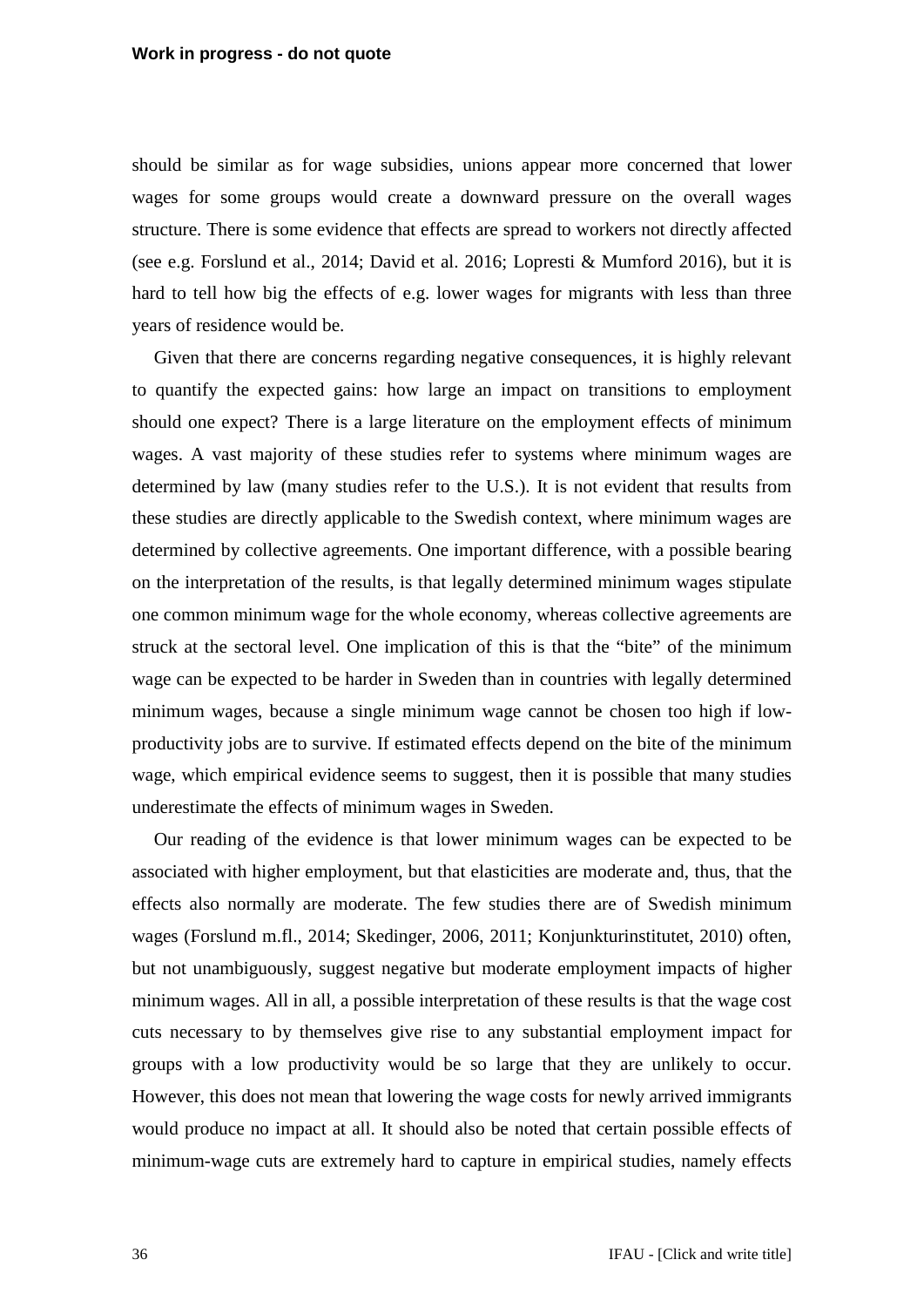like the opening-up of new low-wage sectors. To the extent that such effects do occur, existing studies would tend to underestimate the impact of minimum wages on employment.

A possible reason for limited impacts of lower hiring costs is discrimination; i.e. employers are for some reason not indifferent between job seekers of varying characteristics at a given wage. Empirically, both trials using anonymous or internet based job applications (Edin & Lagerström, 2006; Eriksson & Lagerström, 2012; Åslund & Skans, 2012), so called correspondence studies (cf e.g., Carlsson & Rooth 2007; Bursell 2014) and a stated preference study (Eriksson et al., 2012) suggest that immigrants are discriminated against in the Swedish labour market.<sup>[18](#page-36-0)</sup>

Discrimination is a complex and much debated concept, and we will not get into the theoretical details here (ranging from classical taste-based models to broader structural perspectives). Recent research has also pointed to the importance of implicit and unconscious attitudes as an explanation to discriminatory behaviour (Rooth, 2010). An important difference between a native and a recently immigrated person with the same competence is that employers probably are more uncertain about qualifications acquired abroad, even with well functioning validation. This means that there always is a risk for statistical discrimination against recently arrived immigrants, i.e. risk-averse employers prefer what they consider safe candidates. Empirically, it is very hard to separate the mechanisms from each other.

If uncertainty about qualifications is a factor of importance, employment protection legislation (EPL) could be a particular problem. In addition to generally protecting the jobs of the already employed and thus potentially impeding the entry for those without jobs, it may then also make employers less willing to hire "high-risk" individuals. One such group is arguably the newly arrived immigrants. Swedish employment protection is complex. First, there are very few obstacles for employers to use fixed-term contracts, including the use of temp agencies. Second, Swedish employers can freely downsize the workforce by appealing to redundancy. Third, on the other hand, by default downsizing should be executed by last in, first out (LIFO) rules for employees with open-ended contracts. Fourth, LIFO can be replaced by other arrangements according to collective agreements between unions and employers.

<span id="page-36-0"></span><sup>&</sup>lt;sup>18</sup> Åslund, Hensvik & Skans (2014) also showed that the background of the boss has an impact on who is recruited – immigrant bosses hire immigrants more often than do native bosses.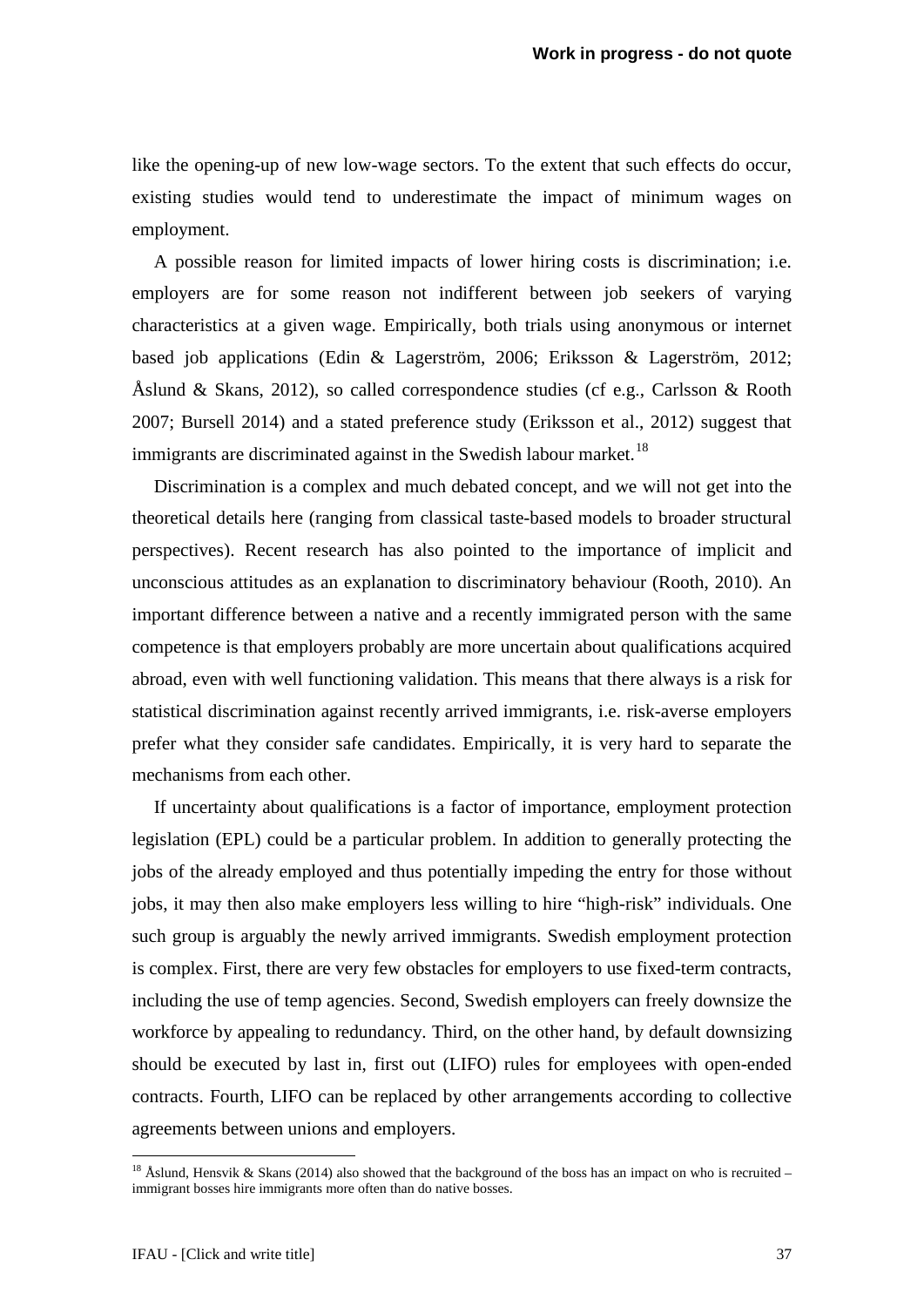So how strict is Swedish employment protection? Looking at OECD characterisations, Swedish EPL is close to the OECD average. The most prominent feature according to OECD, however, is the very large difference between the rules for fixed-term and open-ended contracts. This reflects an assessment that EPL for openended contracts in Sweden is rather strict. A possible objection to this assessment is the fact that LIFO can be replaced by other arrangements by collective agreements. Probably this means that the strictness varies with the character of labour relations in different sectors and firms. Overall, in our judgement, it is likely that the integration of immigrants into the Swedish labour market is hampered somewhat by EPL, but EPL is not likely to be a major obstacle to labour market entry in Sweden.

### **7.2.3 Matching**

Given workers with sufficient and attractive skills, and employers willing to hire, matching is another important margin affecting labour market outcomes, at the individual level as well in the aggregate.

A growing literature shows the importance of informal contacts and networks in the labor market. There are good reasons to believe that recent migrants often lack at least some of the contacts that help in finding employment (e.g. Swedish employers). In this sense, there is argument for policy to bridge this gap; become/create the network for people with poor networks. There is evidence that such measures (typically in combination with subsidized employment) have had positive effects for immigrants in the Swedish labor market (Joona & Nekby 2012; Åslund & Johansson 2011; Liljeberg & Lundin 2010).

These evaluations all consider situations where the PES agents had much more time to build and maintain employer contacts. The treatment was quite intense in that the agent only had a small number of clients in parallel, especially considering the workload of at least 100 job seekers for a typical case worker. The total number of job seekers involved was very limited compared to the number of recent migrants who have not yet found a foot in the Swedish labor market. One can of course question whether activities can be scaled up with maintained quality. But considering the substantial costs of people remaining on welfare benefits instead of working (and paying taxes), rather high costs could be defended if the treatment improves the long-term labor market position of the individual.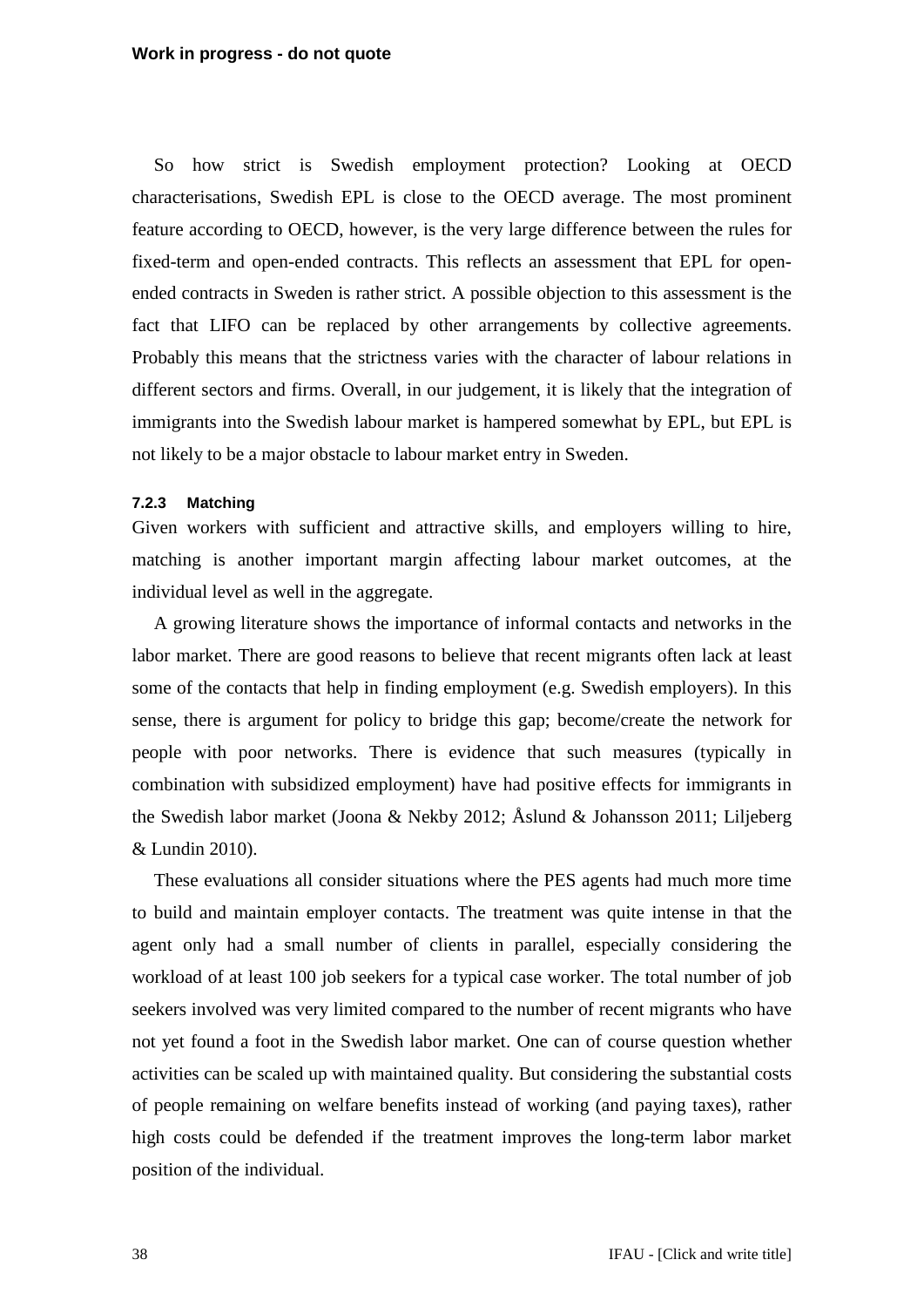Given the patterns seen for recent migrants in the Swedish labor market, there are good reasons to believe that many people are never even considered for job opportunities that are there. In this sense, matching initiatives increasing the exposure between workers and potential employers seem reasonable.

## <span id="page-38-0"></span>**8 Concluding remarks**

This presentation above has described the short- and long-term labour market situations for non-Western, typically refugee-related, immigrants to Sweden during the last decades. Using rich data on individuals, firms and labour market outcomes, we have tried to characterize the first contacts with the labour market, the route to entry and the ensuing labour market position. Our main analysis considers people arriving in 1990- 2014 period, but we have also studied long-term indicators for selected groups of earlier migrants.

The most striking feature is perhaps the remarkable stability of the aggregated patterns. Business cycle variations encountered at arrival may affect progress in the early years, and there are substantial differences across countries of origin. But the overall picture is that the process of labour market integration has been very similar over a long period of time. Is this good or bad? Good, perhaps, in the light of the current situation with many people waiting for or having just received asylum; entry patterns do not seem to be strongly connected to variations in immigration levels. But, arguably, bad considering that process is slow and success limited, at least in the short run. It takes a long time for people to find a place in the Swedish labour market, and even in the long run many migrants do not reach parity with native workers.

We have tried to go beyond updating the well-known patterns of employment and earnings integration/assimilation. To this end we have documented durations and numbers of jobs involved in the entry process. Even though many people spend considerable times from the first contact to a more stable position, it seems that the first contact with an employer often serves as the door to the labour market. Compared to e.g. youth finding their way, immigrants do not exhibit many employer contacts on their way to a job generating a more substantial annual income Over time, service industries of different kinds have become a more important port of entry for migrants. We see an increasing representation of immigrants in small and low-wage firms.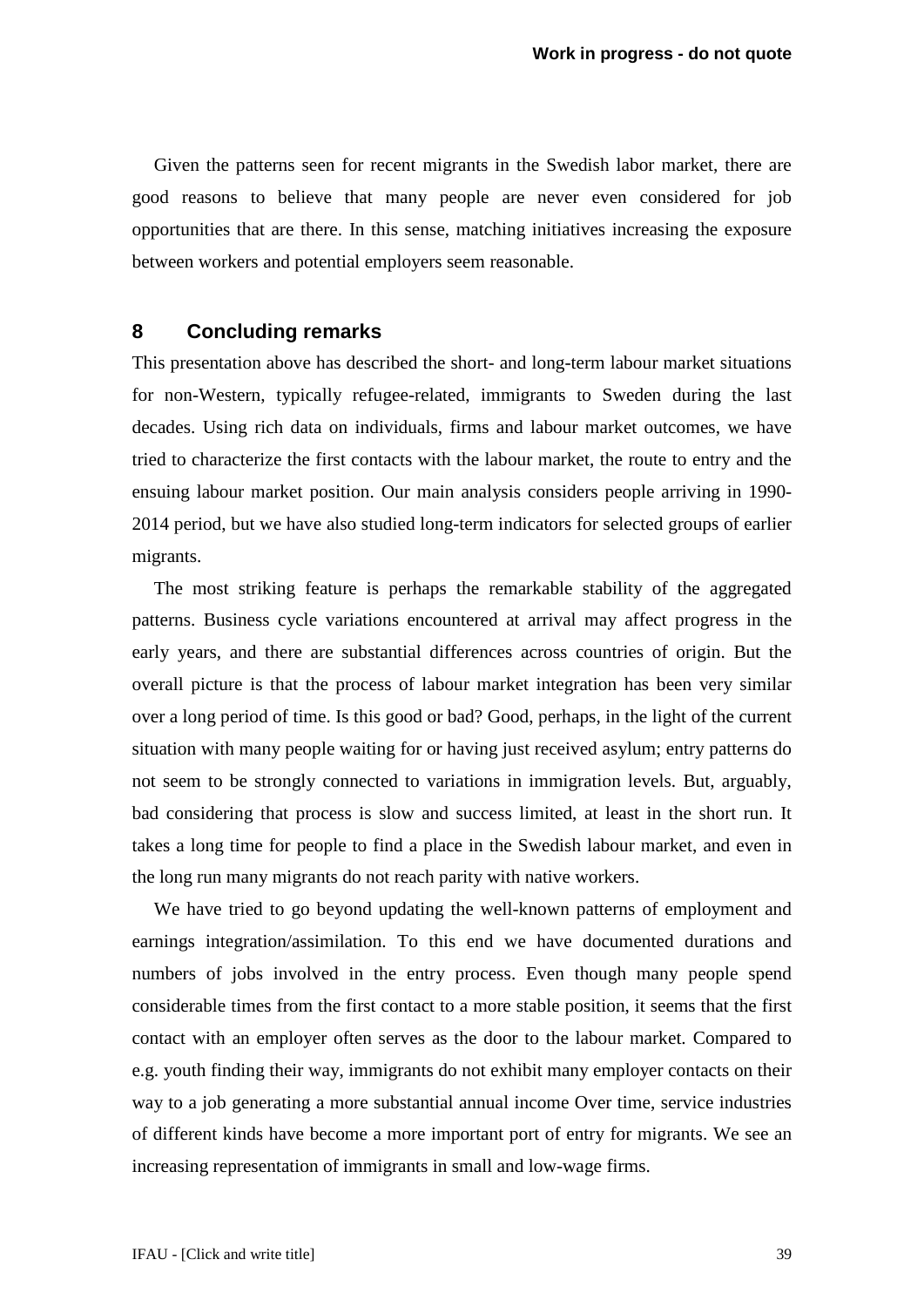#### **Work in progress - do not quote**

Are stable but poor outcomes unavoidable in the future? Our discussion of policy experiences identifies several margins, measures and institutions linked to the labour market integration of refugees and other migrants. But it is hard to point to one single factor that could change things in a major way. On the other hand, this is rarely the case with complex social challenges concerning a wide and very heterogeneous population. However, poor outcomes also mean potential to do better, and our data do contain examples of refugees arriving under less than beneficial circumstances, but progressing significantly.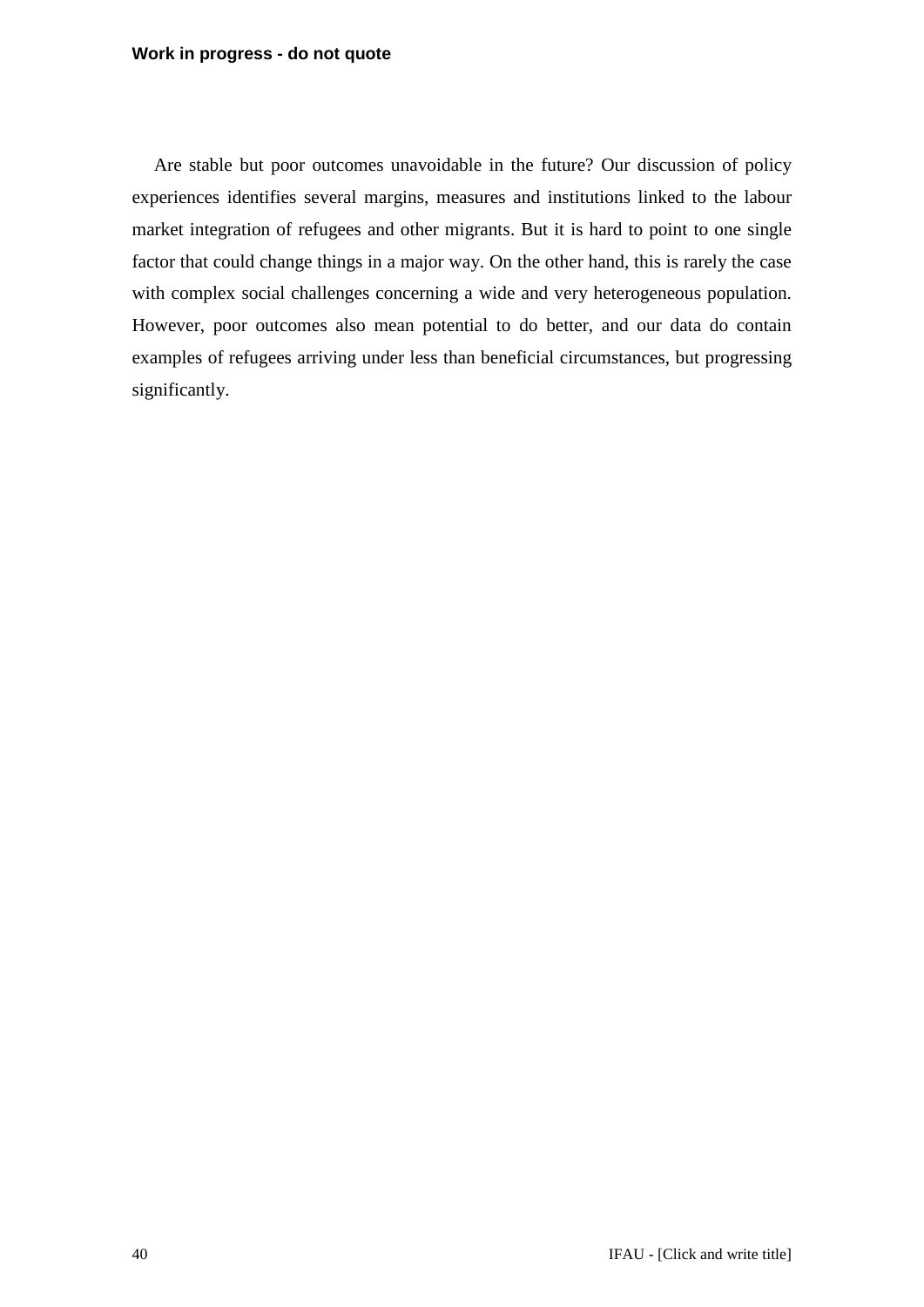## **References**

- Andersson Joona P, A Lanninger & M Sundström (2016), Etableringsreformens effekter på de nyanländas integration. Slutrapport, Stockholms universitet.
- Andrén, T., & Andrén, D. (2013). Never give up? The persistence of welfare participation in Sweden. *IZA Journal of European Labor Studies*, 2(1), 1-21.
- Åslund, O., Hensvik, L., & Skans, O. N. (2014). Seeking similarity: How immigrants and natives manage in the labor market. *Journal of Labor Economics*, 32(3), 405- 441.
- Åslund, O & D-O Rooth (2007), Do when and where matter? Initial labor market conditions and immigrant earnings, *Economic Journal* 117, 422-448.
- Åslund, O & P Johansson (2011). Virtues of  $\text{SIN}$  Can Intensified Public Efforts Help Disadvantaged Immigrants? *Evaluation review*, 35(4), 399-427.
- Åslund, O & O N Skans (2012), Do anonymous job application procedures level the playing field?, *Industrial and Labor Relations Review* 65(1), 82-107
- Barth, E, B Bratsberg, & O Raaum (2012), Immigrant wage profiles within and between establishments, *Labour Economics* 19(4), 541-556.
- Bursell, M. (2014). The Multiple Burdens of Foreign-Named Men—Evidence from a Field Experiment on Gendered Ethnic Hiring Discrimination in Sweden. European Sociological Review.
- Butschek, S & T Walter (2013), What Active Labour Market Programmes Work for Immigrants in Europe? A Meta-Analysis of the Evaluation Literature. A Meta-Analysis of the Evaluation Literature (August 21, 2013). ZEW-Centre for European Economic Research Discussion Paper, (13-056).
- Calmfors, L., A. Forslund & M. Hemström (2004), The effects of active labor-market policies in Sweden: What is the evidence?", in J Agell, M Keen & J Weichenrieder (eds), *Labor Market Institutions and Public Regulation*, MIT Press.
- Card, D., Kluve, J., & Weber, A. (2010). Active Labour Market Policy Evaluations: A Meta‐Analysis. *The Economic Journal*, 120(548), F452-F477.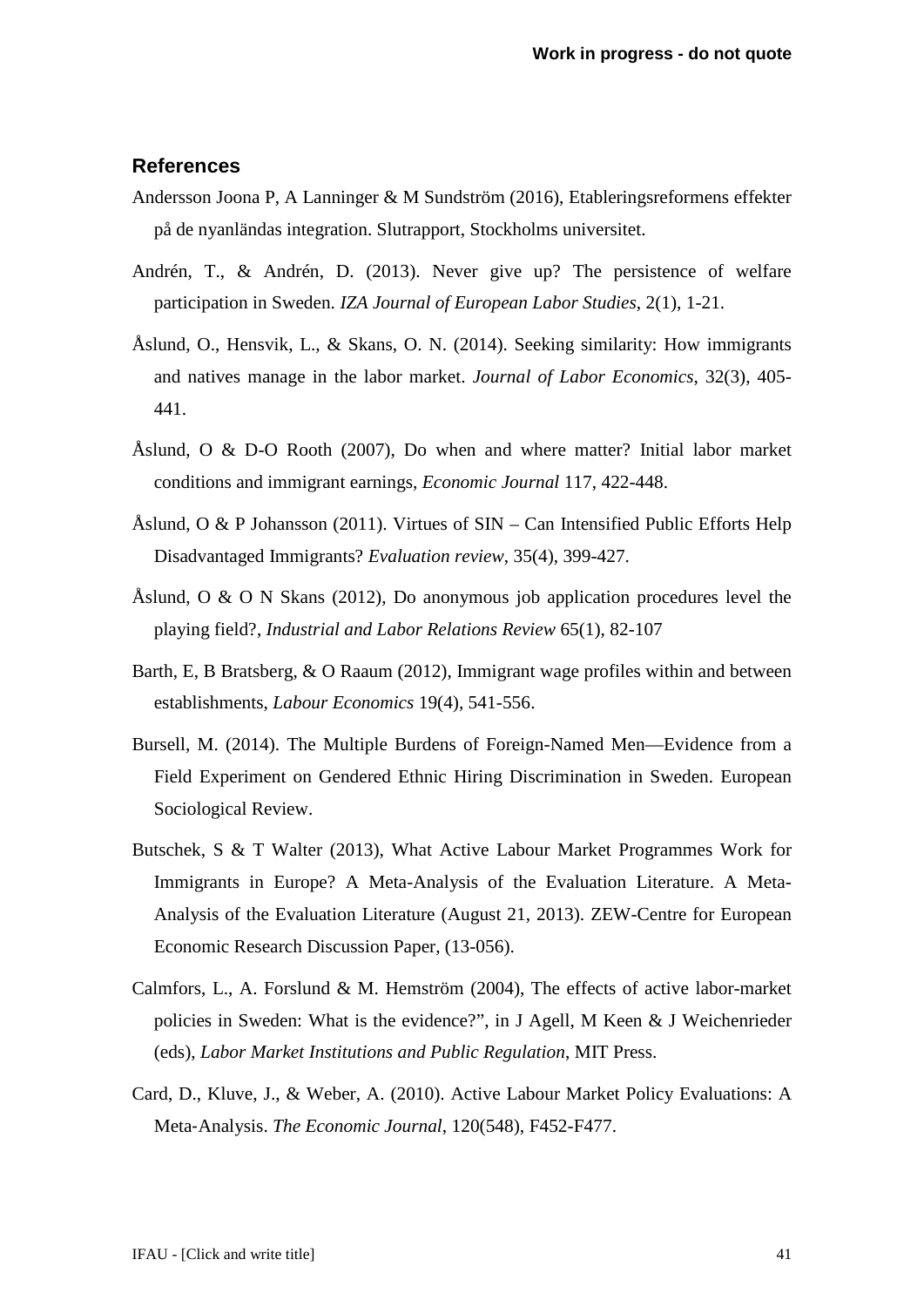- Carlsson, M & D-O Rooth (2007), Evidence of ethnic discrimination in the Swedish labor market using experimental data, *Labour Economics*, 14(4), 716–729.
- David, H., Manning, A., & Smith, C. L. (2016). The contribution of the minimum wage to US wage inequality over three decades: a reassessment. *American Economic Journal: Applied Economics*, *8*(1), 58-99.
- De Luna X, A Forslund & L Liljeberg (2008), Effekter av yrkesinriktad arbetsmarknadsutbildning för deltagare under perioden 2002–04, Rapport 2008:1, IFAU.
- Edin, P-A & J Lagerström (2006), Blind dates: quasi-experimental evidence on discrimination, Working Paper 2006:4, IFAU.
- Engdahl, M & A Forslund (2016), En förlorad generation? Om ungas etablering på arbetsmarknaden, Rapport 2016:1, IFAU.
- Erikson, R, O Nordström Skans, A Sjögren& O Åslund (2007), Ungdomars och invandrades inträde på arbetsmarknaden 1985–2003, Rapport 2007:18, IFAU.
- Eriksson, S & J Lagerström (2012), Detecting discrimination in the hiring process: evidence from an Internet-based search channel", *Empirical Economics*, 43(2), 537- 563.
- Eriksson, S, P Johansson & S Langenskiöld (2012), What is the right profile for getting a job? A stated choice experiment of the recruitment process, Working Paper 2012:3, IFAU.
- European Parliament (2016) Labour Market Integration of Refugees: Strategies and good practices.
- Forslund, A, L Hensvik, O Nordström Skans, A Westerberg & T Eliasson (2014), Avtalslöner, löner och sysselsättning, Rapport 2014:8, IFAU.
- Forslund A, L Liljeberg & L von Trott Zu Solz (2013), Job practice: an evaluation and a comparison with vocational labour market training programmes, Working paper 2013:6, IFAU.
- Forslund A. & J. Vikström (2011), Arbetsmarknadspolitikens effekter på sysselsättning och arbetslöshet – en översikt, Rapport 2011:7, IFAU.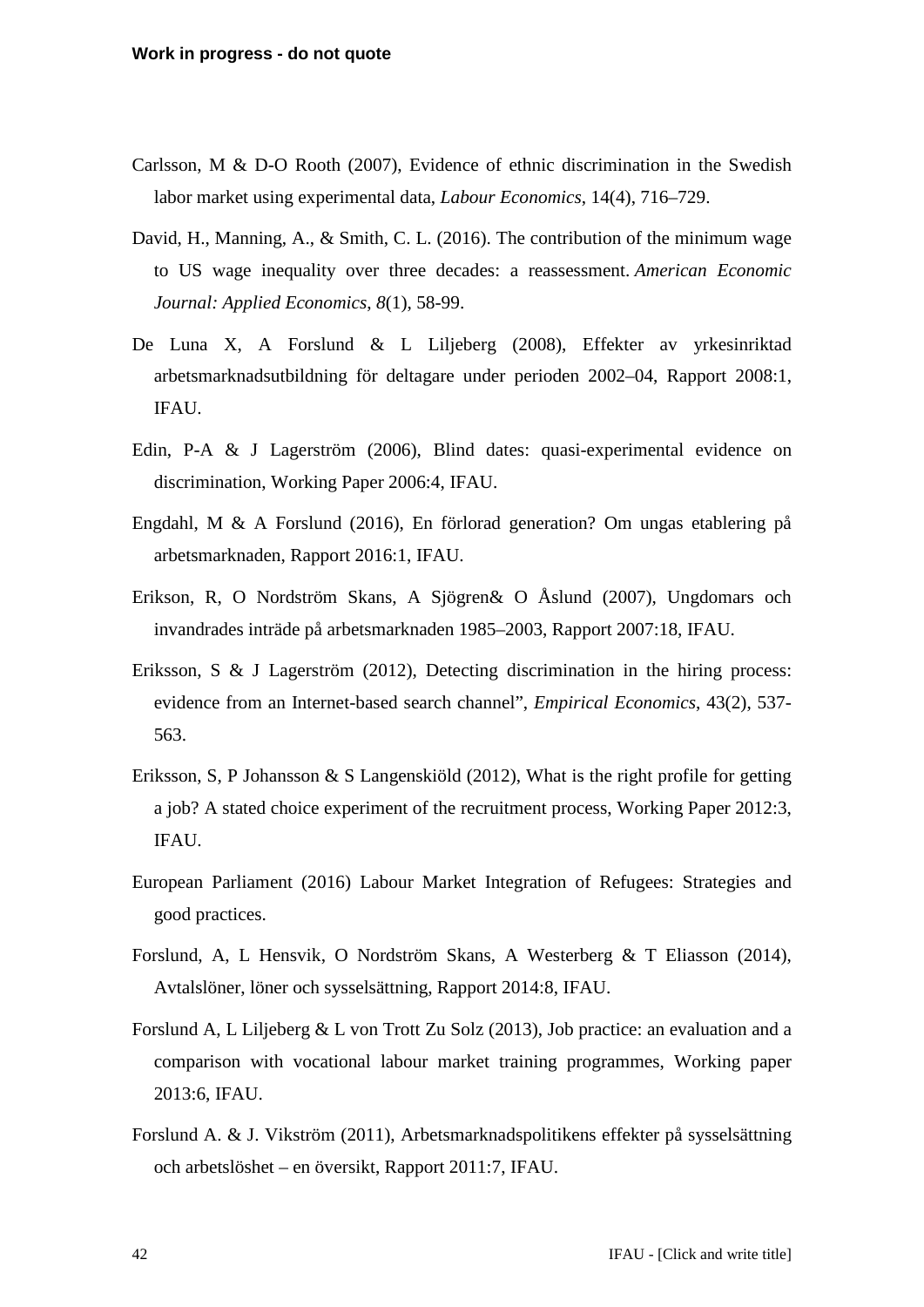- Forslund, A & O Åslund (2016), Migration, demografi, arbetsmarknad och ekonomi, Underlagsrapport från analysgruppen Arbetet i framtiden.
- Heinesen, E., Husted, L., & Rosholm, M. (2013). The effects of active labour market policies for immigrants receiving social assistance in Denmark. *IZA Journal of Migration*, *2*(1), 15.
- Joona, P. A., & Nekby, L. (2012). Intensive Coaching of New Immigrants: An Evaluation Based on Random Program Assignment. *The Scandinavian Journal of Economics*, 114(2), 575-600.
- Katz, K & T Österberg (2013), Wages of childhood immigrants in Sweden education, returns to education and overeducation. Working paper 2013:8, IFAU.
- Kennerberg, L & Sibbmark, K (2005), Vilka deltar i svenska för invandrare. Rapport 2005:13, IFAU, Uppsala.
- Kennerberg, L & O Åslund (2010). Sfi och arbetsmarknaden. Rapport 2010:10, IFAU, Uppsala.
- Kogan, I. (2016). Integration Policies and Immigrants' Labor Market Outcomes in Europe. *Sociological Science*, 3, 335-358.
- Konjunkturinstitutet (2010), Lönebildningsrapporten 2010, Konjunkturinstitutet, Stockholm.
- Liljeberg, L., & Lundin, M. (2010). Jobbnätet ger jobb: effekter av intensifierade arbetsförmedlingsinsatser för att bryta långtidsarbetslöshet. Institutet för arbetsmarknadspolitisk utvärdering (IFAU).
- Liljeberg, L, A Sjögren & J Vikström (2012), Leder nystartsjobben till högre sysselsättning? Rapport 2012:6, IFAU.
- Lind, P & A (2015) Yrkeshögskolan vilka söker, vem tar examen och hur går det sedan? Rapport 2015:12, IFAU.
- Lopresti, J. W., & Mumford, K. J. (2016). Who Benefits from a Minimum Wage Increase?. *ILR Review*, 0019793916653595.
- Martín I, A Arcarons; J Aumüller, P Bevelander, H Emilsson, S Kalantaryan, A Maciver, I Mara, G Scalettaris, A Venturini, H Vidovic, I Van Der Welle, M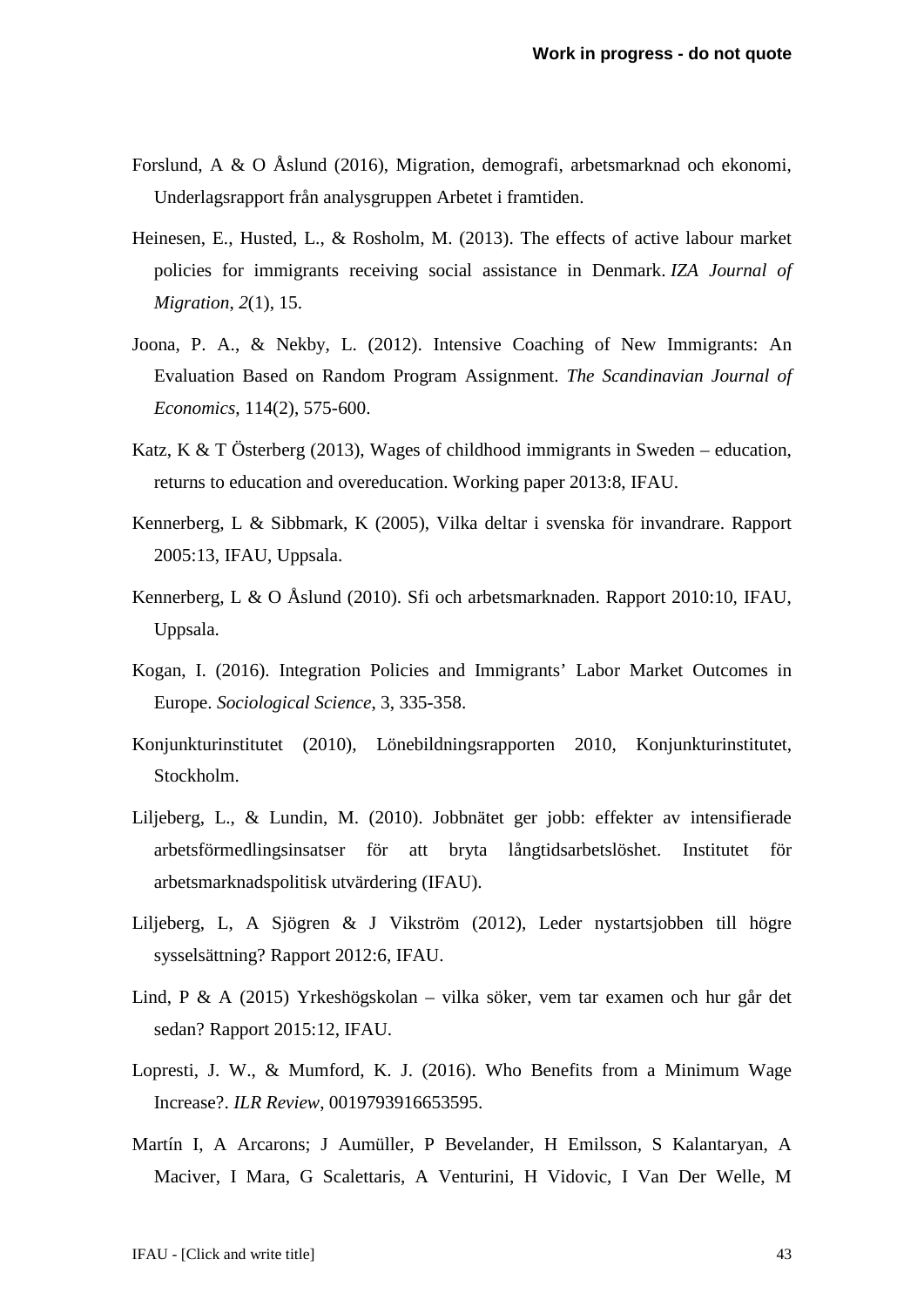Windisch, R Wolffberg, A Zorlu (2016) "From refugees to workers: mapping labour market integration support measures for asylum-seekers and refugees in EU member states". Volume II : Literature review and country case studies

Nilsson, Å. (2004), Efterkrigstidens invandring och utvandring. Statistiska centralbyrån.

- OECD (2016), Working together. Skills and labour market integration of immigrants and their children in Sweden. OECD, Paris. [http://dx.doi.org/10.1787/9789264257382-en.](http://dx.doi.org/10.1787/9789264257382-en)
- Riksrevisionen (2008), Svenskundervisning för invandrare (sfi) En verksamhet med okända effekter. Rapport 2008:13, Riksrevisionen, Stockholm.
- Riksrevisionen (2014) Etableringslotsar fungerar länken mellan individen och arbetsmarknaden? (RiR 2014:14)
- Riksrevisionen (2015) Nyanländas etablering är statens insatser effektiva?, (RiR 2015:17)
- Rinne, U. (2012). The evaluation of immigration policies (No. 6369). Discussion Paper series, Forschungsinstitut zur Zukunft der Arbeit (IZA).
- Rooth, D. O. (2010). Automatic associations and discrimination in hiring: Real world evidence. *Labour Economics*, *17*(3), 523-534.
- Rooth, D-O & O Åslund (2006), Utbildning och kunskaper i svenska. Framgångsfaktorer för invandrade?" SNS Förlag.
- Sarvimäki, M., & Hämäläinen, K. (2016). Integrating Immigrants: The Impact of Restructuring Active Labor Market Programs. *Journal of Labor Economics*,*34*(2), 479-508.
- Sjögren, A & J Vikström (2015), How long and how much? Learning about the design of wage subsidies from policy changes and discontinuities. *Labour Economics* 34, 127-137.
- Skedinger, P (2006), Minimum Wages and Employment in Swedish Hotels and Restaurants. *Labour Economics*, 13: 259–90.
- Statskontoret (2009) Sfi resultat, genomförande och lärarkompetens. En utvärdering av svenska för invandrare, Rapport 2009:2, Statskontoret, Stockholm.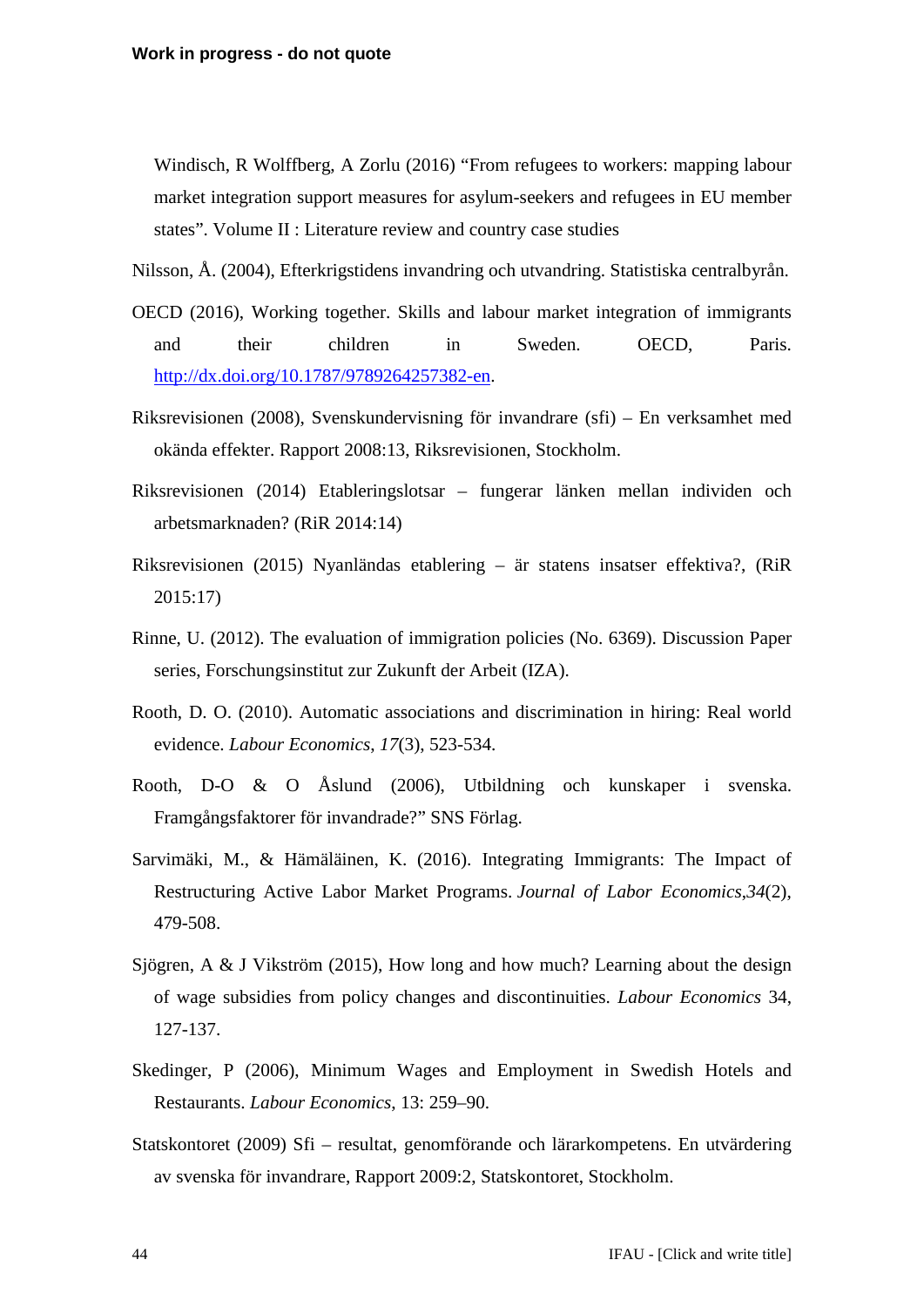- Statskontoret (2012a) Etablering av nyanlända. En uppföljning av myndigheternas genomförande av etableringsreformen*.* Rapport 2012:22
- Statskontoret (2012b) "Kostnader för arbetsmarknadsutbildning och yrkesvux en jämförelse", 2012:28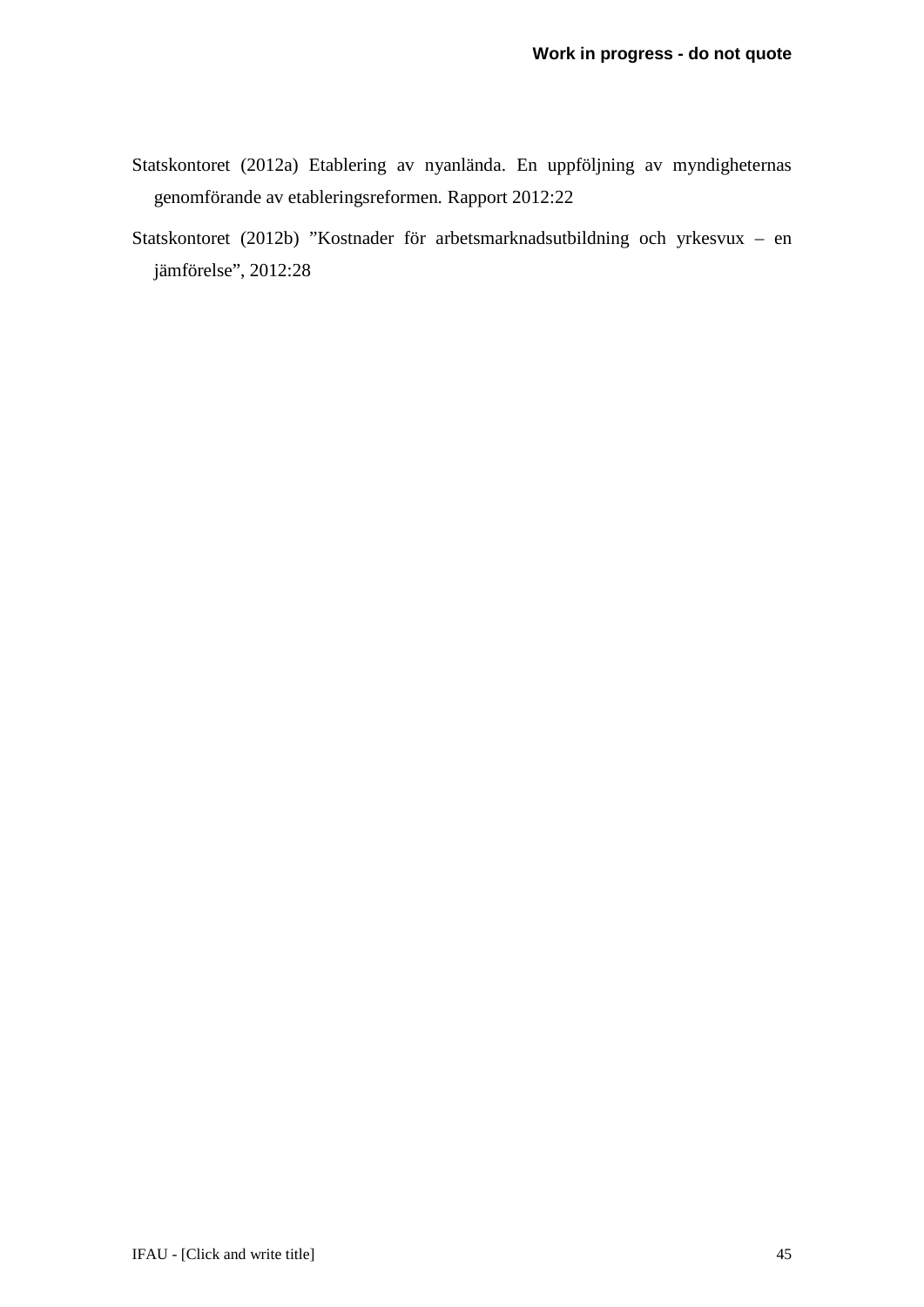# **Appendix**

## Data and restrictions

We use data on from the IFAU-database for the years 1985-2014.

Our study population in the main analysis consists of all non Swedish born first time immigrants to Sweden 1990-2014. Immigrants who have been living in Sweden previously are excluded. We also condition on that the immigrant must stay in Sweden for at least two years after immigration. Immigration status is measured by a grouped variable containing country or region of birth.

**Income and employment status**: We use tax-record earnings information to construct the employment status of workers. The earnings data contain annual earnings. We use data from the public employment service to measure individual unemployment. We have information on industry via a linked employer-employee dataset.

**Tables used**: Louise, Flnd, Anst, Ftgast, Datalagret Louise: Income, social benefits, employment status Flnd: Country of birth Anst: employment status, income from work, industry Ftgast: Size of and type of industry Datalagret: Unemployment status, unemployment history